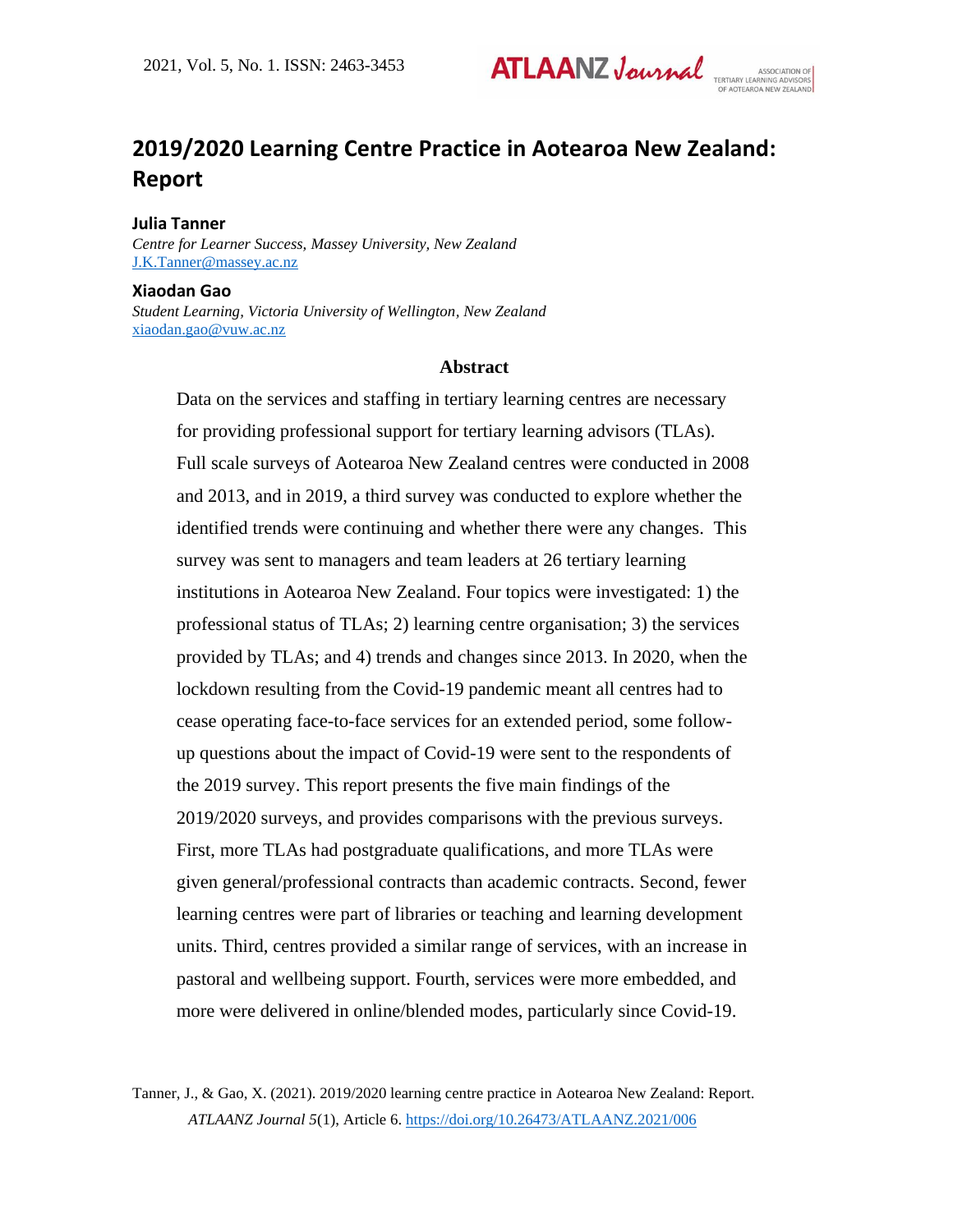Lastly, changes in learning centres' structures and service delivery were due to institutional financial pressure and student needs. We make some recommendations, including changing some questions in future surveys, updating the ATLAANZ professional practice document regularly, and implementing a TLA accreditation scheme in Aotearoa New Zealand.

*Keywords:* Learning centre practice, tertiary learning advisors, professional status, Covid-19.

#### **1. Background**

There have been tertiary learning advisors (TLAs) in Aotearoa New Zealand since the mid-1980s, making it a relatively young profession. In 2000, the Association of Tertiary Learning Advisors Aotearoa New Zealand (ATLAANZ) was established. In 2003 and 2004, ATLAANZ created an initial draft professional practice document to describe the roles, knowledge, and principles that form the work of TLAs in New Zealand (Cameron et al., 2003). In 2007, restructuring at several institutions led to a desire to benchmark the practice and contribution of TLAs (Cameron & Catt, 2008). Projects investigating TLA practice in Australia provided the opportunity for comparison (Learning Development, University of Wollongong, 2007, as cited in Cameron & Catt, 2008, p. 2). Furthermore, ATLAANZ members at conferences and other hui expressed strong interest in benchmarking the practice of TLAs. In response, in 2012 ATLAANZ reviewed the 2004 draft document in light of the findings of the 2008 survey and adopted a professional practice document that outlined the values, principles, skills, knowledge, responsibilities, and roles of TLAs practising in Aotearoa New Zealand (ATLAANZ, 2012). As the profession of TLA is still developing (Chanock, 2007; Crozier, 2007; Laurs, 2010; Samuels, 2013; Strauss, 2013) this professional practice document was intended to be a live document that would continue to be developed by being reviewed every two years.

Surveys of TLAs and learning centres are one way to gain a fuller understanding of the developing practice of TLAs in Aotearoa New Zealand. A project investigating TLA practice was proposed at the 2007 ATLAANZ conference and was conducted in 2008, with the intention to elicit TLAs' reflections on their practice, supply baseline data for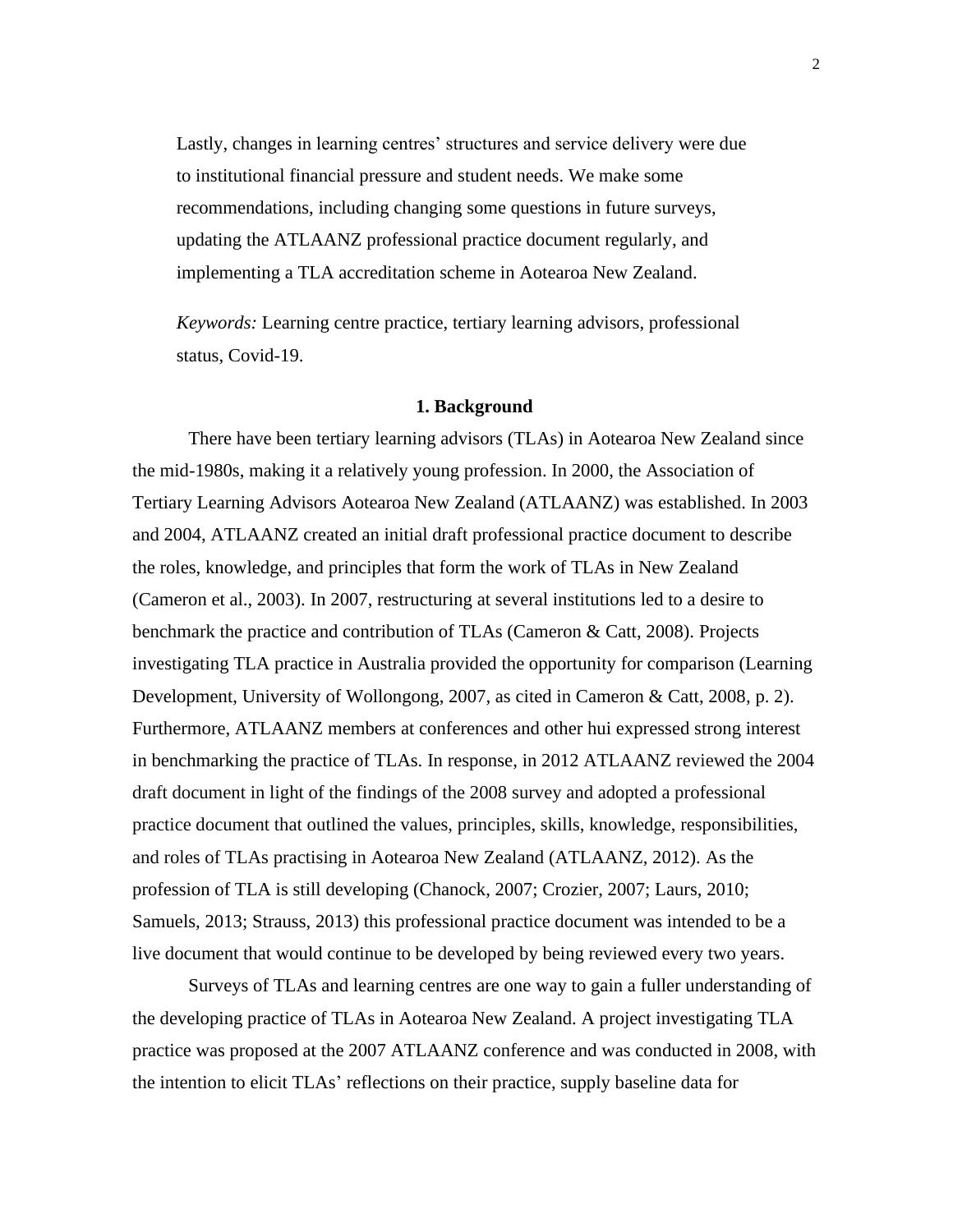comparison with other countries, such as Australia (James & Maxwell, 2012), and research effective practice. This project surveyed tertiary learning centres about institutional settings, job titles, qualifications, remuneration, salary progression, staffing, funding, and other roles performed by learning centres (such as research activity) and users, and its initial findings were presented in 2008 (Cameron & Catt, 2008). The 2008 survey was repeated and extended in 2013 (Cameron & Catt, 2014). At the 2018 ATLAANZ conference it was suggested that surveys of TLA practice should continue at five yearly intervals, as such data could track the development of the profession and help formulate the professionalism and practice of TLAs. Also, there was continued interest among ATLAANZ members regarding the topics of the previous surveys, including qualifications, remuneration, salary progression, and research activity, as well as interest in other staffrelated topics, including levels of seniority.

The 2019 survey was carried out on behalf of ATLAANZ and addressed the same four research questions as the 2013 survey:

1. What is the professional status of TLAs?

2. Where do tertiary learning centres fit in their institutional structures?

3. What services do tertiary learning centres provide for students?

4. What significant changes have occurred in tertiary learning centres since the previous survey?

In 2020, the Covid-19 pandemic lockdown resulted in all centres ceasing face-to-face services for a significant period. Thus, the trends and changes survey questions were sent again to the respondents of the 2019 survey, in order to address the following question:

5. What significant changes have occurred in tertiary learning centres as a result of Covid-19?

This report presents the 2019/2020 survey and its key findings.

## **2. Method**

#### **2.1. Survey Design**

To ensure consistency and allow comparison, the 2019 survey followed the design of the 2013 survey. We consulted Catriona Cameron (one of the 2008 and 2013 survey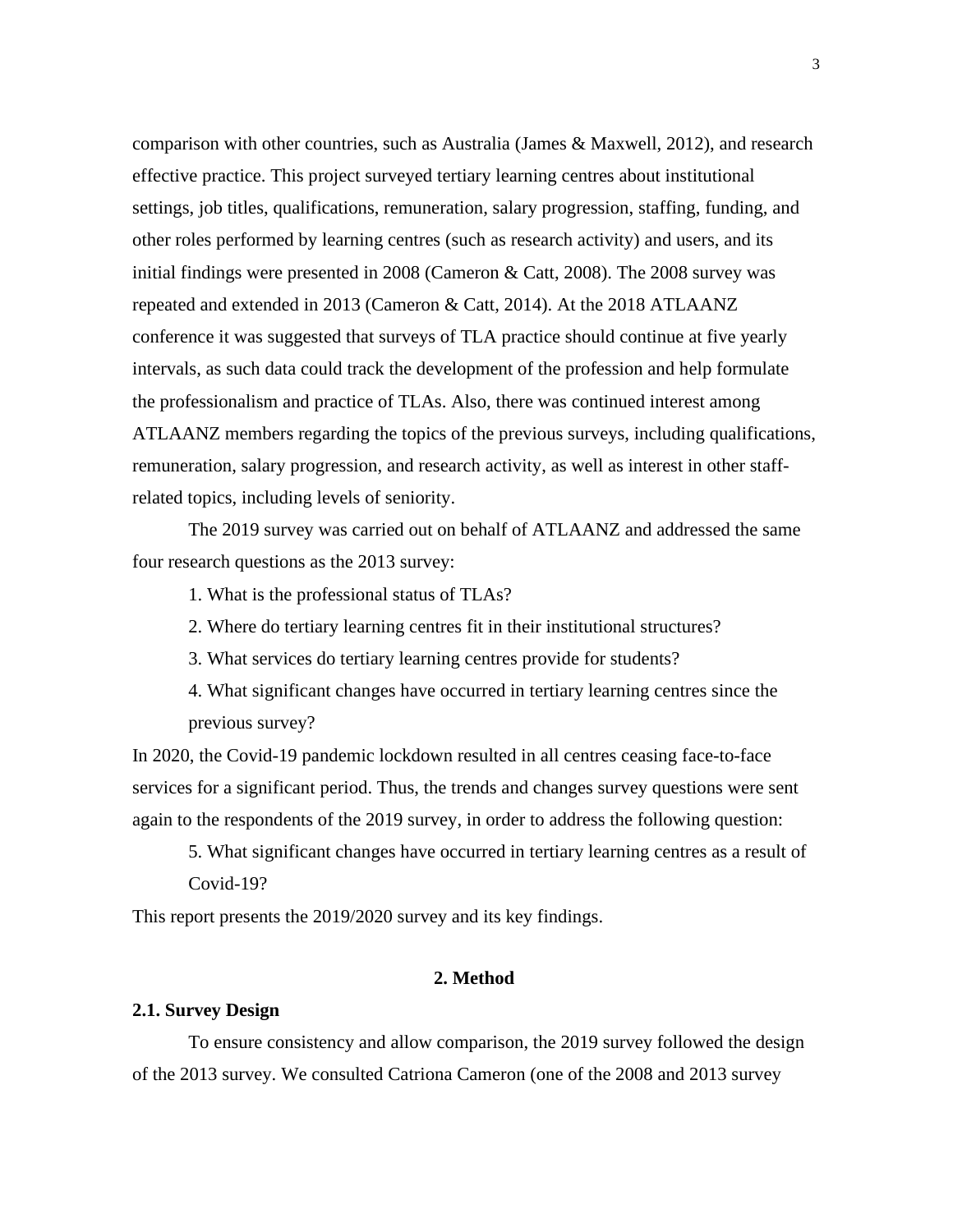researchers) and Barbara Morris (ITP representative) on changes required for the survey. Based on the discussions, we refined some of the 2013 survey questions to improve clarity and ask for more detail (e.g., questions about entry qualifications and experience) and added some new questions (e.g., questions to accommodate the interest in staff demographics and levels of seniority). We also deleted questions that did not provide useful data in previous surveys (e.g., questions about students enrolled in different qualifications, and learning centres' mission statements). The resulting survey consisted of an information sheet, a consent form, and a questionnaire. The questionnaire asked a mixture of closed, multiple choice, and open-ended questions (both text and numerical). Questions in the 2019 survey were presented in six sections:

1) learning centre organisation (type of institution, name of centre, TLA titles, physical location of centres, place in institutional structure, centre funding) 2) staffing (staffing numbers, demographics, contract types, recruitment criteria, qualifications, pay scales, salary progression)

3) user information (enrolment information in institutions and demographics information of centre users)

4) services provided (types of services, modes of delivery, operation hours) 5) roles in the institutions (involvement in research, improving teaching and learning, and committee memberships)

6) trends and changes (organisation, staffing, users, services, morale). We formatted and distributed the survey using Qualtrics, and made a paper version available for those who preferred not to complete the survey online. (See Appendix A for the full 2019 survey.)

In July 2020, we sent a follow-up survey to measure the impact of Covid-19. We wanted to find out if Covid-19 had changed the morale, operation, and other aspects of learning centres. We repeated the questions from the trends and changes section of the 2019 survey. Using the same questions allowed us to compare and identify differences in the responses, and hence the impact of Covid-19. (See Appendix B for the 2020 follow-up survey.)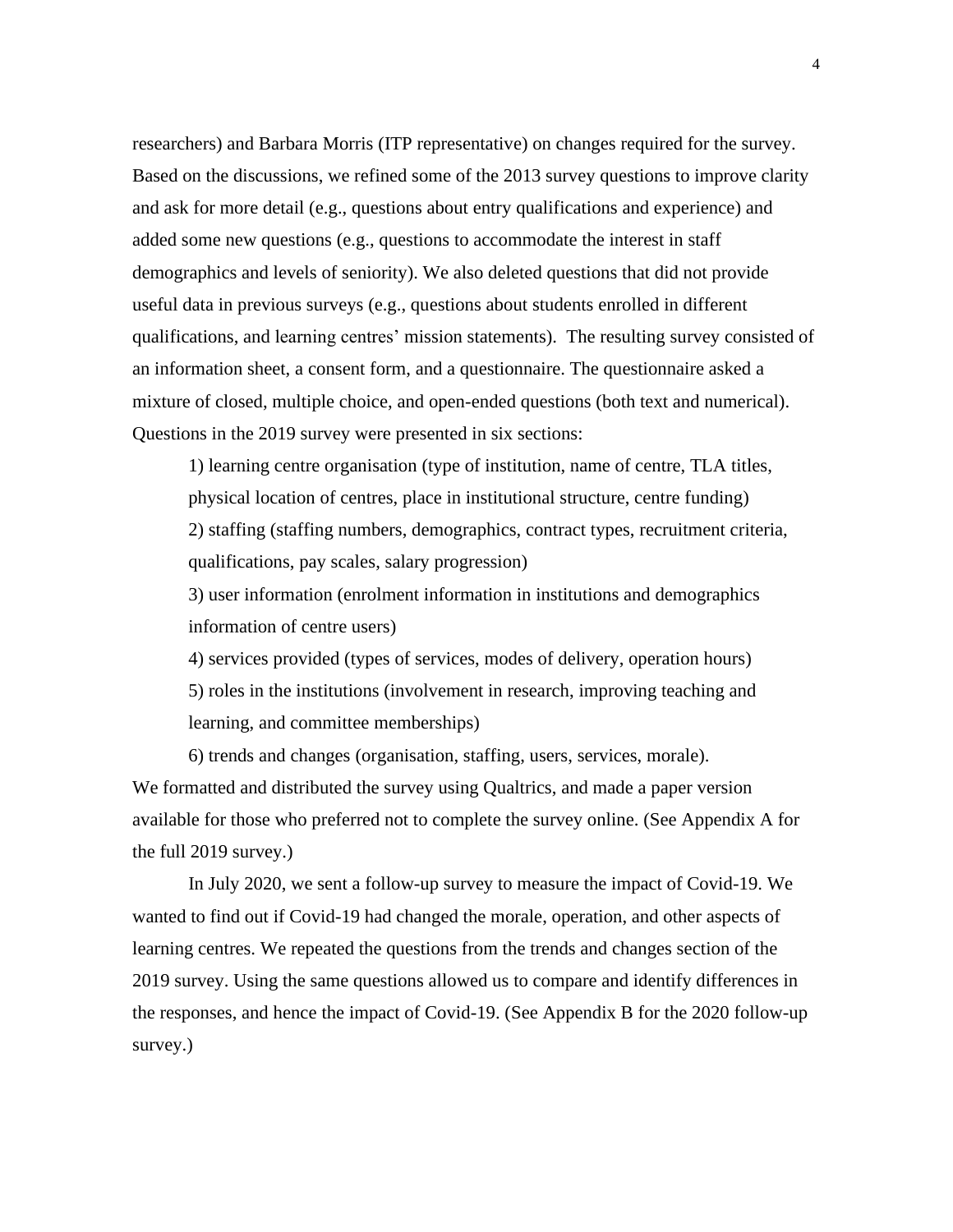This project (and the minor amendment to collect additional data in 2020) was reviewed and approved by the Massey University Human Ethics Committee: Southern B, Application 19/45.

#### **2.2 Data Collection and Analysis**

As participants in learning centre surveys require knowledge of staffing and management, we followed the 2008 and 2013 surveys and targeted team leaders or managers to be the primary participants. To determine potential participants for the 2019 survey, we drafted an initial list of targeted institutions based on ATLAANZ memberships. We later conducted a wider web search to identify wānanga or tertiary providers that did not have ATLAANZ memberships. In order to collate a list of managers or team leader contacts, we telephoned or emailed a total of 29 institutions (eight universities, 14 institutes of technology and polytechnics (ITPs), three private tertiary providers, and three wānanga), although not all responded to our requests. In the end, we sent the 2019 survey to managers and team leaders in 26 institutions. (See Appendix C for a full list of institutions.)

We asked participants to complete (and return, if in paper form) the survey by 30 November 2019. Shortly before the closing date, we sent follow-up email reminders to all potential participants. During the week after the closing date, we telephoned centres that had not responded. We distributed the 2020 follow-up survey to those who responded to the 2019 survey and followed with an email reminder.

A total of 55 responses were captured in Qualtrics. No paper-based responses were returned. Of the Qualtrics data, 13 were complete responses and 42 were incomplete responses. A scan of the incomplete responses showed 17 of the respondents had answered more than 60% of the questions and were therefore retained, making a total of 30 retained responses. We removed the remaining 25 responses from the data set because they were mostly blank or were duplicated, incomplete responses from the same individuals. We further reduced the 30 retained responses to 22, as eight of the responses were duplicated responses from different individuals in the same institutions. We used these eight responses as supplementary data to cross-check for accuracy or missing information.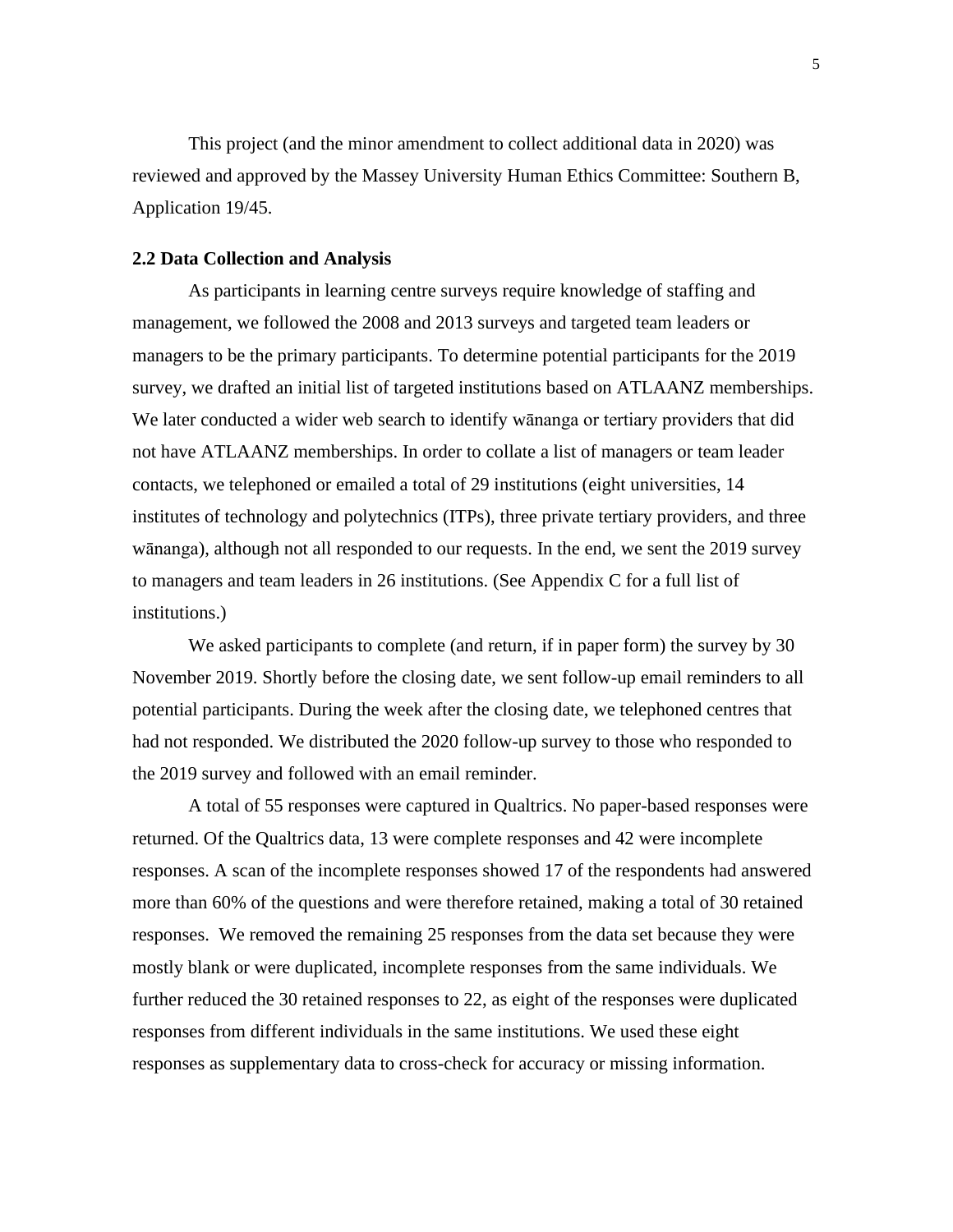The final data set of 22 responses mostly represented 21 different institutions and one respondent who did not indicate the name of their institution. The responses represented eight universities, 10 ITPs, three private providers, and one wānanga. The institutional response rate was 81% (21 out of 26), which was similar to the 2008 and 2013 surveys (84% and 81% respectively). Respondents had a variety of job titles (including Senior Tutor, Manager, Learning Advisor, and Head of Department). Of the 22 respondents, 12 (55%) were managers, three were team leader level (14%), and seven were TLAs (32%).

We sent the 2020 post-Covid follow-up survey to those of the 22 respondents that had provided contact details (not all did), and a total of 12 responses were captured in Qualtrics. Two blank responses were removed from the data set, leaving 10 responses.

The responses for both the 2019 and 2020 surveys were exported from Qualtrics to Excel spreadsheets, and we analysed each question separately. We grouped responses for each question based on institution type and calculated the percentage for each institution type if appropriate. As not all respondents had answered all the questions in the survey, the number of responses for each question varied. The number of responses for each topic or question are provided in the section below.

#### **3. Results and Discussion**

This section reports on the results of the survey under the five main topics investigated. Comparison with the 2008 and 2013 surveys have been made where possible.

#### **3.1 TLA Professional Status**

## *3.1.1 Titles*

In 2019, 10 (45%) learning centres used the title Learning Advisor, one (5%) used Learning Support Specialist, one (5%) used Tutor, one (5%) used Lecturer, and the other nine (41%) centres used other titles, including Learning Skills Tutor, Senior Tutor, Learning Facilitator, Tauira (student) Support Advisor, Writing Consultant, and Academic Development Lecturer. Learning Advisor was used in different types of institutions: universities (4; 18%), ITPs (4; 18%), and other types of institutions (2; 9%). Many of the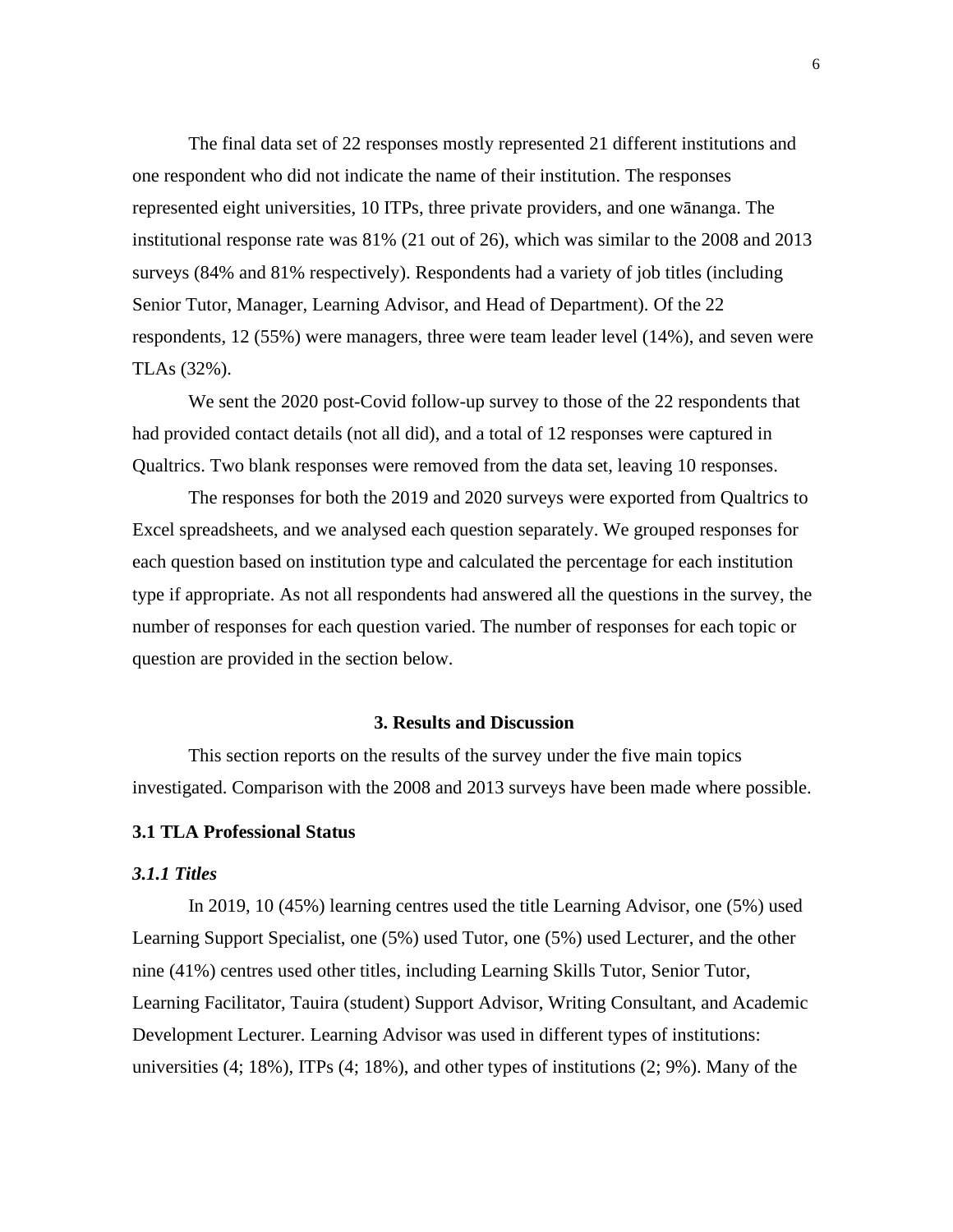centres used more than one title or variations of the same title (e.g., Pasifika Learning Advisor and Postgraduate Learning Advisor) to distinguish different kinds of learning advisor roles. However, there was still a lot of variety in job titles (see Figure 1). The title Learning Advisor was adopted late in the 1990s; by 2008 40% of centres used that title formally and others used it informally (Cameron & Catt, 2008). Although the title Learning Advisor was already in use, it was considered useful to include the question about job title to find out if the title had become more common. There were no data available on job titles from the 2013 survey (Cameron & Catt, 2014), but the 2019 results indicate that the formal use of the title has become more common since 2008.

# **Figure 1**

*Title of Staff 2019 (N = 22)*



One respondent indicated that titles were linked to whether roles were on an academic or other salary scale: "Since all our team have academic status, some staff feel strongly that they want to be known by the above term [Academic Development Lecturer]"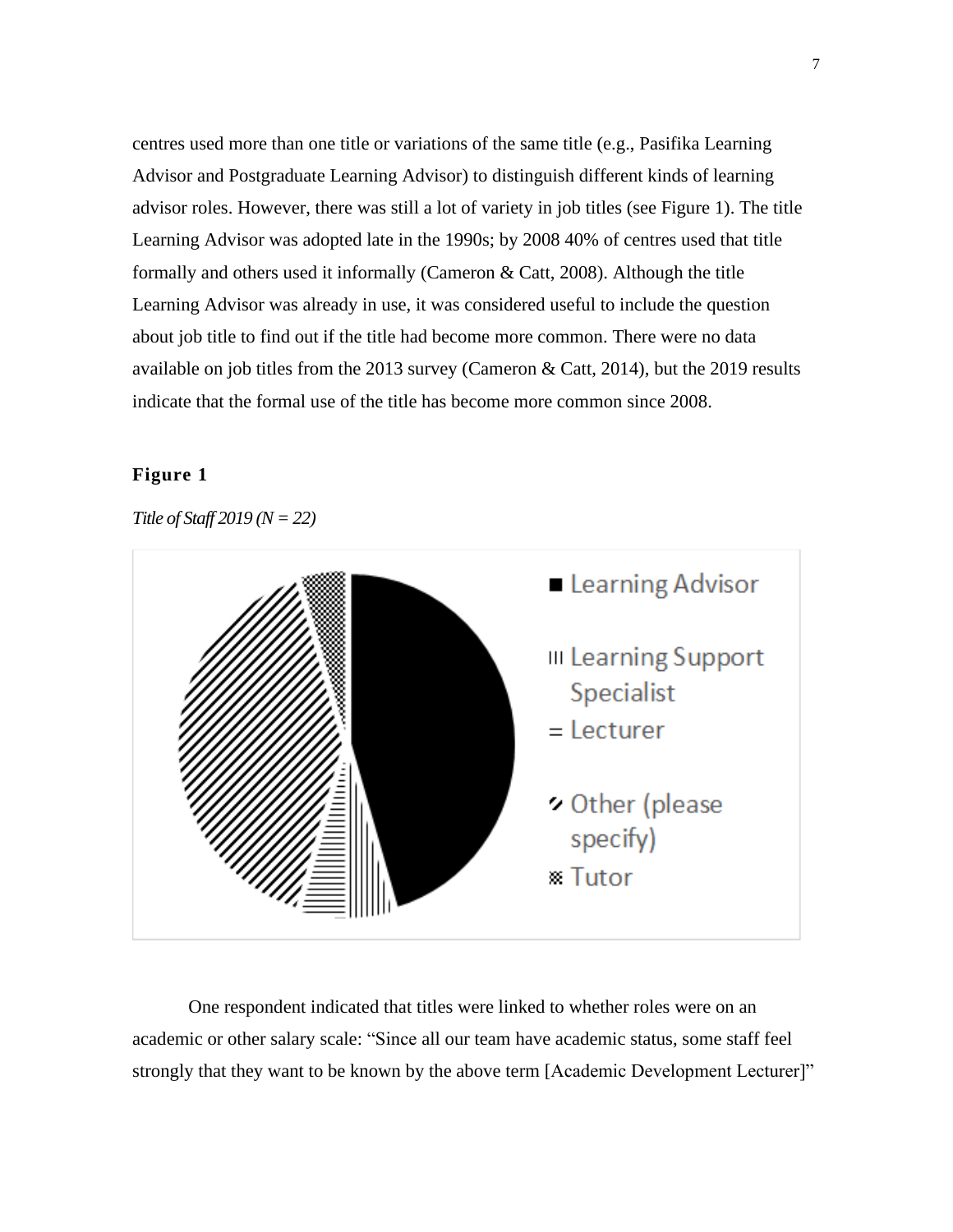(Respondent 28). However, another respondent's answer reflected some confusion within institutions about the role and title of TLAs: "Often called Learning Advisors but we also have Student Advisors who provide pastoral support so it can be confusing for staff and students" (Respondent 33).

#### *3.1.2 Tenure, Contracts, and Remuneration*

#### 3.1.2.1 Tenure

Based on the number supplied by respondents, 92% of TLAs were employed in permanent positions in 2019 (based on 21 responses). This was higher than those reported in 2013 and 2008, which were 79% and  $80\%$ <sup>1</sup> respectively. The most notable increases were in ITPs and universities. TLAs in permanent positions in ITPs increased from 72% in 2013 to 87% in 2019. Similarly, TLAs in permanent positions in universities increased from 80% in 2013 to 93% in 2019. No breakdown of permanent positions in different types of institutions was available in the 2008 survey.

The 2019 data (based on 21 responses) showed that approximately 67% of TLAs were employed in full-time positions, which was higher than the 2013 survey (57%). The institution breakdown figures were also higher for both universities and ITPs which were 67% and 60% respectively, compared with 57% and 42% in 2013 (Cameron & Catt, 2014). However, the 2019 figures should be read with caution since some responses may have included library staff or student advisors in their staff count. Nevertheless, the 2019 survey indicated more TLAs were in full-time employment.

#### 3.1.2.2 Contracts

Twenty-one respondents provided information on the types of contracts TLAs were offered in 2019. Nine of the responding institutions (43%) offered academic contracts to TLAs, and eight (38%) offered general/professional contracts. Four (19%) offered more than one type of contract, such as individual contracts, union contracts, or support staff contracts. Two respondents explained that the mixture of contracts was due to a merger or other historical reason. Figure 2 summarises the contracts offered by different institutions.

 $1$  The 80% figure in the 2008 survey included both TLAs and administrative staff.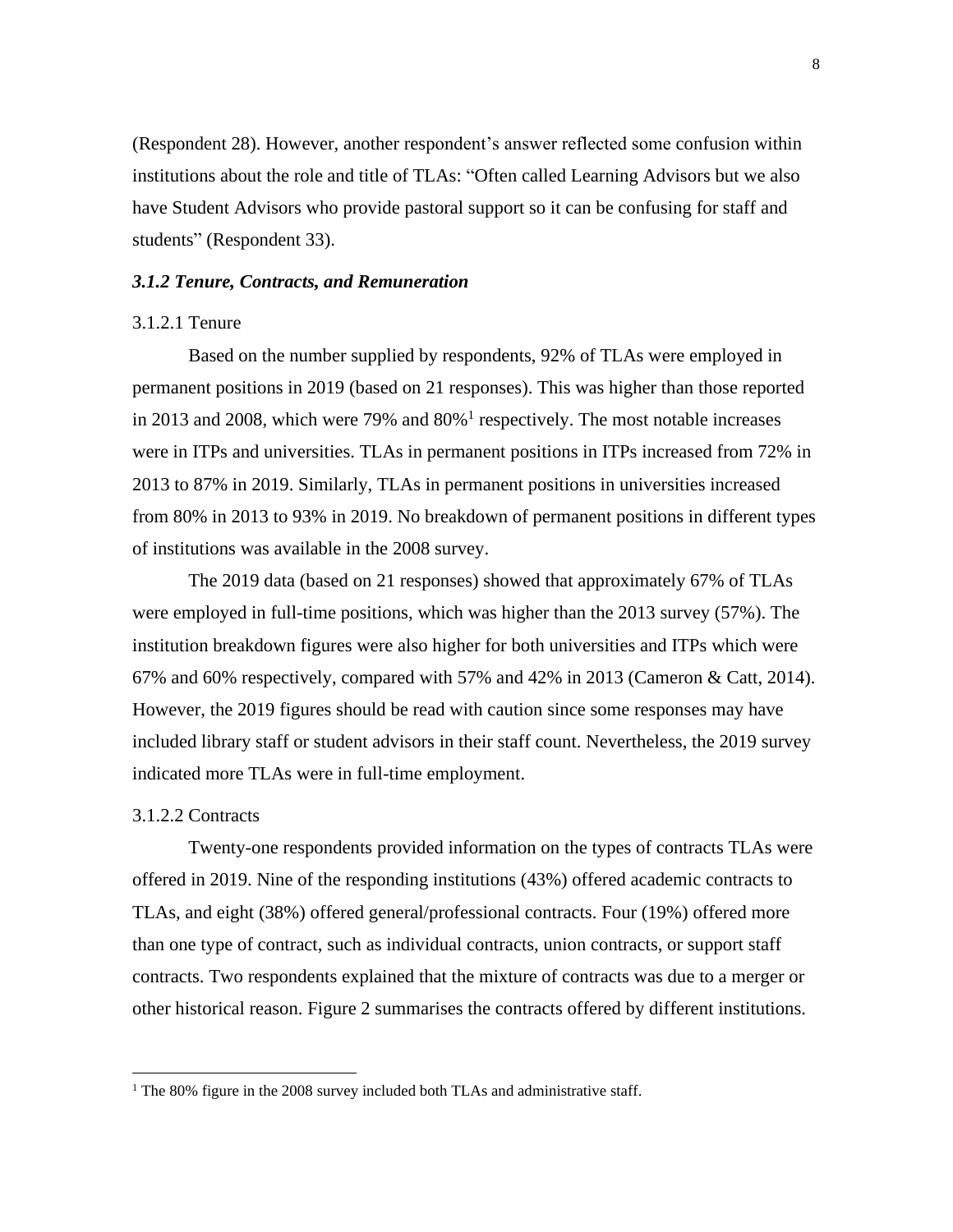

*Contract Types by Institutions 2019 (N =21)*

One observable trend is the gradual decline of TLAs employed on academic contracts. Since the 2008 and 2013 surveys (see Figure 3), there has been an obvious decline of academic contracts and increase of general/professional contracts. While in 2008, 71% of responding tertiary institutions offered academic contracts to TLAs, by 2019 the percentage had dropped to 43% of institutions. At the same time, those offering general or professional contracts had steadily increased from 25% in 2008 to 38% in 2019. Furthermore, while the 2013 survey (Cameron & Catt, 2014) found over twice as many ITPs (60%) as universities (25%) offered academic contracts to TLAs, ITPs in 2019 had fewer TLAs on academic contracts (40%) than universities (43%).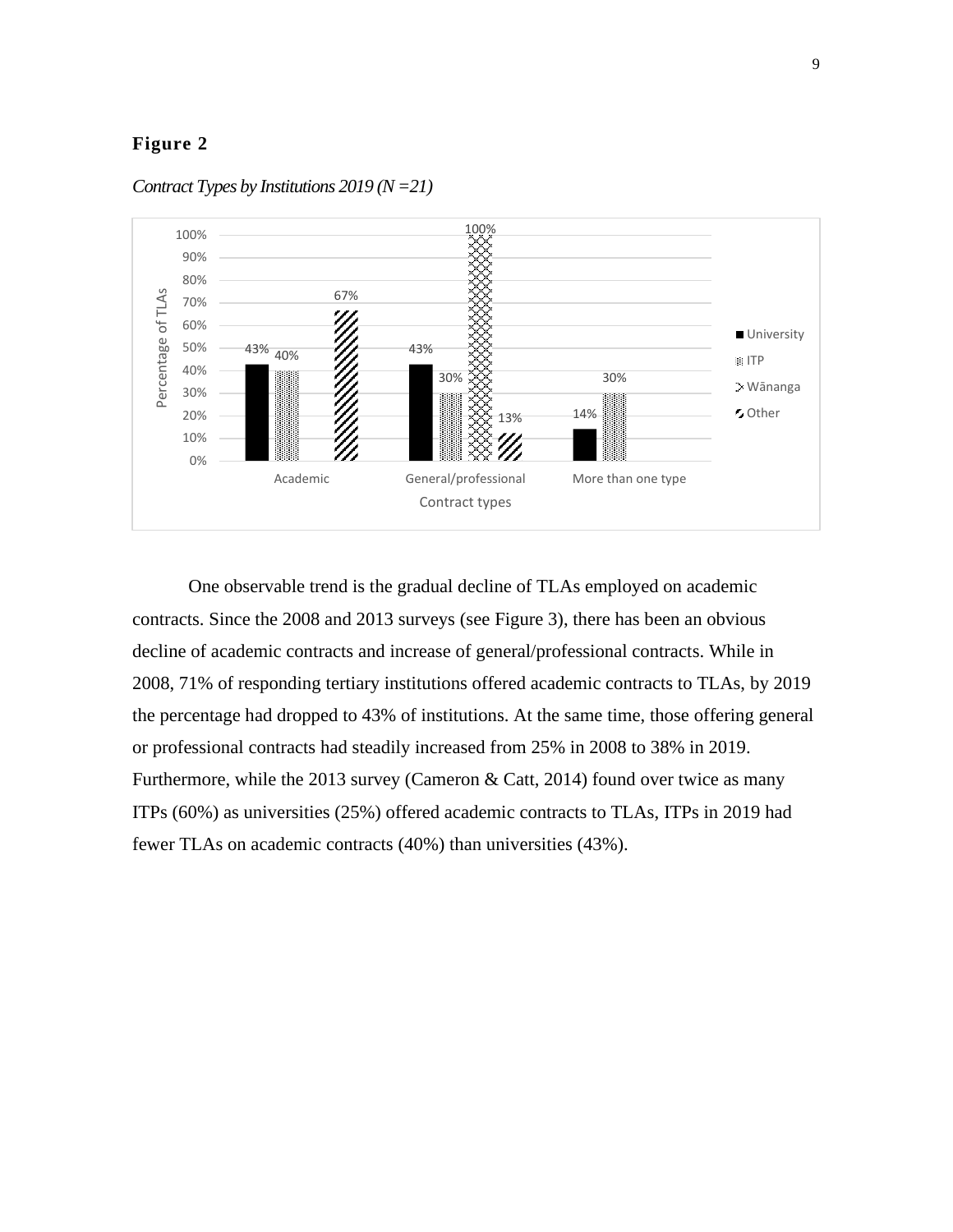

*Contract Types Comparison 2008-2019*

The 2019 survey further asked respondents to elaborate about the pay scales TLAs were on (see Appendix A, question 3.18); for example, whether TLAs on academic contracts were placed on the same pay scale as faculty teaching staff, or as teaching staff in support roles, or on a separate scale for learning advisors. Although 43% of TLAs were employed under academic contracts, only those TLAs in five institutions (out of 9 institutions) were paid on the same scale as teaching staff. Others either had a separate pay scale or were paid as teaching staff in support roles. TLAs with general/professional contracts tended to be on a pay scale for learning advisors, separate from other professional contract pay scales. One respondent indicated that although the TLAs were on the same scale as administrative staff, TLAs were paid at the higher steps of the scale.

### 3.1.2.3 Remuneration

Questions on remuneration were added in the 2013 survey in response to request, so no data were available in the 2008 survey. In 2019, only 12 respondents provided answers to the questions about TLAs' salary ranges. Figure 4 presents the reported salary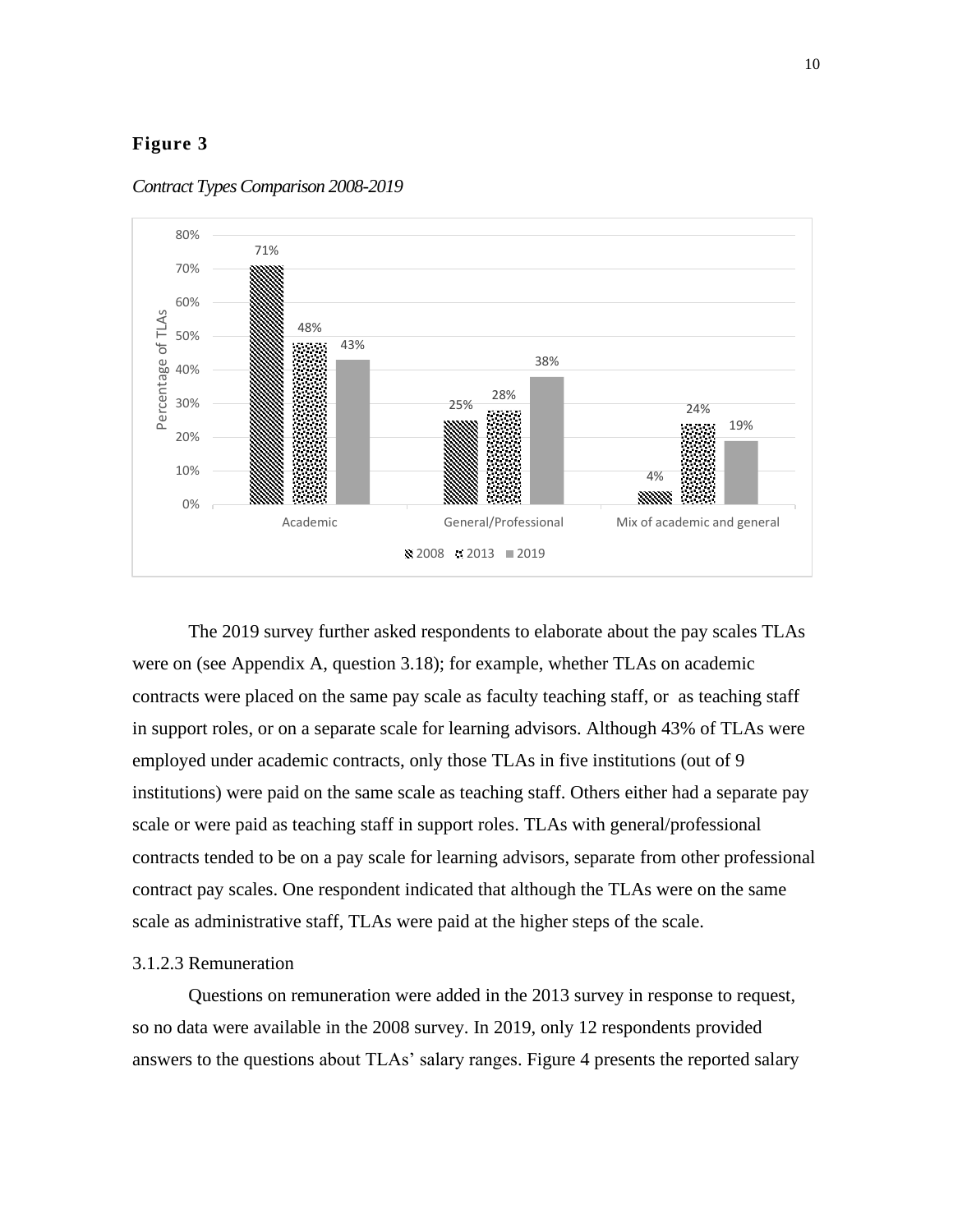ranges based on contract types and institutions. Thirteen scales were listed because one respondent provided both the academic contract scale and the professional contract scale. The graph shows that although those on academic contracts at universities may have a slightly higher salary range, the overall salary ranges were fairly similar for those on academic or professional contracts at universities and academic contracts at ITPs. TLAs on mixed or professional contracts at the ITPs and those working at wānanga or private tertiary providers were paid at a lower salary scale.

# **Figure 4**



*Salary Range by Contract and Institution Types 2019 (N =12)*

The 2019 survey showed an obvious increase in the lower end of the salary scales since the 2013 survey. The salary scale of seven of the 15 responded institutions in 2013 started between \$40,000 and \$50,000 (Cameron & Catt, 2014), while in 2019, 10 of the 13 responding institutions reported the scales started between \$50,000 and \$60,000.

Respondents were further asked to indicate how many TLAs were paid within each salary range (Question 3.29), which was new in the 2019 survey. Twelve respondents provided some information for their institutions. For ease of comparison, ratios were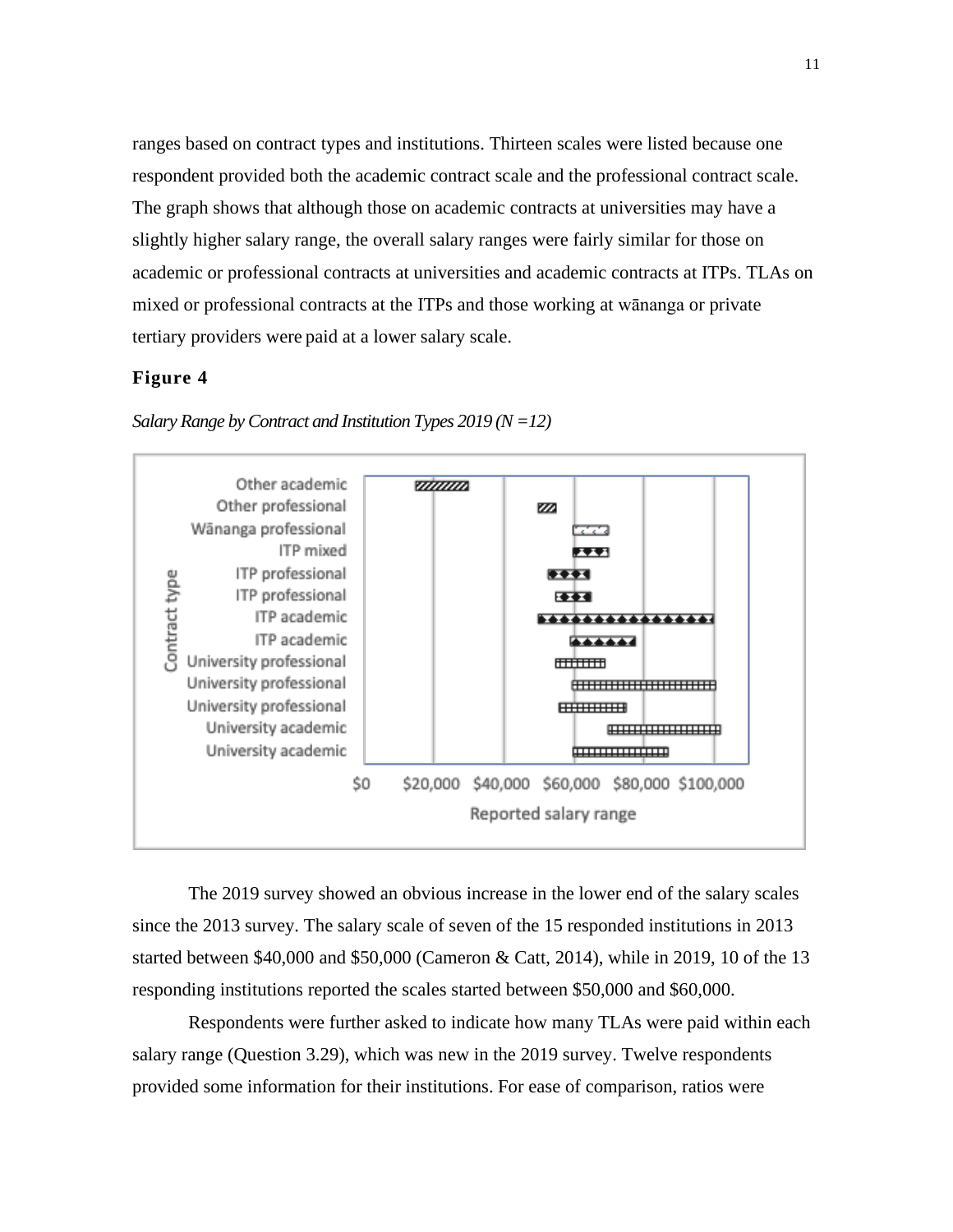calculated based on the reported number of TLAs paid within each range against the total number of TLAs provided in each institution type.

Figure 5 presents the ratios based on institution types. The figure shows that similar ratios of TLAs at ITPs (58%) and universities (61%) were paid between \$60,000-\$80,000, with more TLAs at universities paid in the \$60,000-70,000 range than those at ITPs. The ratios of TLAs paid above \$80,000 at universities and ITPs were also similar.

# **Figure 5**



*Percentages of TLAs in Different Salary Range by Institutions 2019 (N =12)*

As no salary information was available in the 2008 and 2013 surveys, we compared the results with Cameron's (2018b) survey of individual TLAs conducted in 2014. Even though Cameron's survey was of individual TLAs, it provided a snapshot of the pay differences between TLAs in different types of institutions. She reported 80% of TLAs in ITPs versus 53% at universities were paid in the \$60,000-80,000 range, and 29% of TLAs at universities were paid above \$80,000 compared with "few" in ITPs (p. 31). Cameron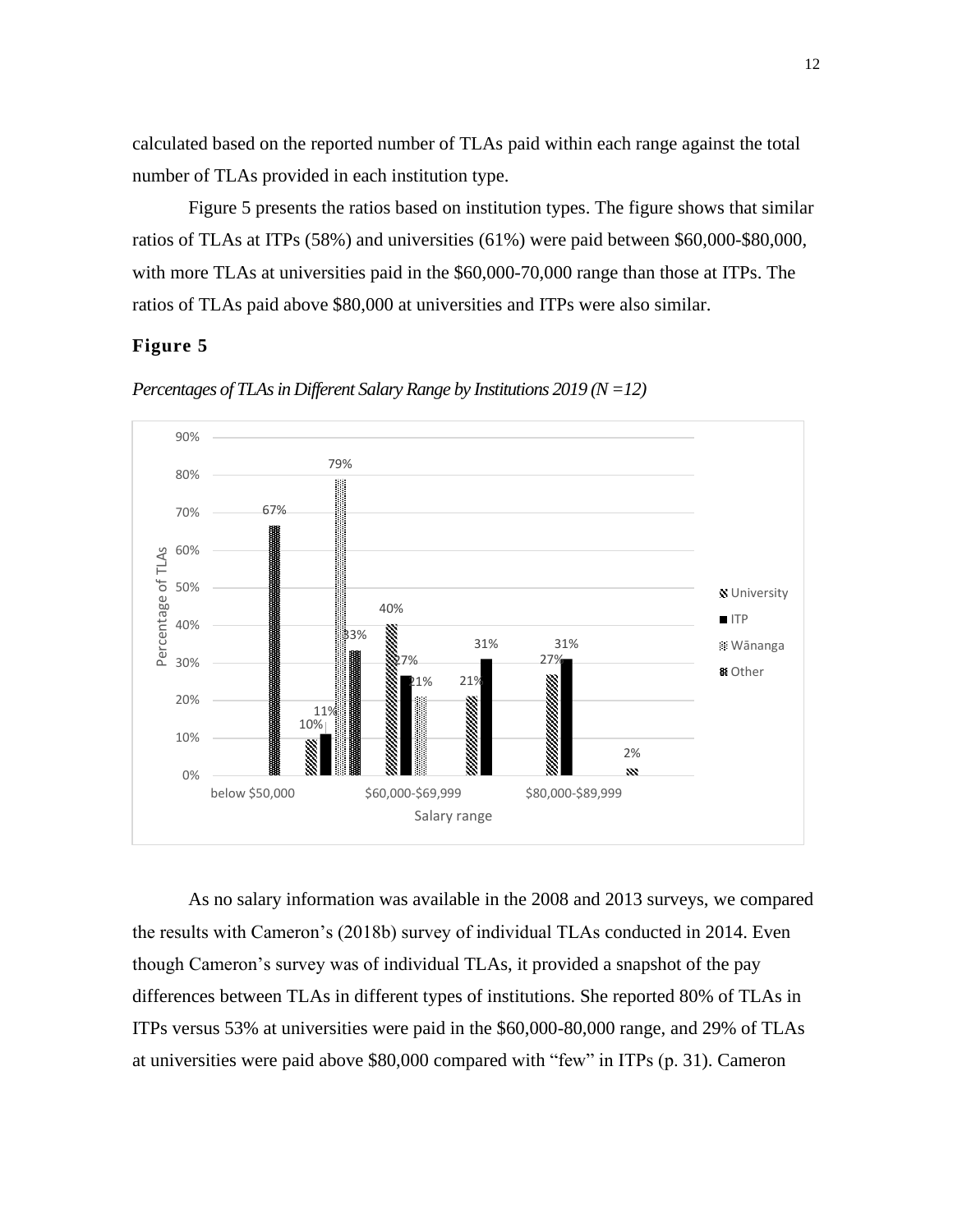concluded that TLAs at universities "were more likely to be paid at higher salary ranges" than TLAs in ITPs (p. 31).

Compared with the figures reported in Cameron's (2018b) survey, the 2019 survey shows a reduction in pay differences between TLAs at universities and those at ITPs. This could be due to two reasons. Firstly, although this survey found slightly more TLAs at universities had academic contracts than those in ITPs, there were also more TLAs at universities with general/professional contracts than those in ITPs. Secondly, three ITPs reported TLAs being placed on the same scale as faculty teaching staff responsible for courses, and only one university reported the same. This means TLAs with academic contracts in ITPs may be paid more than some on academic contracts at universities.

#### 3.1.2.4 Progression

The 2019 survey added three open questions to elicit information about salary and career progression (see Appendix A, questions 3.30-3.32). Sixteen respondents provided some information on salary progression. The results showed that performance reviews and annual increments were two common approaches for salary increase. Seven respondents (44%) said their institutions used annual performance reviews to determine TLAs' salary increases, and six of these responses were linked to general/professional contracts. Two respondents (12%) said the TLAs' salary increases were based on experience or individual negotiation. Six respondents (38%) stated that increases were based on union agreements and/or steps within the salary band. However, increases based on contractual agreements may not all occur automatically, as two respondents commented that increases were conditional on satisfactory performance. One respondent (6%) said they received 1% annual increase without stating if it was based on contractual agreement.

Information on career progression opportunity was not clear enough for in-depth analysis, due to the wording of question 3.31, which asked about "opportunities… for salary progression" instead of career progression. The survey also did not explicitly ask for information on the frequency of promotion opportunities for TLAs or the regularity of TLAs being promoted. Nevertheless, the data suggest career progression opportunities for TLAs were limited. Two respondents commented that once TLAs (on professional contracts) reached the top of their pay scale, there would be no further promotion. Three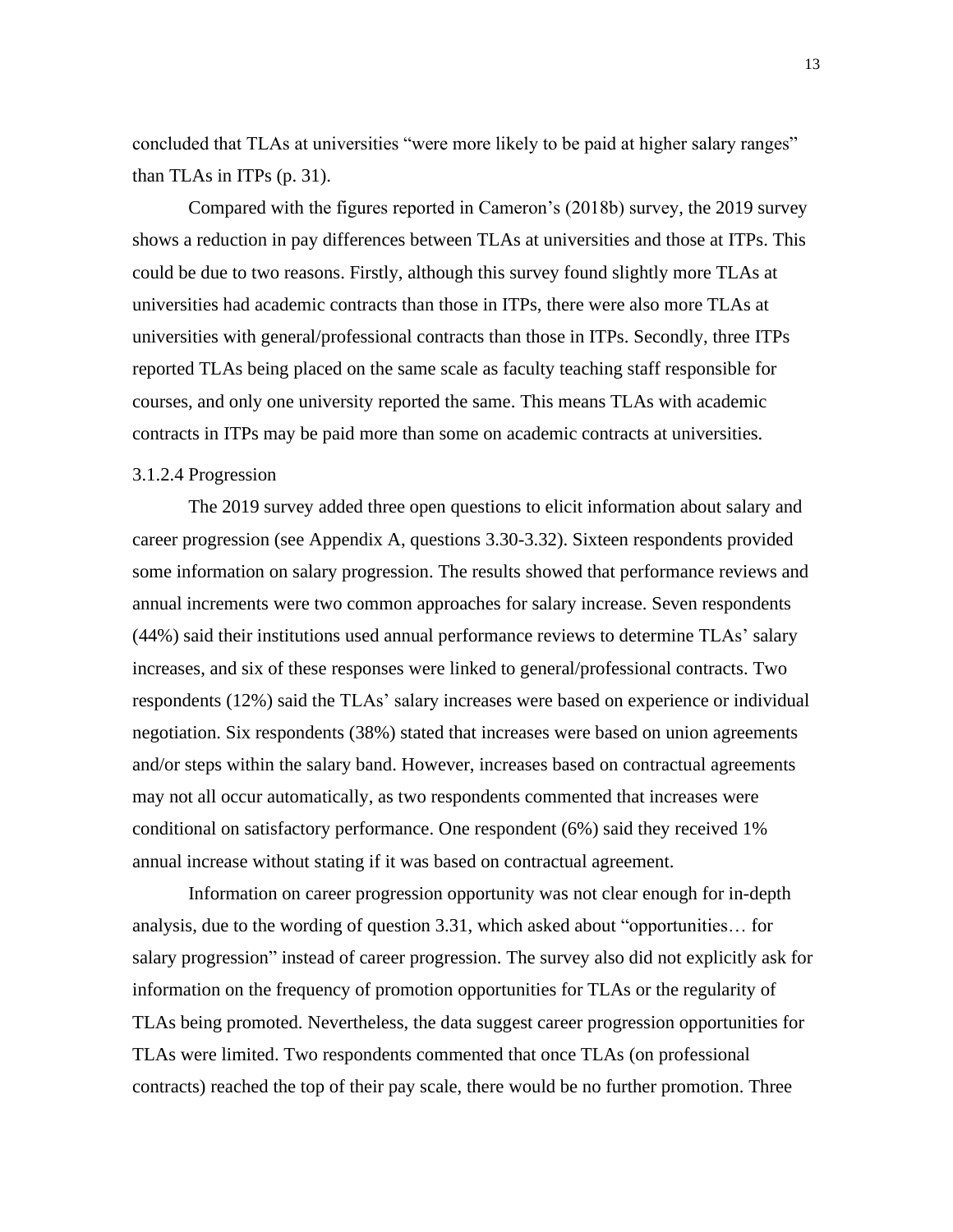respondents said TLAs (on academic contracts) could apply for promotion from Academic Staff Member to Senior Academic Staff Member, but the promotion application required a substantial portfolio of evidence, which was a barrier. Another respondent said although their centre had Learning Advisors and Senior Learning Advisors, there was no clear pathway to progress from one to the other. Two other respondents commented moving to a different role within the institution as the mean of career progression. Despite limited information, the difficulty discerning a clear career pathway for TLAs was obvious.

#### *3.1.3 Qualifications and Experience*

#### 3.1.3.1 Qualifications

Eighteen of the 2019 respondents provided information on TLAs' highest qualifications. For ease of comparison, percentages were calculated based on the reported number of TLAs with each qualification against the total number of TLAs provided in each institution type. However, these percentages should be read with caution as some were based on smaller numbers, such as those provided by private tertiary providers.

Figure 6 shows that in 2019 bachelor's degrees tended to be the highest qualifications of most TLAs in the responding wānanga, while master's degrees or doctorates were the highest qualifications of most TLAs at responding universities. The highest qualifications of most TLAs at the responding ITPs were more evenly spread among bachelor degrees, postgraduate diplomas and masters. The private tertiary providers (i.e., the 'other' category) tended to have twice the number of TLAs with postgraduate qualifications than those with a bachelor's qualification. Comparing ITPs and universities, the numbers of TLAs with master's degrees or doctorates (90%) at universities was considerably higher than TLAs with these qualifications in ITPs (37%).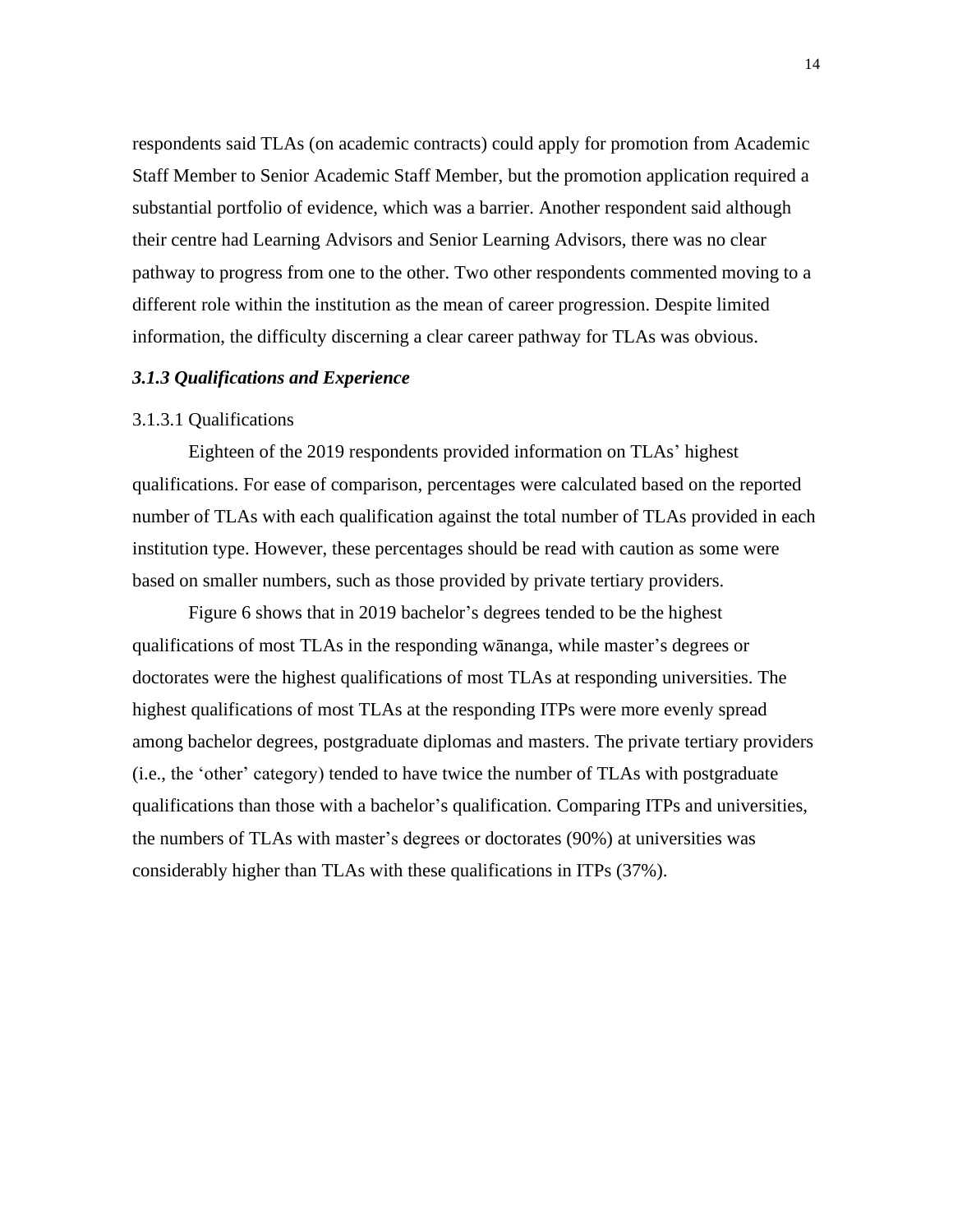

*Number of TLAs by Qualification and Institution Types 2019 (N =18)*

Overall, the 2019 survey showed, with the exception of wānanga, over two-thirds of TLAs in tertiary institutions had postgraduate qualifications as their highest qualifications. This reflects a continuing trend of more TLAs with postgraduate qualifications, particularly with masters (see Figure 7). TLAs with a master's degree at universities had increased from 36% in 2013 to 58% in 2019, and from 21% in 2013 to 32% in 2019 at ITPs.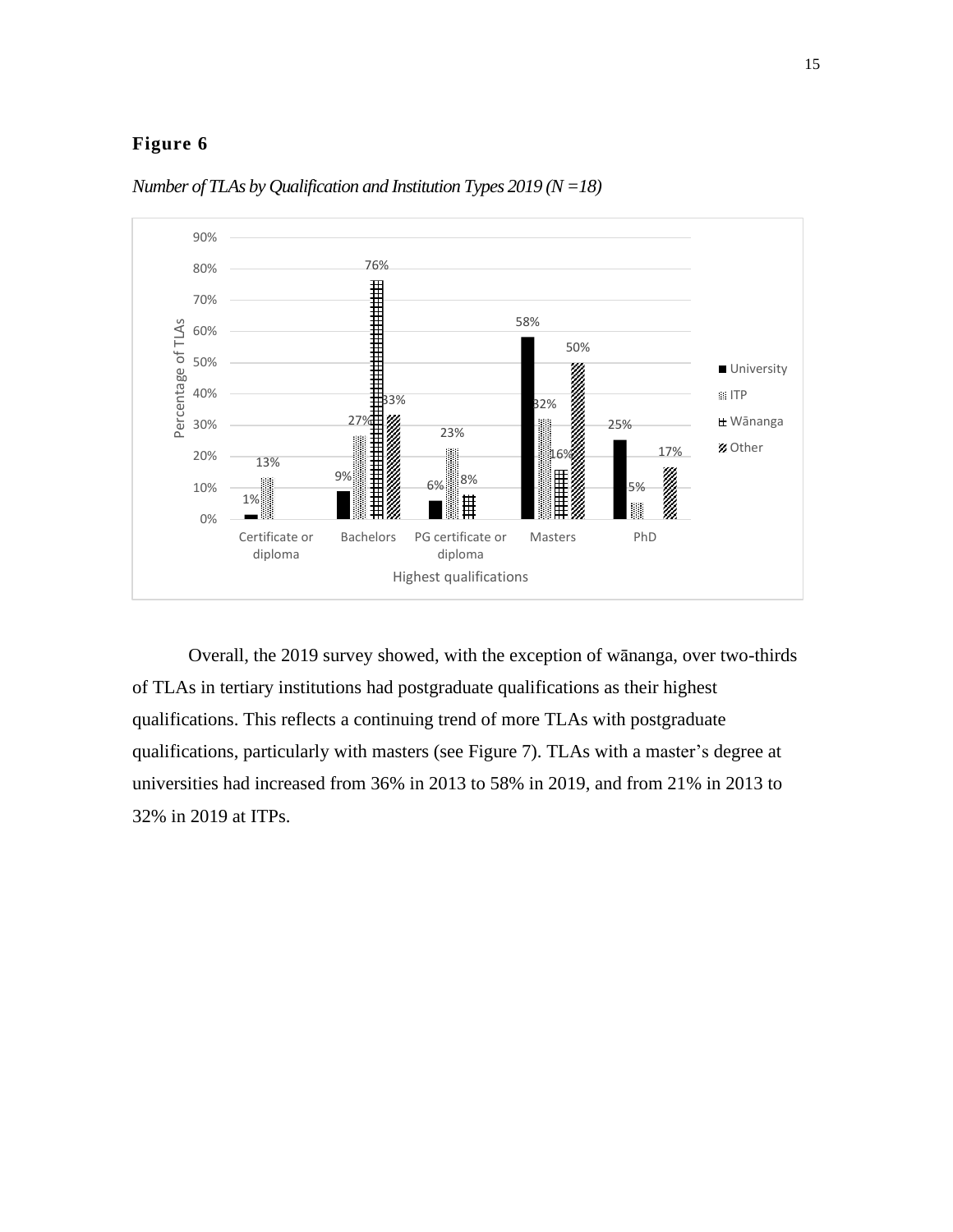

*Comparison of the Number of TLAs by Highest Qualifications 2008-2019* 

The increase in postgraduate qualifications among TLAs may be due to two reasons. First, recruitment requirements may explain the increase at universities, as five of the seven responses from universities specified that a master's degree was one recruitment criterion for TLAs. Secondly, Cameron and Catt (2014) attributed the increase of postgraduate qualifications among TLAs in ITPs to a competitive job market, particularly when ITPs only required a bachelor's degree for TLAs. The same reason may also explain the increase of postgraduate qualifications among TLAs in ITPs in 2019.

## 3.1.3.2 Teaching qualification and experience

The 2019 survey did not ask if teaching qualifications were a recruitment criterion but did ask for the number of staff with an initial teacher education programme qualification, an adult or higher education qualification, a language teaching qualification, or other teaching qualification. Overall, 68% of TLAs (based on 17 responses) had some form of teaching qualification. Fifty-four percent of TLAs at universities and 66% in ITPs had teaching qualifications. While the situation at universities remained similar (56% in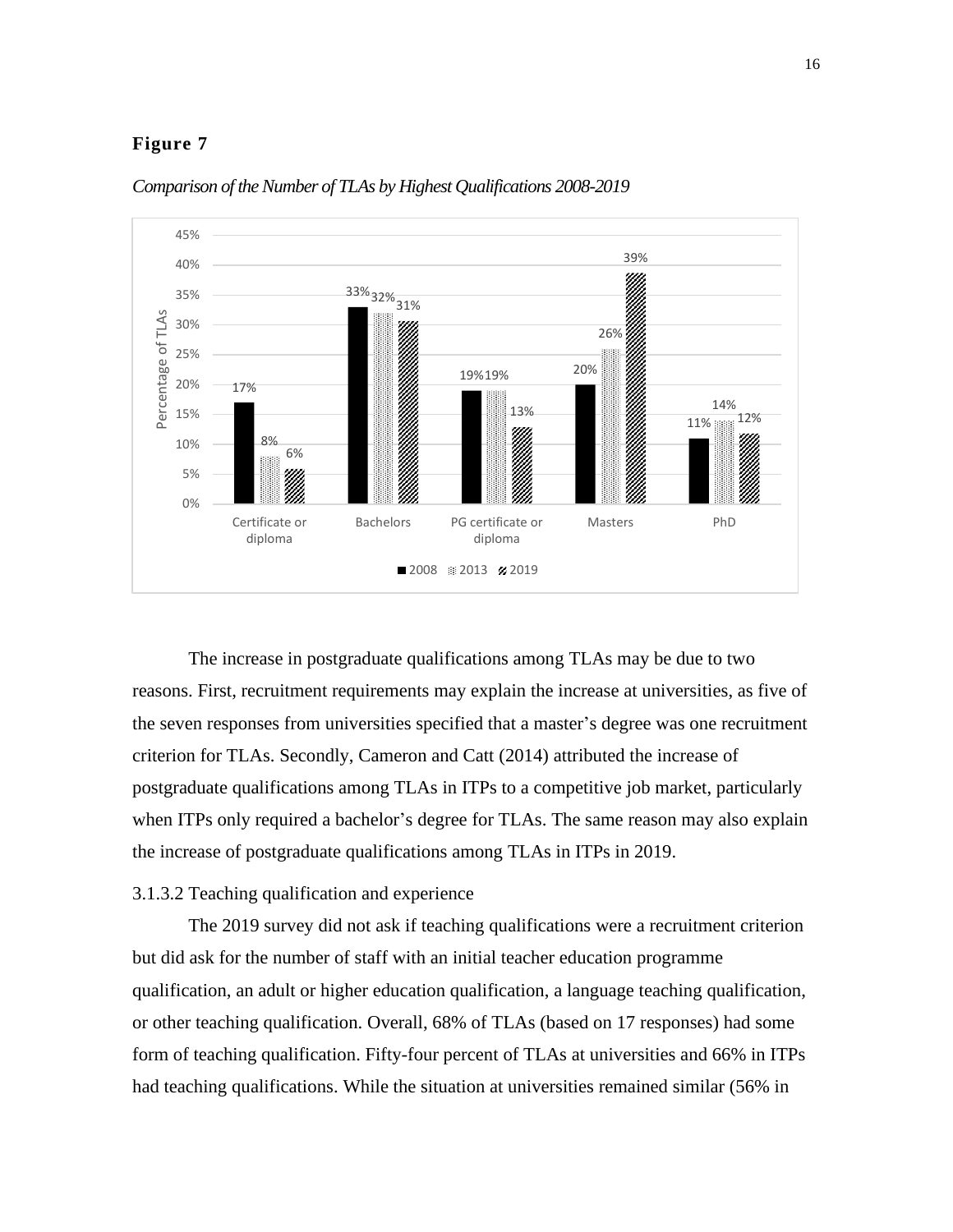2013), the number of TLAs with teaching qualifications in ITPs was lower than the 85% reported in the 2013 survey. The drop may be due to under-reporting in the data or the inclusion of non-TLAs in the total staff count.

The 2019 survey asked if teaching experience was required as a recruitment criterion. This was a newly added question, so no prior data were available for comparison. Twelve of the 22 responding institutions (64%) indicated teaching experience was required or preferred. Nine of the 12 responding institutions further indicated the length of teaching experience required or preferred. Five universities, three ITPs and one wānanga required from six months up to three years of teaching experience for TLA positions. The remaining ten institutions either did not specify teaching experience as a requirement or did not answer the question.

## *3.1.4 Research Activity*

The 2019 survey showed the expectation for TLAs to engage in research was low. Of the 16 institutions that responded to the question, only six (38%) had research as part of contractual agreement (four ITPs, one university, and one wānanga). Nevertheless, despite the lack of contractual expectation, in 2019 all but one of the 16 institutions (94%) had TLAs involved in some form of research. The contrast between expectation and reality was similarly stark compared to 2013 where 28% of institutions had research expectations and 80% of the institutions had TLAs involved in research (Cameron & Catt, 2014).

TLAs' engagement in research is impressive considering only two institutions reported that TLAs were given regular research time or research leave. Three institutions stated that although research was not required, it was encouraged, and TLAs negotiated the research time they required. However, some responses reflected the struggle TLAs have trying to conduct research. One respondent said, "Any research undertaken by a Learning Advisor has been during Learning Support time allocation." Another commented, "This is something we need to encourage more - there is a small amount but they [TLAs] are so busy it is difficult."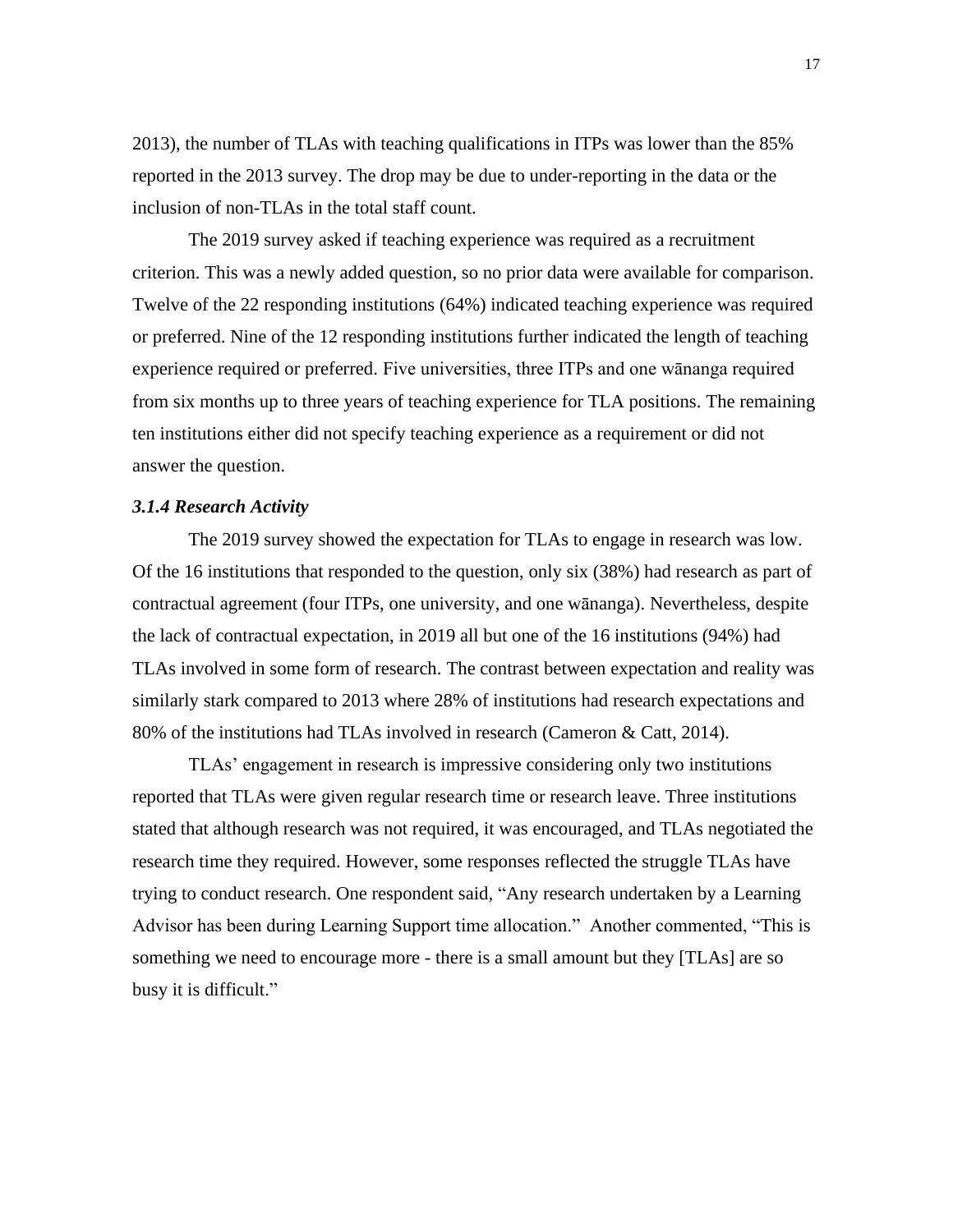#### **3.2 Learning Centre Organisation**

#### *3.2.1 Funding, Location, and Structure*

Centres where TLAs work had very varied titles. Of note, nearly all of the responding centres (21 of the 22) had different names; these included Academic and Career Skills Team, Academic Support, Centre for Tertiary Teaching and Learning, and Student Learning and Achievement. Only two had the same title (Learning Success). No information about centre title was provided in the 2008 or 2013 reports so it is not possible to make a comparison. The majority of centres (17; 78%) served more than one campus, with 12 (55%) serving more than two campuses, and several serving up to six. There was no information available on the number of campuses in 2008 or 2013 so it is not possible to make a comparison.

Most centres were centrally funded (19; 86%). Some funding came from student associations (2; 9%) and some from other sources (6; 27%), including external and government funding. No data about funding were provided in the 2008 or 2013 reports, so it is not possible to make a comparison.

The location of learning centres varied significantly across the responding centres. Eight (36%) centres were located in library buildings, and nine (41%) centres were located in other buildings, including student hubs, learning centres, and main buildings. Some respondents reported that their centres were in different locations on different campuses. The location of centres in 2019 differed from 2008 and 2013, when nearly half of the centres were in the library (48% in 2013 and 48% in 2008).

However, similar to 2008 and 2013, the physical location of a learning centre was not necessarily aligned to its place in the institutional structure. While eight (36%) learning centres were physically located in library buildings, only three (14%) were part of the library team. In fact, as shown in Figure 8, fewer centres were part of the library or a teaching and learning unit than in either 2008 or 2013. In 2019, most centres were part of wider units. Two (9%) teams were part of faculty, one (5%) was part of a teaching and learning unit, and five (23%) were parts of other teams, with eight (36%) being part of Student Support Services. The proportion of autonomous units (3; 14%) has remained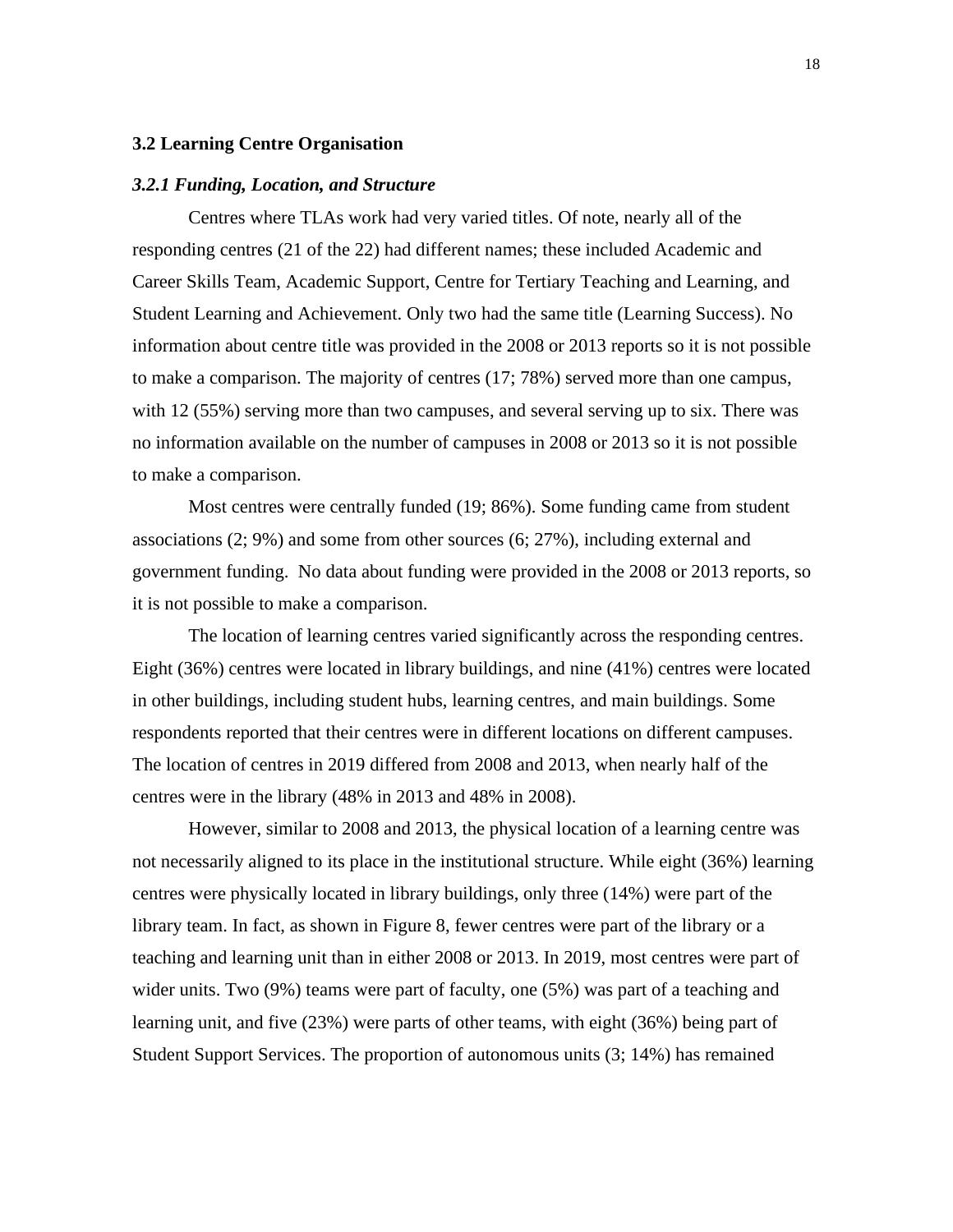fairly stable since 2008. Two categories (other, and part of faculty) were added to the 2019 survey.

## **Figure 8**

*Comparison of Learning Centre Structural Alignment 2008-2019* 



# *3.2.2 Staffing of Learning Centres*

Although 20 out of 22 respondents provided some information about the number of TLAs employed at their respective learning centres, not all provided information on the number of full-time equivalent (FTE) TLAs. Two of the responses seemed to have given the total staff number instead of the number of FTE (e.g., one response was 38). Of the 13 responses with detailed FTE information, six had between 4-10 FTE TLAs, and five had fewer than four FTE. Only two institutions had over 10 FTE, but one included non-TLAs (e.g., disability advisors) in the count. Five of the institutions also reported having a very small number of casual or fixed-term TLAs.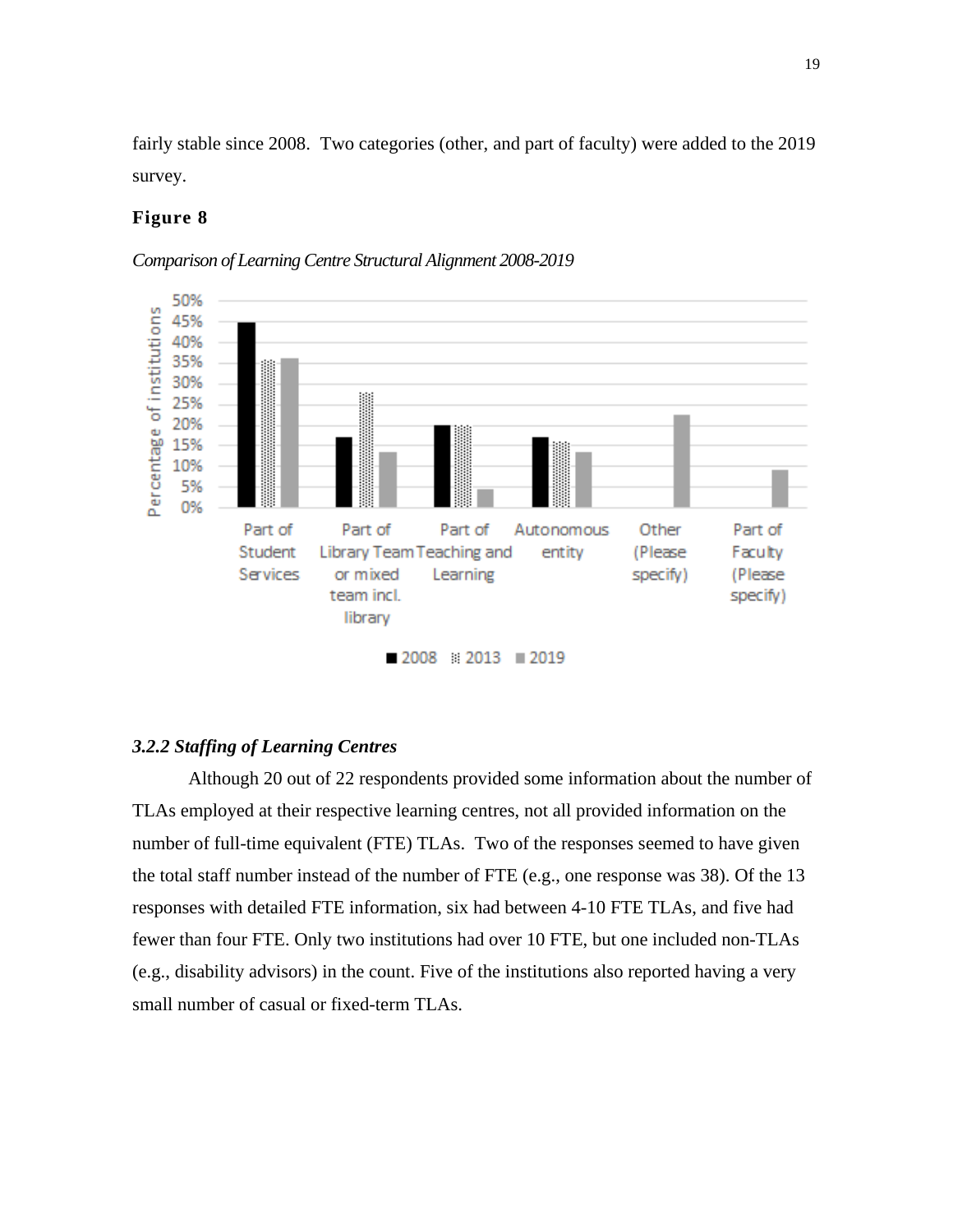Overall, about 58% of TLAs were aged between 40 and 59, while about 17% each were over 60 and between 30-39 (based on 18 responses) and the rest under 30. Over two-thirds (77%) of TLAs were female, and the remainder (23%) male.

Most learning centres also employed other staff. Twelve centres reported having administrators, and eight also employed student advisors (e.g., Student Advisors or PASS co-ordinators), or employed students as student leaders (e.g., PASS leaders or Peer Writers), with most on part-time casual contracts.

Questions regarding learning centre staff numbers and demographics were included in the 2013 survey but the results were not reported and hence comparison was not possible.

#### *3.2.3 Learning Centre Influence Within Institutions*

Learning centres' influence within institutions was examined through their involvement in teaching and learning development, and memberships on academic and other pan-institution committees. Sixteen of the 22 participants responded to the questions. While five respondents (31%) indicated their centres had no membership on such committees, 11 (69%) of the 16 respondents (four universities, six ITPs, and one private provider) said their centres were members of institutional committees or boards: ten reported their centres were full members and one had an observer role. Teaching and learning committees were the main committees where TLAs had some influence, followed by research/ethics committees and academic boards. Six respondents reported having one to three TLAs representing their centres on different committees, and two had four to six TLAs representing the centres.

Learning centres' memberships in pan-institution committees in 2019 was lower than the 75% reported in the 2013 survey, but it is difficult to determine if the lower rate in 2019 reflected the declining influence of learning centres overall, or was more a result of the low response rate for the questions.

Similar to the two previous surveys, TLAs continued to contribute to their institutions' teaching and learning through academic staff development. Nine of the 16 respondents indicated that up to three TLAs in their centres were involved in staff development and four centres had four to six TLAs involved. However, such influence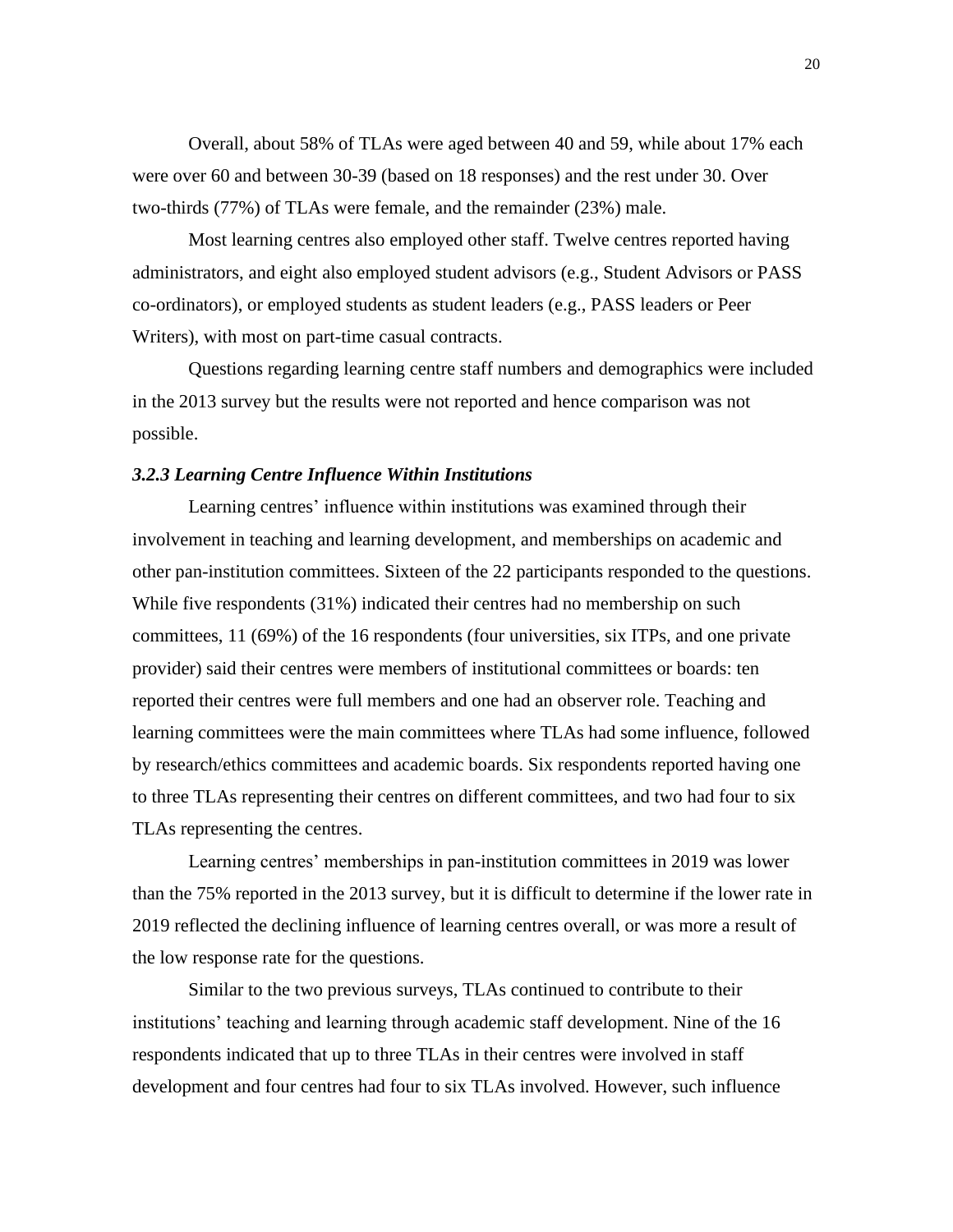seemed to be more at the individual level (that is, through TLAs working with academics individually) or workshops initiated by TLAs.

#### *3.2.4 Reported Changes to Learning Centres*

Respondents were asked to report on trends and changes that had occurred to learning centres. Only 16 (73%) of the 22 respondents provided data about trends or changes in centres. Fourteen (88%) commented that institutional restructuring had resulted in line management changes and reporting line changes. This was similar to the 2013 survey, where institutional restructuring was reported as a common theme (Cameron  $\&$ Catt, 2014). Respondents also reported changes to roles (10; 63%), including job description changes, role expansion, cooperation with other parts of the institution, new roles being created, and the focus of roles changing to have a stronger focus on either oneto-one or one-to-many work. Most respondents (14; 88%) reported that these changes were mostly driven by institutional level factors, such as institutional restructuring, combining with another institution, senior leadership changes, or institutional needs/performance (staffing cuts, the need to increase student numbers, and the need for efficiency). The need for efficiency was also a continuation of the trend reported in the 2013 survey. Student demand or needs drove the change for four (25%) respondents' centres; for example, increased demand for online delivery. Staff driven and external factors (e.g., funding organisations) drove some other changes.

The impacts of the changes were varied and included some positive impacts (e.g., refining programmes, workspace improvements, more collaboration with faculty, new positions focusing on supporting Māori and Pacific students, and staff upskilling). Only 14 (73%) of the 22 respondents provided data about the impact of trends or changes in centres. However, most who responded (11; 79%) to this part of the survey reported negative impacts. Most of these impacts related to workload and the work environment, including increased insecurity, increased stress, increased workload, and the negative impact on staff wellbeing.

The impact of Covid-19 on Aotearoa New Zealand from March 2020 onwards further increased some of the changes and negative impacts. Of the 10 respondents to the follow-up survey, five (50%) reported institutional needs (particularly financial) were the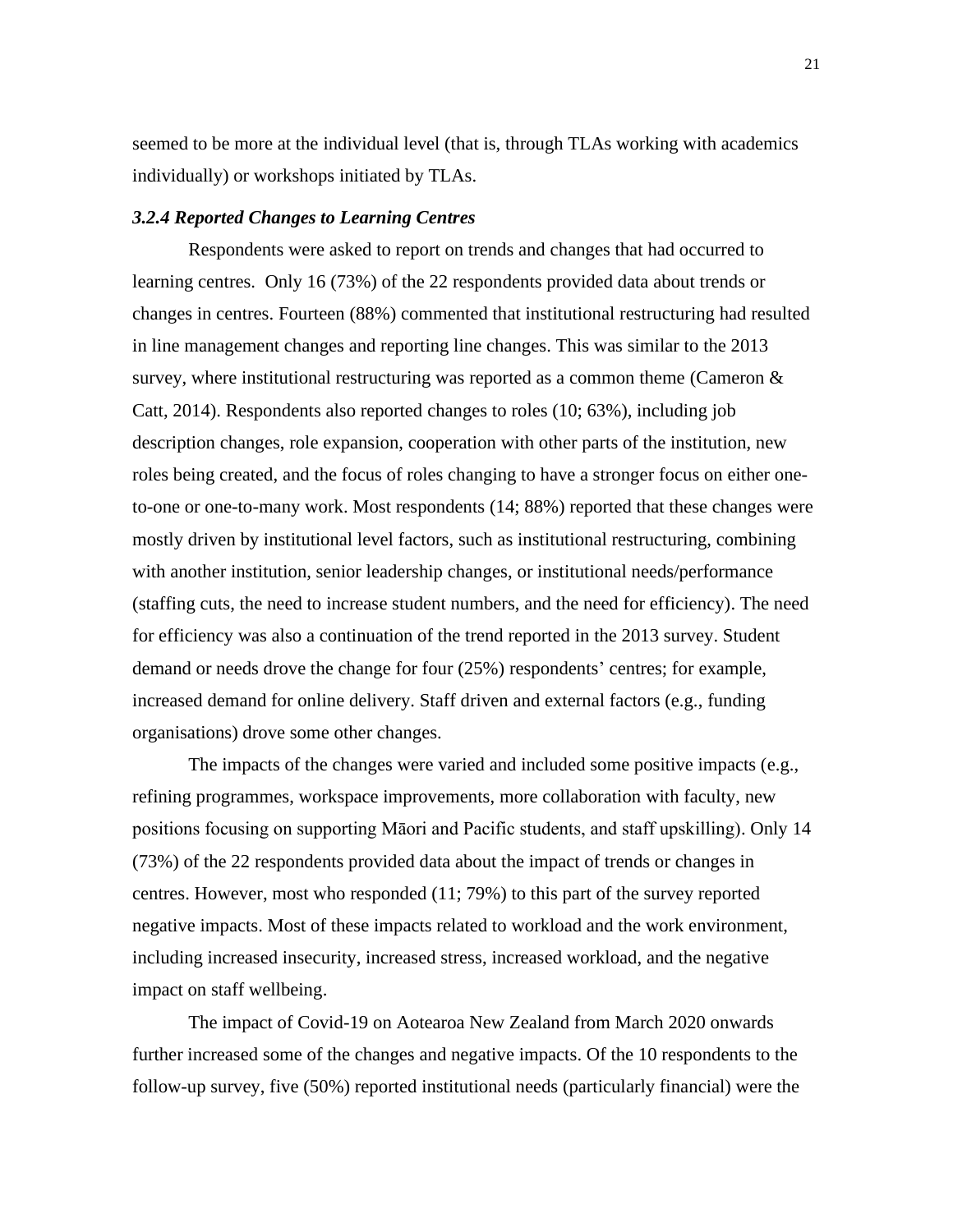biggest drivers of change. The changes resulted in staff turnover, financial restrictions, and increased workload. However, some positive impacts were also reported for both staff and students. Positive impacts for staff included professional development, and positive impacts for students included changes in how support was delivered (that is, more inclusive student support).

## **3.3 Users and** S**ervices**

## *3.3.1 User Demographics*

As in the previous surveys (Cameron & Catt, 2008, 2014), the 2019 survey asked participants about the numbers of students using the service and the students' demographic profiles (disability, ethnicity, level of study [foundation, bachelor's degree, master's degree etc.], English as a second or additional language, domestic or international). However, collecting demographic data was problematic for many respondents. Thus, the demographic data were not reported in either of the two previous surveys due to insufficient information. Similarly in 2019, it was not possible to draw any conclusions about demographics because so few of the participants were able to provide data about demographics as the data were not available within their institutions. In the 2019 survey, 13 (59%) provided some data about institutional enrolments, but most centres did not record (or record separately) data on student demographics. One respondent said, "We do not separate those with learning disabilities and mature students" and "We don't collect stats on language background but... [most] of our international Ss are EAL." Seven (32%) respondents did not provide any demographic data. However, those that did provide information indicated that students from most of the various demographic groups (domestic, mature etc.) used the centre. Of those responded to the questions on users, most centres provided services for students from pre-degree to master's and some provided services for PhD students. Some of the centres also provided services for staff.

#### *3.3.2 Services, Modes of Delivery, and Opening Hours*

Details of services provided by learning centres is shown below in Figure 9. (See also Appendix D.) The percentages exclude the six respondents who did not provide data. As in previous years all centres provided academic writing support. However, there was a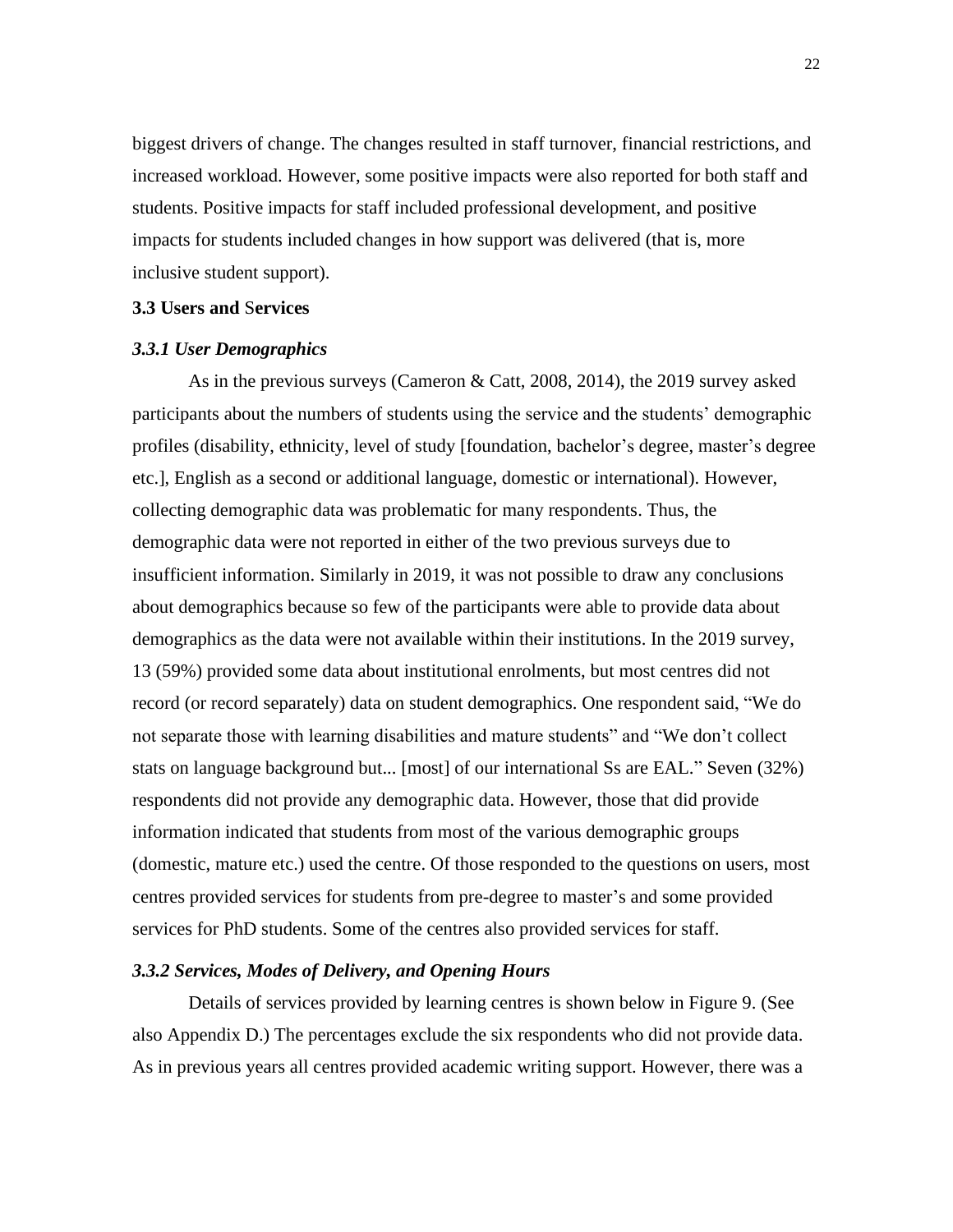reduction in those offering maths support, while the percentage offering external groups and research students' supervision had increased. Services for external groups were mostly for students, such as high school students, but some were for other groups, such as external professional groups.

# **Figure 9**

*Services Provided by Learning Centres 2008-2019*



As Figure 10 shows, the major modes of delivery of services for students have continued to be individual consultations, face-to-face small groups, and self-study materials. In 2019 lectures saw a general increase, and since 2013 there has been a drop in the number of centres offering services to small groups at a distance. While the proportion of centres offering embedded lectures had increased since 2013, continuing the trend towards embedded teaching reported by Cameron and Catt (2014), the number of generic and embedded courses being offered had reduced. The number of centres offering selfstudy materials (both online and text) had also reduced (see Figure 10; see also Appendix E).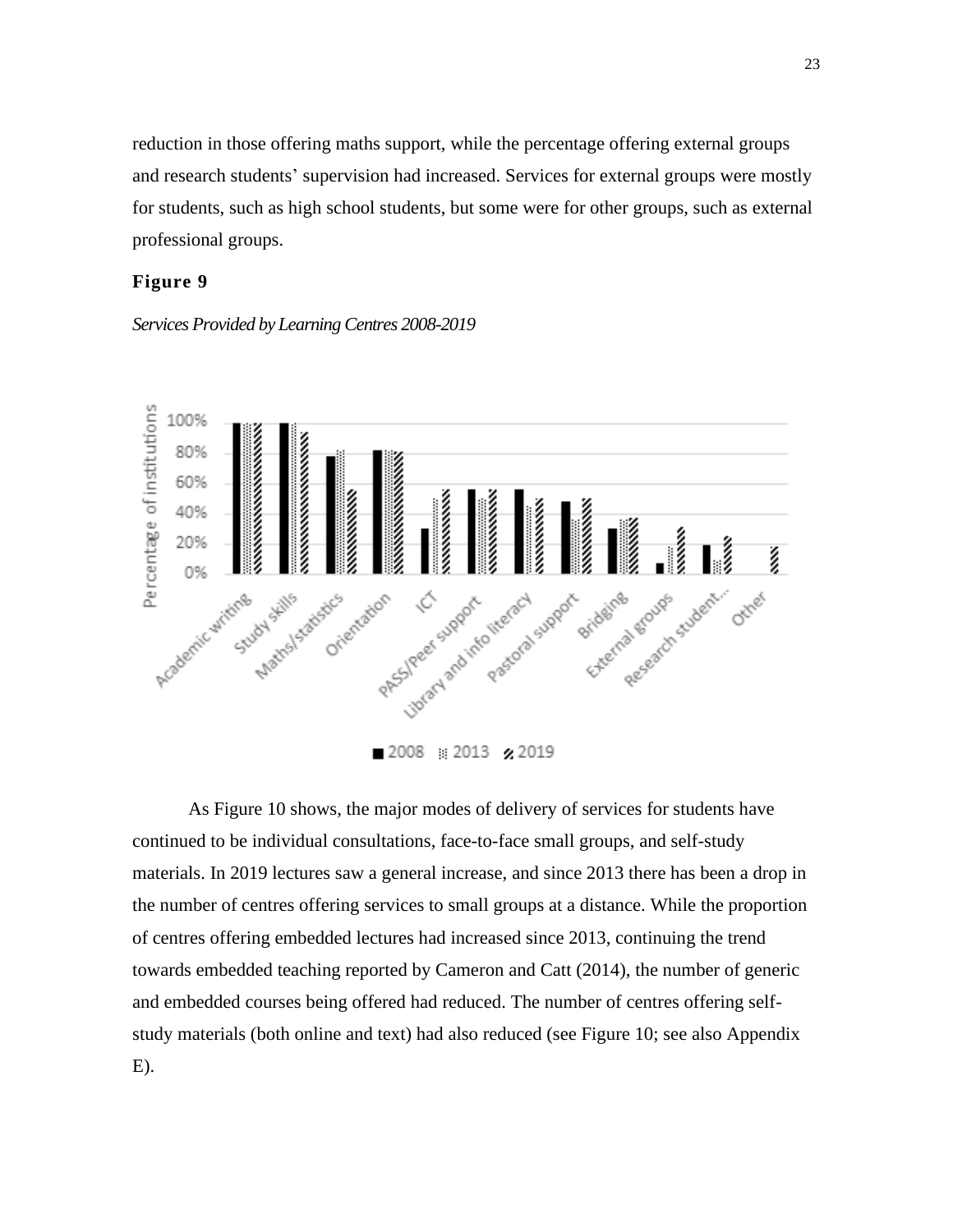

*Modes of Delivery Comparison 2008-2019*

In 2019, most centres were only open for normal weekday hours (approx. 8am-6pm Monday to Friday; see Figure 11). Only 16 (73%) of the 22 respondents provided data about opening hours. All 16 (100%) were open normal hours. In addition to the normal weekday hours, one (6%) respondent's centre opened Saturdays (though only occasionally) and four opened in the weekday evenings, but none opened Sundays. One respondent (6%) indicated that "extended hours of service is [*sic*] only during term Mon-Thurs." However, one respondent indicated they were looking at offering support outside their opening hours. Respondents were also asked whether they provided email/phone advice outside these "open" hours. Most (12; 75%) who provided email/phone advice did not offer this outside their opening hours, three (19%) did provide it outside open hours, and one (6%) did not answer this question.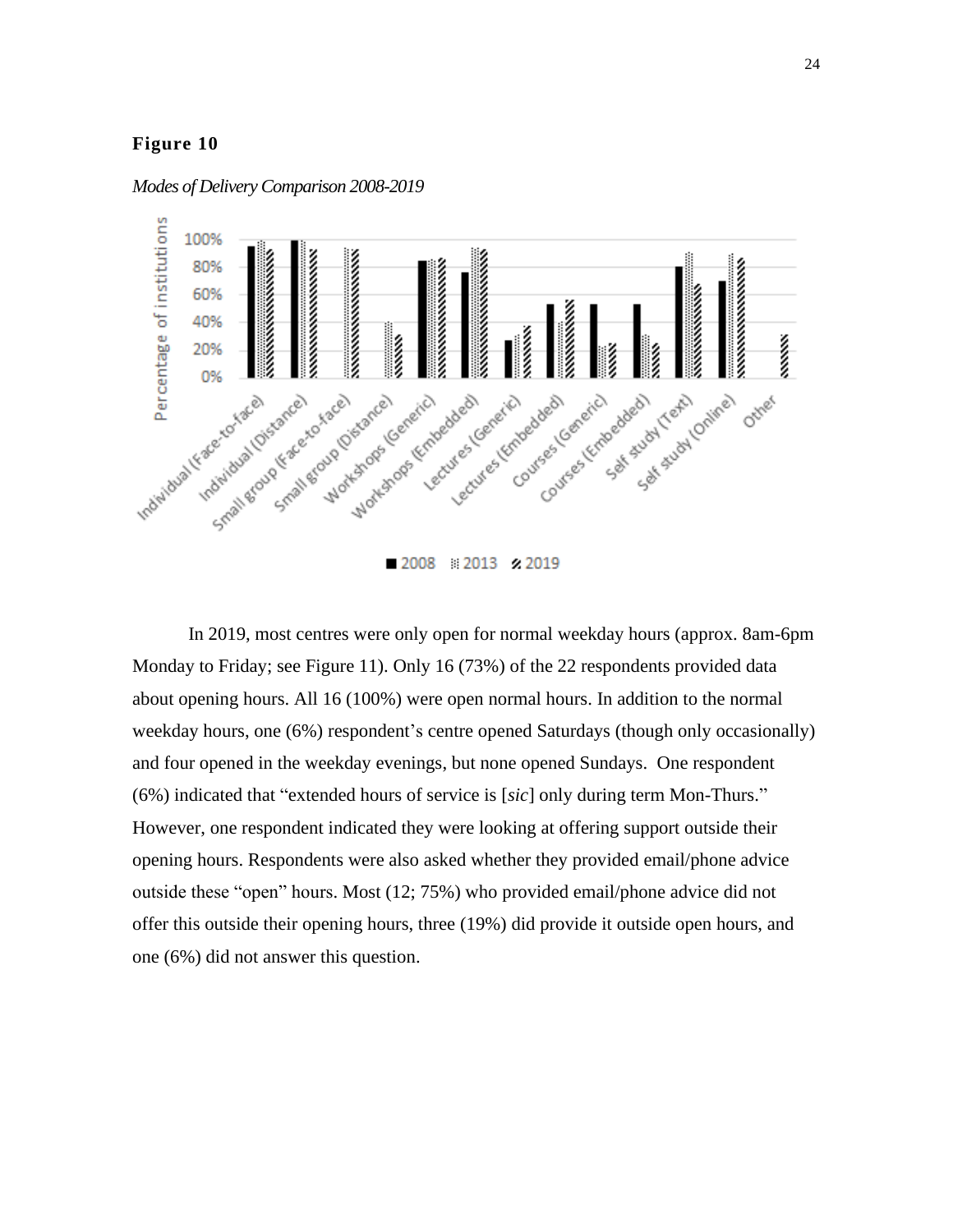

*Learning Centre Opening Hours 2019 (N = 16)*

In the 2019 survey, there was a change to the question about opening hours, making direct comparison difficult. In the 2008 and 2013 surveys, respondents were asked to indicate if they were open only Monday to Friday 8am-6pm, or Monday to Friday and Saturday and Sunday, or Monday to Friday and evenings, or Monday to Friday and Saturday and Sunday and evenings, and selected only one answer (see Figure 12). Whereas in 2019, respondents were asked which days they were open and to choose all that apply; Saturdays, Sundays, and evenings were separated. As in 2008 and 2013, in 2019 all centres were open during normal weekday hours. However, in 2019 there was a reduction in the percentage of centres open over weekends, but a small increase in the number open in the evenings.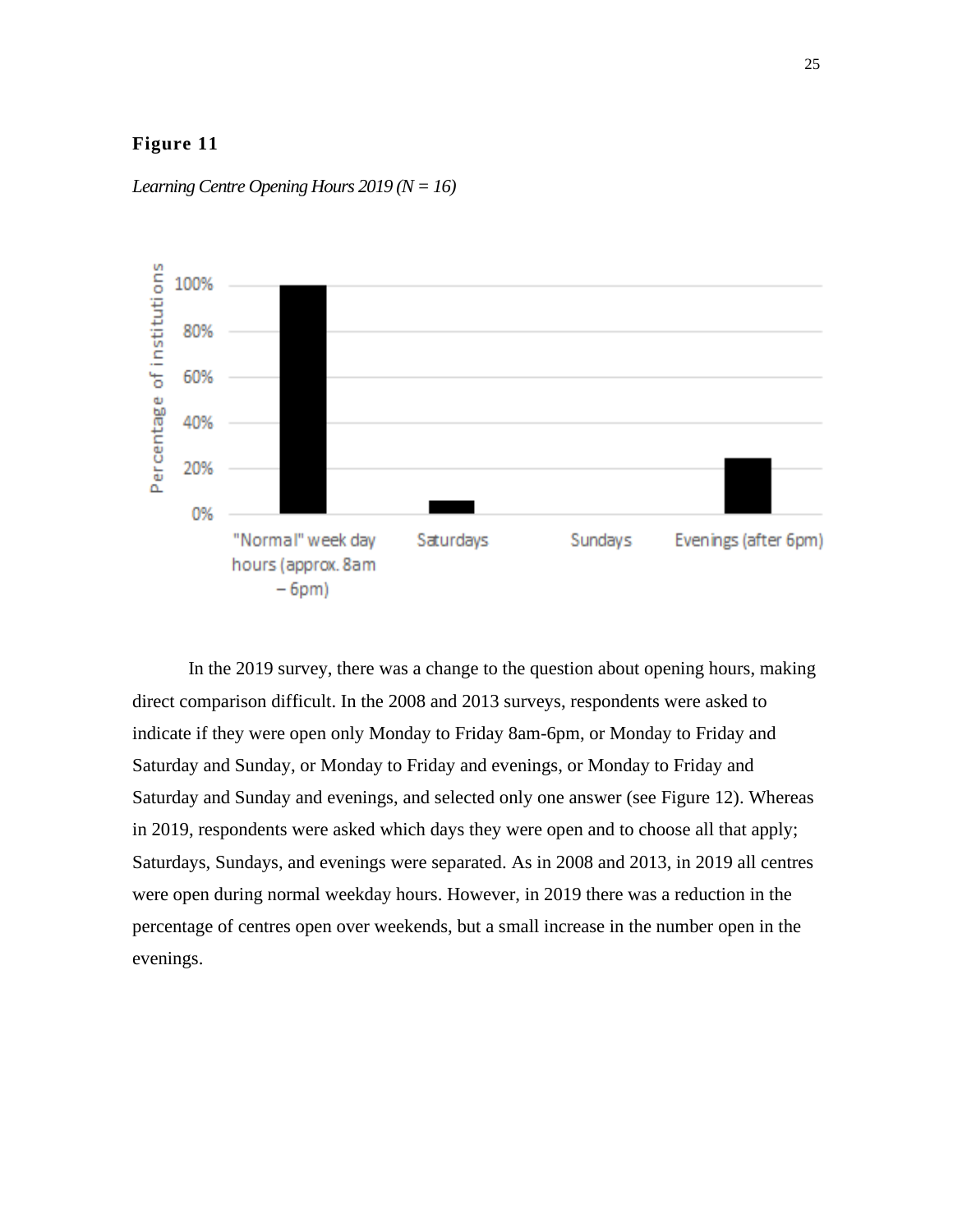

*Learning Centre Opening Hours Comparison 2008-2013*

#### *3.3.3 Reported Changes to Users and Services*

Only 12 (55%) of the 22 respondents provided data about trends or changes in users and services. The trends and changes were quite varied, ranging from more referrals to greater cooperation with other departments. The majority (9; 75%) of the 12 respondents reported a change in focus, including focusing more strongly on a particular area (e.g., more transition workshops), types of support (e.g., more embedded support), or supporting more students from a particular cohort (e.g., international students). Over half of respondents also reported an increase in the number of students using services, which has resulted in the centres expanding existing programmes/services (e.g., peer support), adding new/different services. One respondent indicated they were stretching existing resources by "finding ways of doing more with the same resource". A significant trend was the increase in pastoral support, such as by including the topics of resilience or well-being in programmes and seeing more students who were anxious and/or depressed.

The changes in services were largely driven by student needs (5; 42%) and by increases in student numbers (3; 25%). Institutional factors (3; 25%) also played a role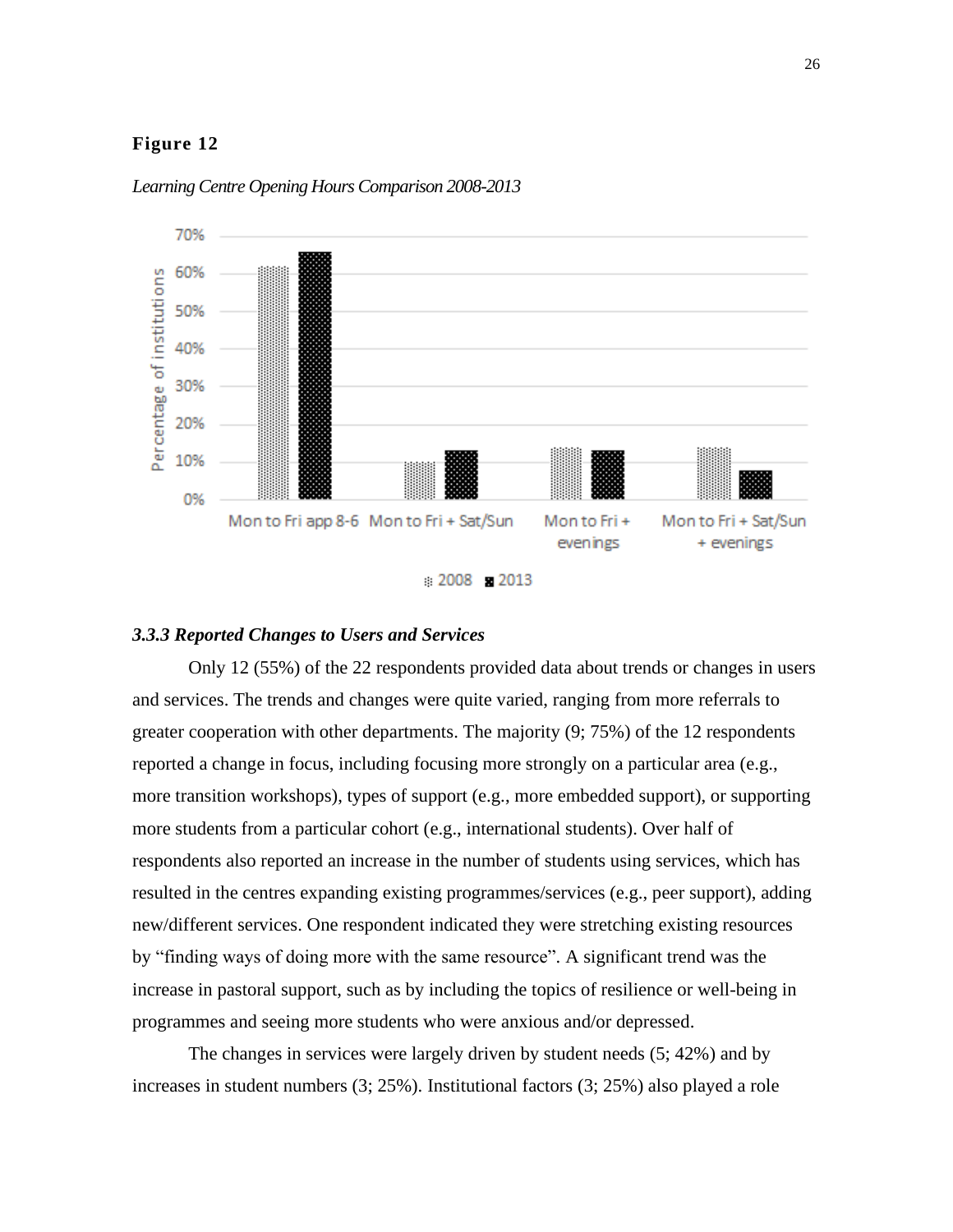(e.g., strategic and financial issues). The desire for centres to improve services for students was also a driver. Impacts of these changes to users and services were perceived quite differently. Of the 12 responses, four (36%) considered the impacts to be negative for staff, four (36%) considered them to be positive, and four (36%) neutral. Impacts included changes in skills requirements, increased job satisfaction, more stress, more influence, increased workload, and different work/emphasis.

The negative trends increased after the outbreak of Covid-19. Nine (90%) of the 10 respondents to the 2020 follow-up survey provided additional answers to the questions about trends and changes to users and services. There was a clear trend towards centres delivering services online (4; 44%) or blended (2; 22%). One respondent reported more distance students, and another respondent reported more students requiring pastoral support, for example, for coping with anxiety. Nine (90%) respondents indicated that the key drivers of the change were student needs (4; 44%), institutional factors (3; 33%; e.g., finance), Covid-19 (3, 33%), the availability of technology (2; 22%), and external factors (2; 22%). Those (8; 80%) who responded to the question about the impact changes had on their centre indicated that most impacts were negative (6; 75%), including difficulty of delivering blended services, staff working from home, lack of staff, lack of funding, and staff stress. The negative impact the changes had on staff post Covid-19 was captured in the question on staff morale (see Figure 13). Although only 16 (73%) respondents provided data on staff morale in 2019, those who did provide that data reported morale was relatively high. However, the 10 responses to the same question post Covid-19 showed a shift towards low morale.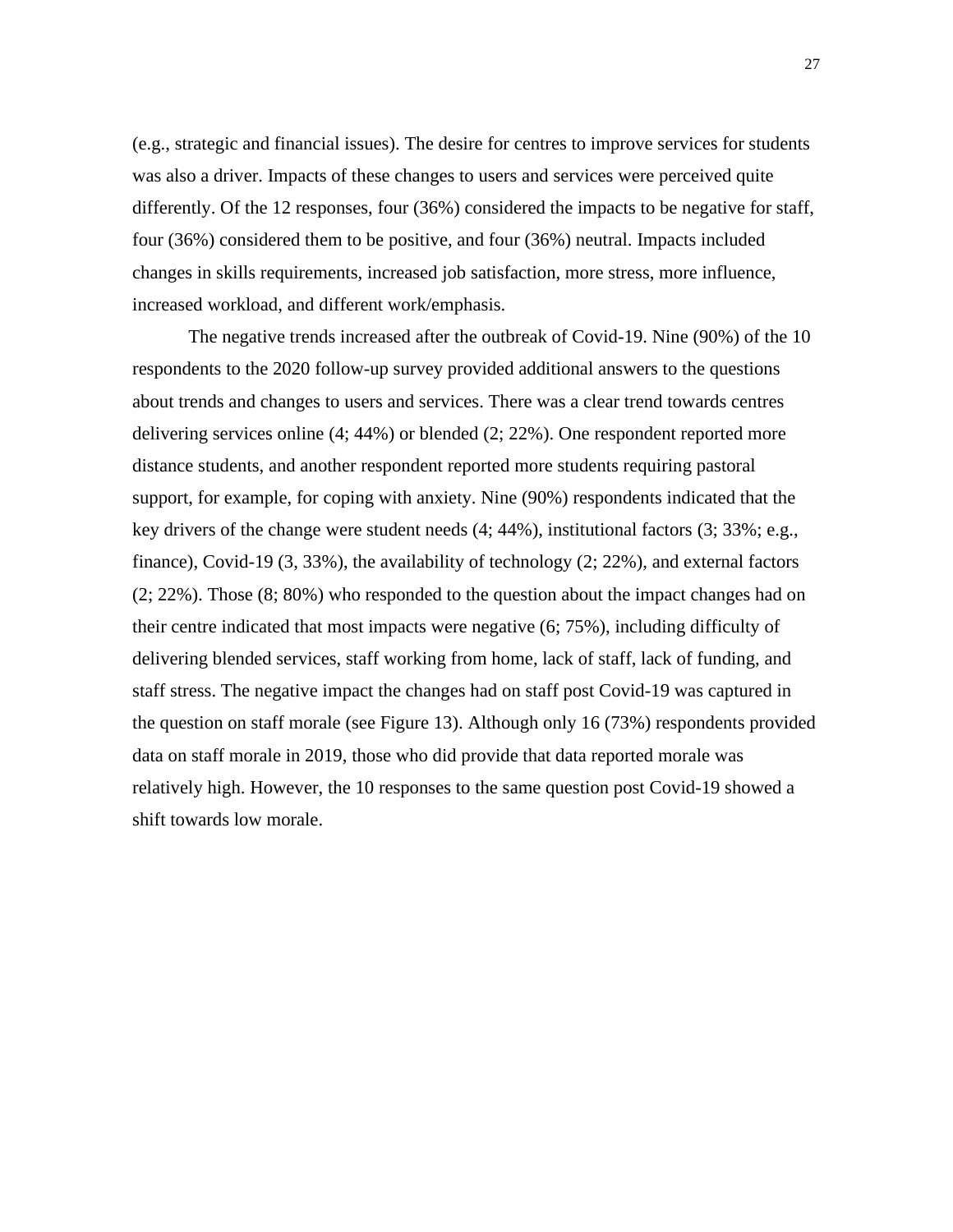

*Staff Morale in 2019 and Post-Covid (2019 N = 16; 2020 N = 10)*

#### **4. Conclusion**

The aim of the 2019 survey was to collect learning centre information and contribute to tracking the development of the learning advising profession in Aotearoa New Zealand. This report has described the professional status of TLAs, the institutional positioning of learning centres, services provided by learning centres, and any key trends and changes as of 2019/2020. The report has also compared the 2019 survey findings with the 2013 and 2008 ATLAANZ survey results where possible. The report has five key findings based on the 2019/2020 ATLAANZ survey of learning centre practices.

First, although more TLAs had postgraduate qualifications compared with the results of the 2008/2013 surveys, more TLAs were given professional contracts than academic contracts. Some TLA pay scales had increased and the pay differences between TLAs at universities and ITPs had reduced, but overall there was little change to pay conditions. Certain aspects of TLA employment conditions (the lack of opportunities for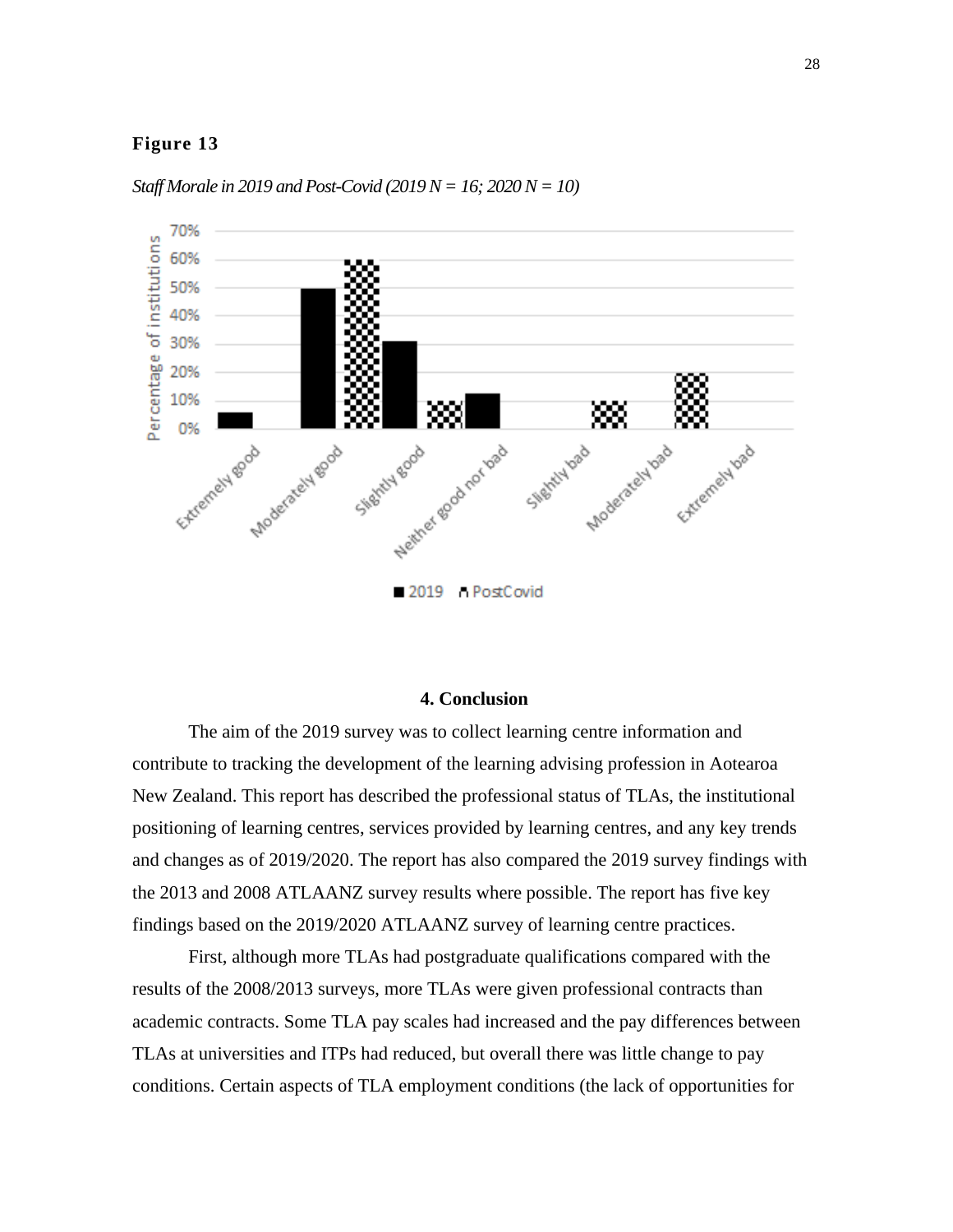promotion, having no clear career pathway, and the lack of research allowance) remained unchanged. Furthermore, the 2019 survey showed that although two-thirds of the respondents reported their learning centres had representations on institutional committees (primarily teaching and learning committees), that has not translated into recognition of TLA status. As Cameron (2018a) pointed out, TLAs are knowledgeable, highly skilled, and highly qualified, yet these traits are not visibly recognised.

Second, there had been structural changes for learning centres, with fewer centres forming parts of libraries or teaching and learning development units. The majority of learning centres were part of support services, were located in a variety of different buildings, serviced multiple campuses, and most were centrally funded.

Third, learning centres provided a similar range of services as identified in previous surveys and continued to provide a range of services to a wide range of students from predegree to postgraduate. However, there was an increase in pastoral care provided by TLAs and a reduction in other areas of support, for example, maths support.

Fourth, there was a trend towards online/blended modes of delivery, particularly since Covid-19, and an increase in embedding support in faculty or courses. Learning centres tended to provide services during normal working hours, and fewer were open over weekends.

Fifth, there had been structural changes for some learning centres and changes to the way services were delivered. These changes to learning centre practices tended to be a response to institutional factors (such as finances) and, to a lesser extent, to student needs (such as increase in student number and need for pastoral support). Although the changes had led to programme improvement and better collaboration with faculty in some cases, they had a negative impact on staff workload and wellbeing, which was more obvious after the onset of Covid-19.

Despite changes such as delivery mode, student and institutional demand, and the variety of names of learning centres and TLAs, the essence of learning centres (their purpose and functions) remains steadfast in tertiary institutions in Aotearoa New Zealand. Nevertheless, similar to the 2008 and 2013 ATLAANZ surveys, the current survey highlighted the lack of visible recognition of TLA work, even though learning centres were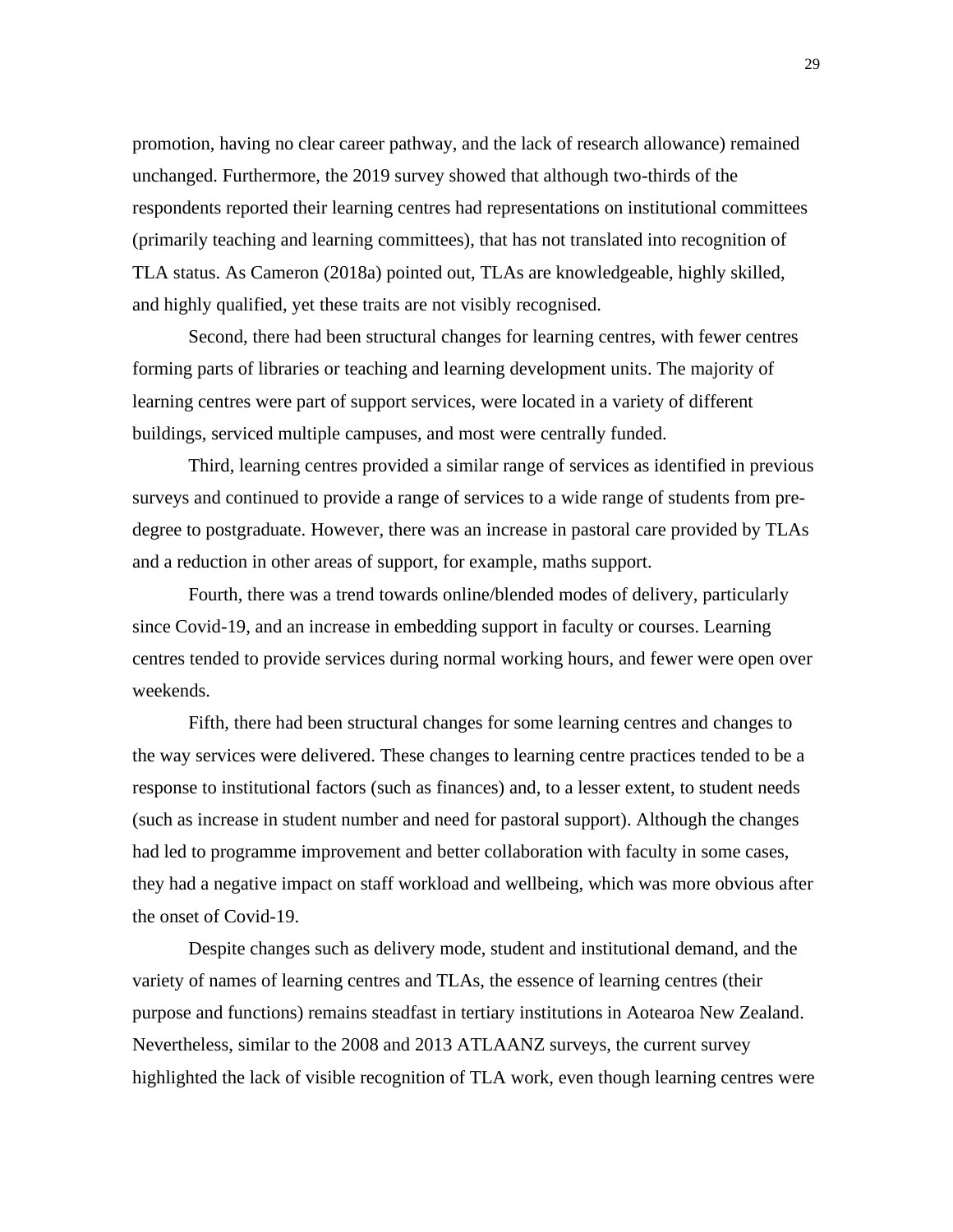highly adaptive to change and meet institutional and student needs. The issues raised in the report could have further negative impacts on TLAs and learning centre practices, so we call for actions from ATLAANZ to help strengthen the profession.

#### **5. Recommendations**

### **ATLAANZ**

To help provide a clear and unified understanding and definition of the TLA role and title, as well as the qualifications and experience required to perform the role, we recommend that the ATLAANZ (2012) professional practice document be updated and extended approximately every five years to reflect the learning centre survey results. Furthermore, we recommend that ATLAANZ should use the results of learning centres' surveys to inform an accreditation scheme for learning advisors in Aotearoa New Zealand, to reflect the qualifications that TLAs hold, and to address the lack of visibility and recognition of TLA work highlighted by all three surveys.

#### **Changes to Future Surveys**

We recommend that the full results of future surveys (including numbers of respondents) are submitted to ATLAANZ to ensure that it is possible for those conducting later surveys to make comparisons. (Some of the data from the 2008 and 2013 surveys were unpublished and therefore unavailable for comparison.) We also recommend that some questions be excluded from future surveys, as respondents were unable to supply these data; namely, some of the questions about institutional enrolments and student demographics (questions 4.1, 4.2, 4.4, and 4.6). Similarly, it is recommended that the question about organisational structure (question 2.5) be excluded from future surveys as structures are constantly changing and thus comparisons are not informative. Furthermore, it is recommended that the question about salary progression (question 3.31) be changed to ask about career progression so that data on career progression can be collected. We also recommend the addition of questions on professional practices (such as evaluation practices, measuring the impact of services and reporting), and requests for supplementary information (such as role descriptions and employment agreements) to help clarify the TLA role.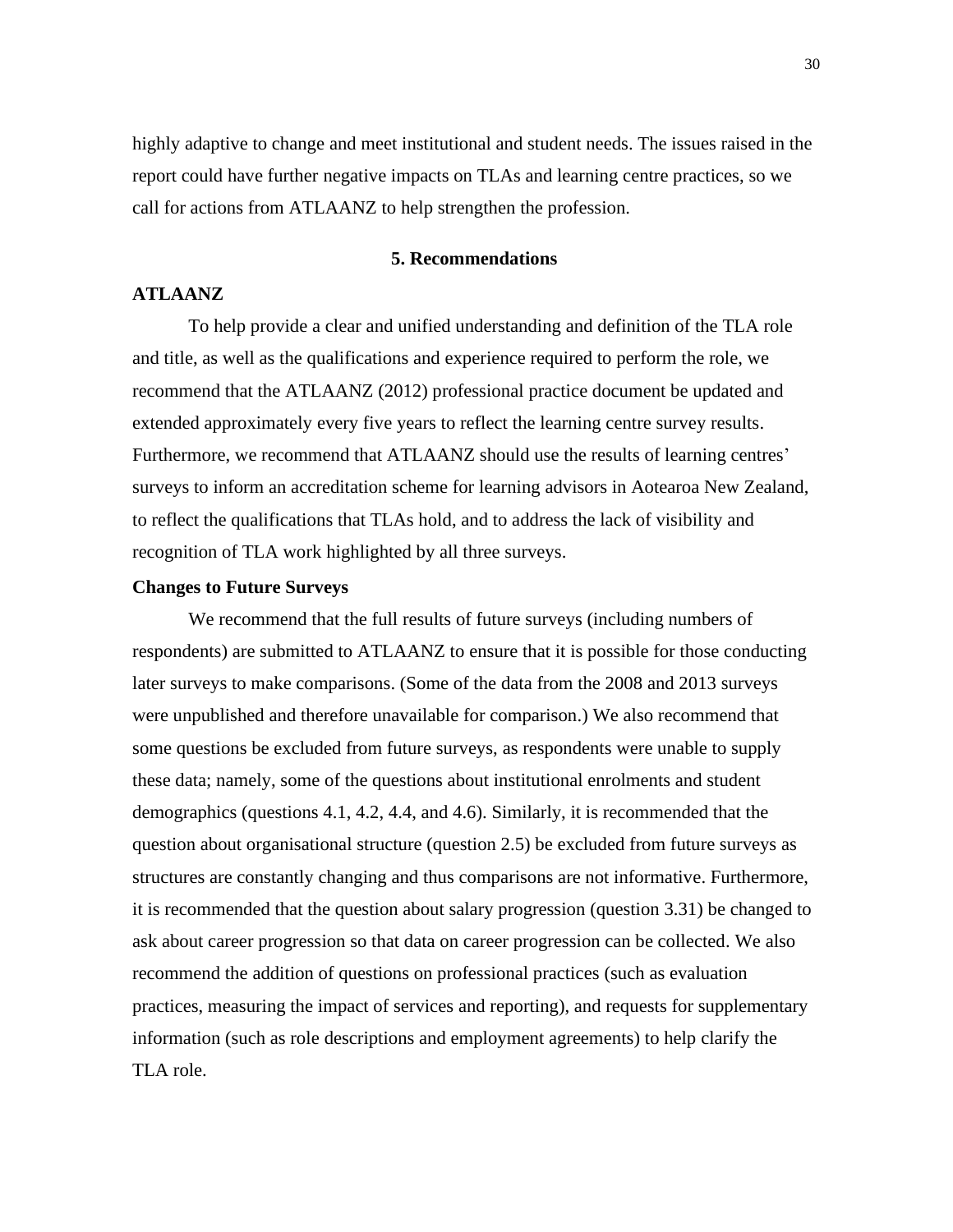# **Acknowledgements**

We would like to thank Catriona Cameron, Barbara Morris, and ATLAANZ for their support in carrying out this survey.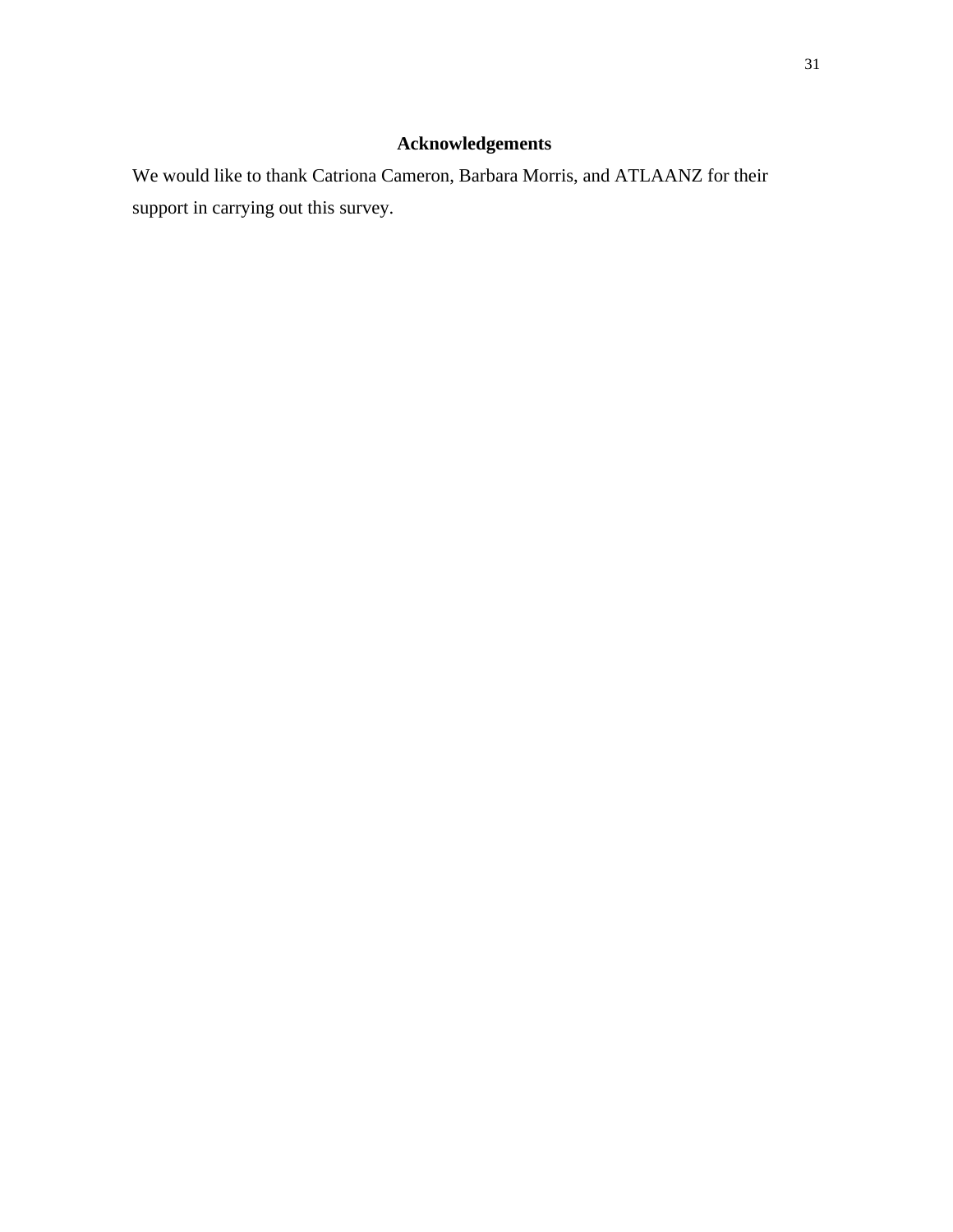## **References**

- Association of Tertiary Learning Advisors in Aotearoa/New Zealand. (2012). *ATLAANZ professional practice document*. https://drive.google.com/file/d/1CnutqWANMvvvIMZT4mTUDyeQvaieVoQZ/vie w
- Cameron, C. (2018a). Tertiary learning advisors in Aotearoa/New Zealand (Part 1): Building a profile of our profession. *ATLAANZ Journal, 3*(1), 1-24. <https://journal.atlaanz.org/atlaanz/article/view/9>
- Cameron, C. (2018b). Tertiary learning advisors in Aotearoa/New Zealand [\(Part 2\):](https://journal.atlaanz.org/index.php/ATLAANZ/article/view/55)  [Acknowledging our contribution.](https://journal.atlaanz.org/index.php/ATLAANZ/article/view/55) *ATLAANZ Journal, 3*(1), 25-43. <https://journal.atlaanz.org/atlaanz/article/view/10>
- Cameron, C., & Catt, C. (2008). *Learning centre practice in Aotearoa/New Zealand: Report on workshop presented at 2008 ATLAANZ conference.*  [https://researcharchive.lincoln.ac.nz/bitstream/handle/10182/4361/Learning\\_centre](https://researcharchive.lincoln.ac.nz/bitstream/handle/10182/4361/Learning_centre_practice.pdf?sequence=1&isAllowed=y) [\\_practice.pdf?sequence=1&isAllowed=y](https://researcharchive.lincoln.ac.nz/bitstream/handle/10182/4361/Learning_centre_practice.pdf?sequence=1&isAllowed=y)
- Cameron, C., & Catt, C. (2014). Learning centre practice in Aotearoa/New Zealand: Preliminary report. In H. Martin & M. Simkin (Eds.), *Hīkina te manuka!: Learning connections in a changing environment. Proceedings of the 2013 Annual International Conference of the Association of Tertiary Learning Advisors of Aotearoa/New Zealand (*pp. 1-18). ATLAANZ. [https://atlaanz.org/wp](https://atlaanz.org/wp-content/uploads/2020/09/Cameron-Catt-2014.pdf)[content/uploads/2020/09/Cameron-Catt-2014.pdf](https://atlaanz.org/wp-content/uploads/2020/09/Cameron-Catt-2014.pdf)
- Cameron, C., Fraser, C., Looser, F., & Thorns, G. (2003). Creating a professional identity: Workshop report. <https://core.ac.uk/download/pdf/35466062.pdf>
- Chanock, K. (2007). What academic language and learning advisors bring to the scholarship of teaching and learning. *Higher Education Research and Development, 26*(3), 269-280.<https://doi.org/10.1080/07294360701494294>
- Crozier, S. (2007). Out damned spot: Removing the taint of the remedial from learning development. In C. Fraser & L. Ayo (Eds.), *Anchoring our practice: Perspectives, partnerships, projections: Proceedings of the 2006 Annual International*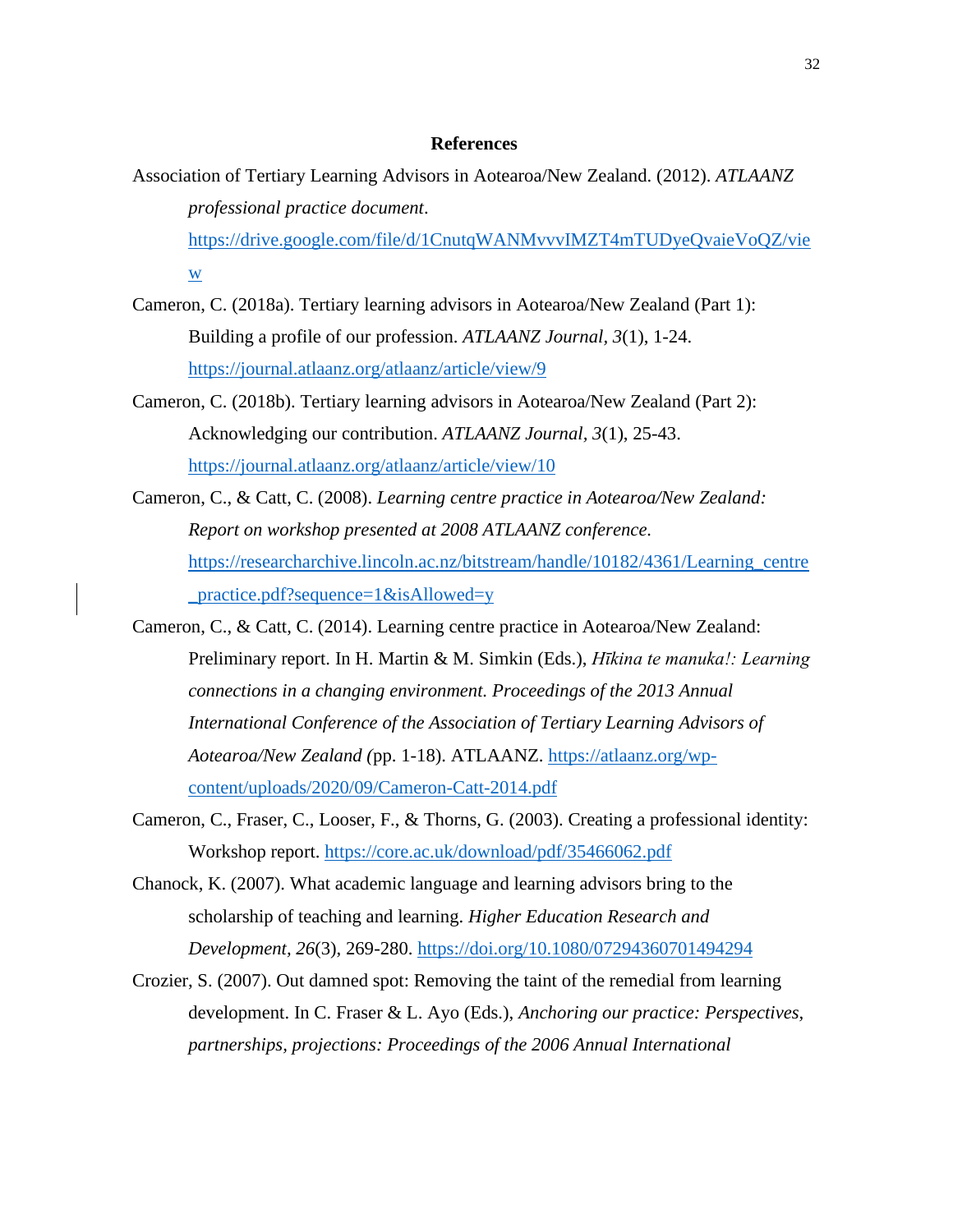*Conference of the Association of Tertiary Learning Advisors Aotearoa/New*  Zealand (pp. 2-13). ATLAANZ.<https://files.eric.ed.gov/fulltext/ED520156.pdf>

- James, B., & Maxwell, J. (2012). *ALL practice and research database: Sharing practice and research beyond the boundaries of our institutions*. The Association for Academic Language and Learning. https://slideplayer.com/slide/7039121/
- Laurs, D. (2010). Collaborating with postgraduate supervisors. In V. van der Ham, L. Sevillano, & L. George (Eds.), *Shifting sands, firm foundations Proceedings of the 2009 Annual International Conference of the Association of Tertiary Learning Advisors of Aotearoa/New Zealand* (pp. 18-30). ATLAANZ. <https://files.eric.ed.gov/fulltext/ED519169.pdf>
- Samuels, P. (2013). Promoting learning development as an academic discipline. *Journal of Learning Development in Higher Education,* 5, 1-22. <https://journal.aldinhe.ac.uk/index.php/jldhe/article/view/146/126>
- Strauss, P. (2013). "I don't think we're seen as a nuisance": The positioning of postgraduate learning advisors in New Zealand universities. *Text, 17*(2), 1-15. <http://www.textjournal.com.au/speciss/issue21/Strauss.pdf>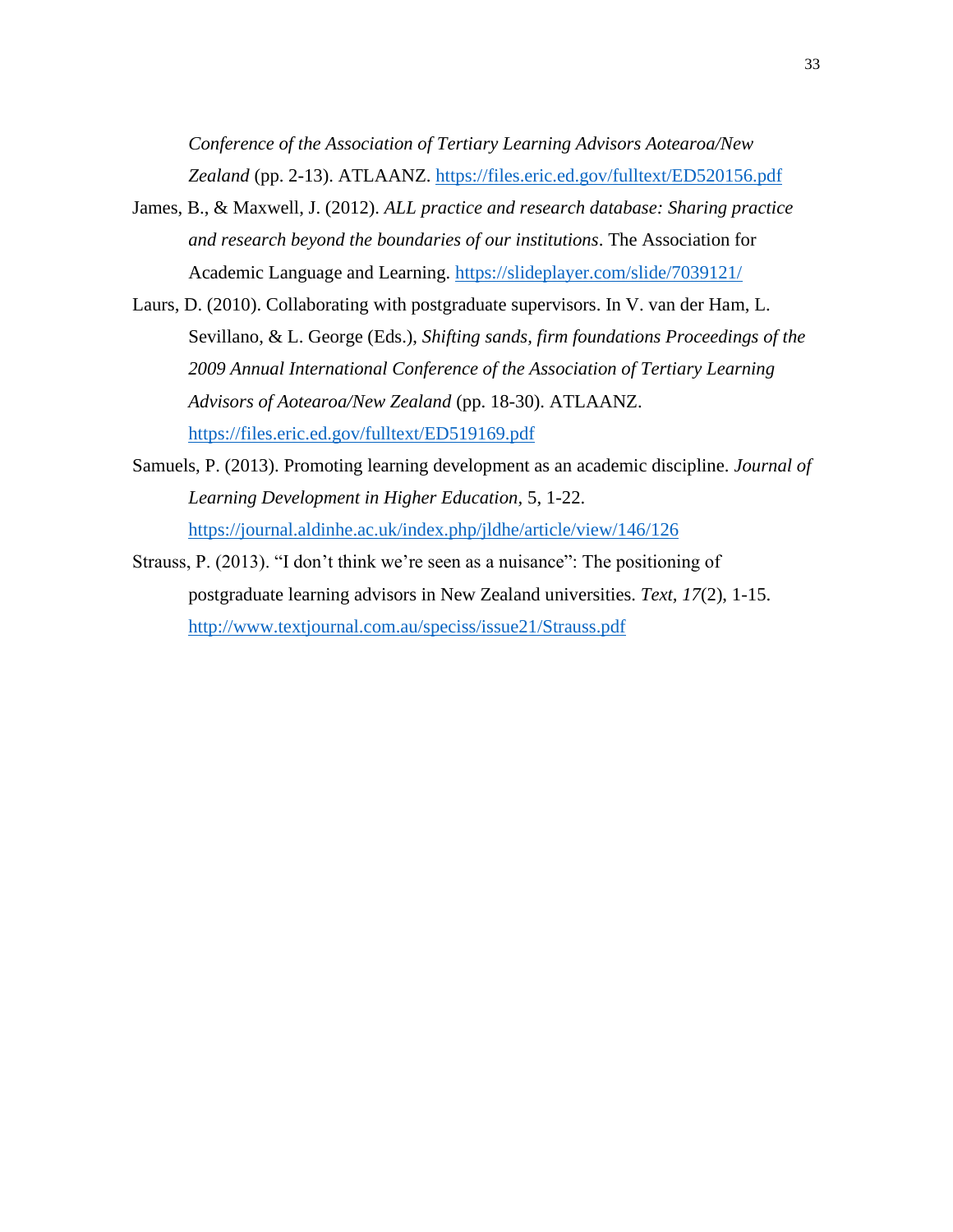#### **Appendix A**

### **Full Learning Centre Survey 2019**

## **Learning Centre Practice in Aotearoa/New Zealand Information Sheet**

Dear colleagues,

We (Julia Tanner, Massey University and Xiaodan Gao, Victoria University of Wellington) would like to invite you to complete a questionnaire about Learning Centre practice in Aotearoa/New Zealand.

This questionnaire is part of a five yearly stocktake on behalf of Association of Tertiary Learning Advisors in Aotearoa/New Zealand (ATLAANZ). The data to be collected will assist learning advisors to reflect on the provision of learning development in New Zealand institutions. The findings will be compared with those of previous similar projects in 2008 and 2013, and possible future research into effective practice, to assess trends over time and enable comparison with practice in Australia and the United Kingdom. We would appreciate your support in completing this questionnaire as your contribution will be of great value to this project.

We have identified Learning Centres in New Zealand universities, polytechnics, wānangas, and through the ATLAANZ and NZQA web sites and are asking managers/coordinators/team leaders of these centres to complete this questionnaire. We have also included Learning Centres in those private tertiary providers that are associated with ATLAANZ.

Any information you provide will remain anonymous. Individual questionnaire data will be seen only by the researchers and research assistant/s and will be stored in an electronic form with password protection. You are being asked for your name on the questionnaire form so that, if necessary, (and with your agreement), we are able to contact you again to clarify details in responses. However, you have the right to complete the survey anonymously, if you wish to do so.

The results of this project will be presented at the 2020 ATLAANZ conference and may be published. However, you may be assured of your anonymity in this investigation: your identity will not be made public, or made known to anyone other than the researchers. To ensure anonymity, data will be aggregated. Any comparison will be at the level of type of institution and no information will be reported in a way that will identify individuals or institutions. Your participation is entirely voluntary, and you may decline to answer any questions. You may withdraw from the current research project, including withdrawal of any data you have provided, up to 31st December 2019, by contacting Julia Tanner or Xiaodan Gao (Contact details below.) Any follow up to clarify details in your responses will only occur with your agreement.

We anticipate that the questionnaire will take approximately  $30 - 45$  minutes to complete. Please complete this questionnaire by 30th November 2019.

This project has been reviewed and approved by the Massey University Human Ethics Committee: Southern B, Application 19/45. If you have any concerns about the conduct of this research, please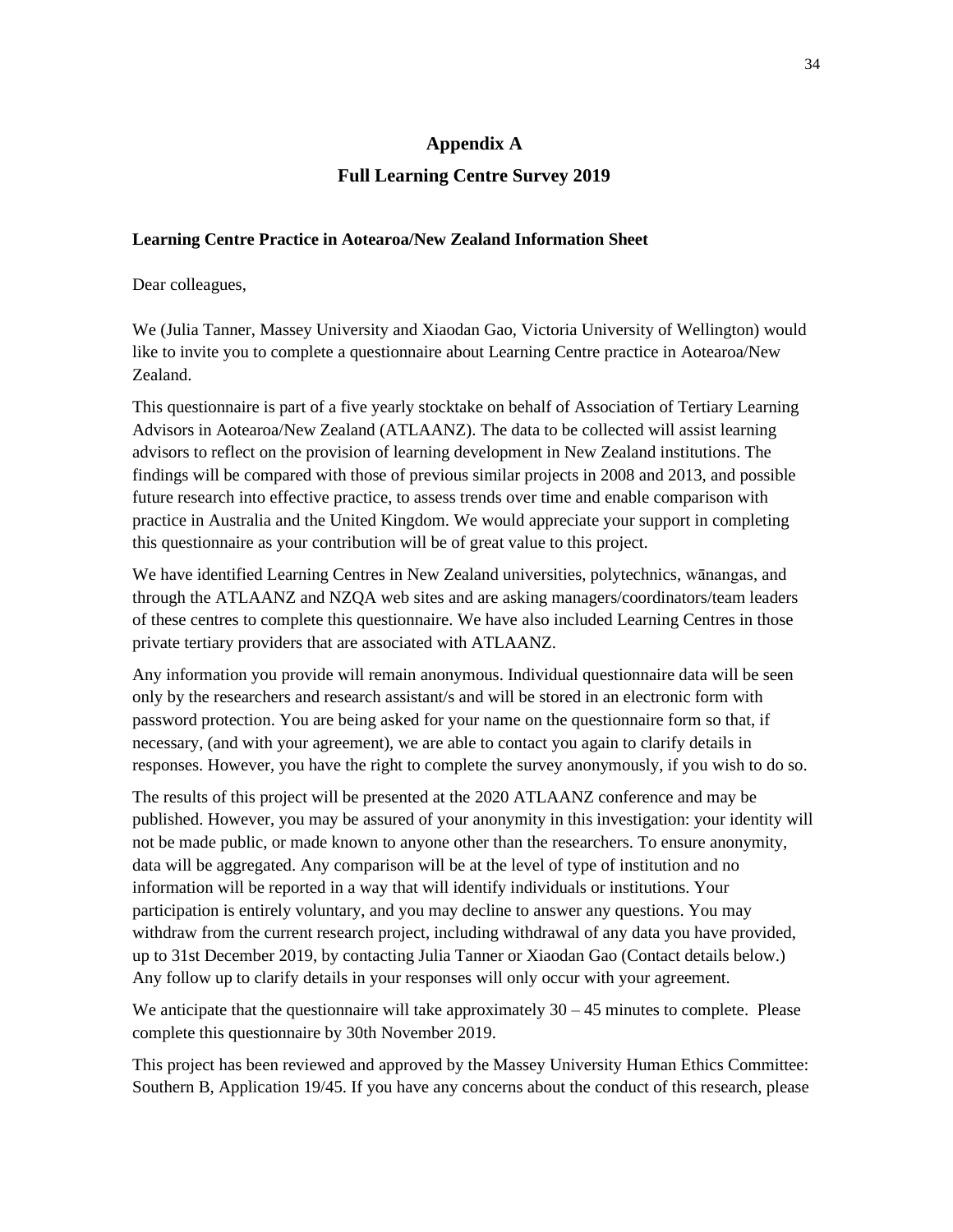contact Dr Rochelle Stewart-Withers, Chair, Massey University Human Ethics Committee: Southern B, telephone 06 356 9099 x 83657, email [humanethicsouthb@massey.ac.nz](mailto:humanethicsouthb@massey.ac.nz)

This project is being carried out by Julia Tanner (Massey University, [j.k.tanner@massey.ac.nz;](mailto:j.k.tanner@massey.ac.nz) Ph. +64 6 9516547, The National Centre for Teaching and Learning, Student Centre, Level 2, Manawatu Campus, Private Box 11-222, Palmerston North, New Zealand) and Xiaodan Gao (Victoria University of Wellington[, xiaodan.gao@vuw.ac.nz;](mailto:xiaodan.gao@vuw.ac.nz) Ph. +64 4 463 5996, Student Learning, Victoria University of Wellington, PO Box 600, Wellington 6140, New Zealand).

If you have any queries or concerns about your participation in the project, please contact Julia Tanner or her manager, Duncan O'Hara [\(D.OHara@massey.ac.nz;](mailto:D.OHara@massey.ac.nz) Ph. +64 6 356 9099, The Centre for Teaching and Learning, Student Centre, Level 2, Manawatu Campus, Private Box 11-222, Palmerston North, New Zealand).

#### **Consent Form**

**Name of project:** Learning Centre practice in Aotearoa/New Zealand I have read and understood the description of the above-named project. On this basis, I agree to participate in the project, and I consent to publication of the results of the project on the understanding that anonymity will be preserved. I also understand that I may withdraw from the current research project, including withdrawal of any data I have provided, up to 31st December 2019. I agree to participate in the project.

- o Yes
- o No

I am willing to be contacted again by the researchers for clarification of responses, if necessary

- o Yes
- o No

Name:

email:\_\_\_\_\_\_\_\_\_\_\_\_\_\_\_\_\_\_\_\_\_\_\_\_\_\_\_\_\_\_\_\_\_\_\_\_\_\_\_\_\_\_\_\_\_\_\_\_\_\_\_\_\_\_\_\_\_\_\_\_\_\_\_\_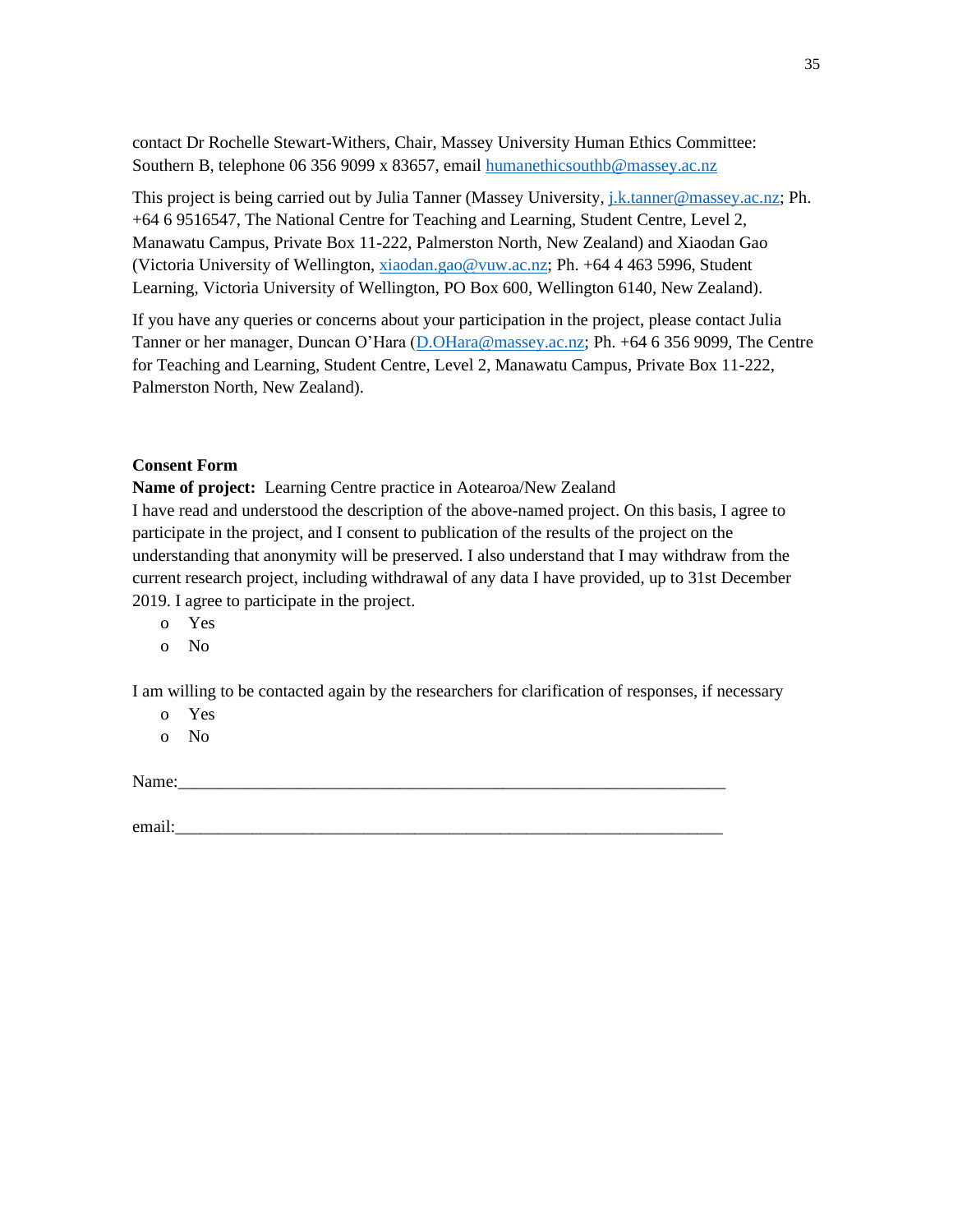**Survey Instructions** This survey includes questions on institutional structures and funding, staffing, users and services. Some of the questions require data from 2019 that will need to be obtained from Learning Centre or institutional data bases; you may wish to gather this data before you begin to fill in the questionnaire. If there are questions you are unable to answer (for instance, if you are new to the manager/coordinator position and feel you do not have sufficient "institutional memory" to complete some of the qualitative questions), we would be grateful if you could involve other Learning Advisors in your Centre.

## **1. Titles and roles**

1.1. Name of your institution (e.g., Lincoln University)

## 1.2. Type of institution

- o University
- o Polytechnic
- o Wānanga
- o Other (please specify)

1.3. Your role in the Learning Centre (e.g., manager, co-ordinator, Team Leader, Learning Advisor)

1.4. Name of your Centre/Unit (e.g., Student Learning Centre)

- 1.5. What is the title of the staff who provide learning advice in your department/centre?
	- o Learning Advisor
	- o Learning Support Specialist
	- o Lecturer
	- o Tutor
	- o Other (please specify)  $\qquad \qquad$

1.6 Optional Comments (Feel free to include further information or comments about titles)

## **2. Learning Centre organisation**

- 2.1. How many campuses does your Centre service?
	- $o<sub>1</sub>$
	- $\Omega$
	- o More than 2 (Please specify how many) \_\_\_\_\_\_\_\_\_\_\_\_\_\_\_\_\_\_\_\_\_\_\_\_\_\_\_\_\_\_\_\_\_\_\_\_\_\_\_

2.2. Where is your Centre physically located? (If you service more than one campus, please use the comments box to specify where the Centre is located on each campus)

- o Library building
- o Student Services building
- o Faculty building (Please specify Faculty) \_\_\_\_\_\_\_\_\_\_\_\_\_\_\_\_\_\_\_\_\_\_\_\_\_\_\_\_\_\_\_\_\_\_\_\_\_\_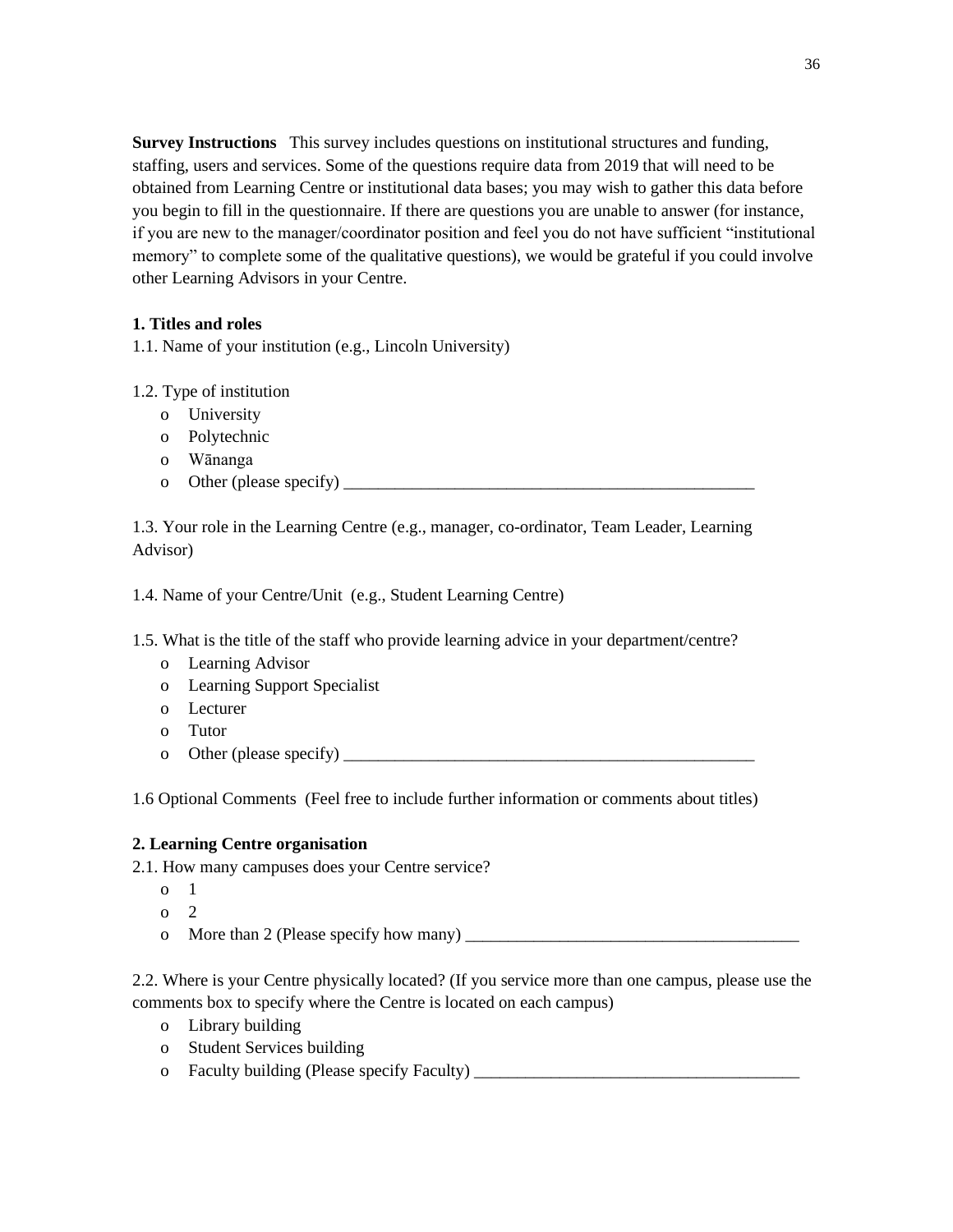- o Stand-alone Learning Centre building
- o Other (Please specify)

2.3. Optional Comments (Feel free to include further information or comments about location)

2.4. Is your Centre an autonomous entity, or part of a larger team?

- o Autonomous entity
- o Part of Library Team
- o Part of Faculty (Please specify)
- o Part of Student Support Services
- o Part of Teaching and Learning Unit
- o Other (Please specify) \_\_\_\_\_\_\_\_\_\_\_\_\_\_\_\_\_\_\_\_\_\_\_\_\_\_\_\_\_\_\_\_\_\_\_\_\_\_\_\_\_\_\_\_\_\_\_\_

2.5. Please provide an organisation chart (or other diagram) that indicates the reporting lines for the staff in your Centre/Department.

2.6. How is your Centre funded? (Choose all that apply)

- 1. Central institution funds
- 2. Faculty funds
- 3. Students' Association fees
- 4. Annual Learning Centre user fee (Please specify amount) \_\_\_\_\_\_\_\_\_\_\_\_\_\_\_\_\_\_\_\_\_
- 5. Other (Please specify)

2.7. Optional Comments (Feel free to include further information or comments about structure, reporting lines and funding)

# **3. Learning Centre Staffing**

3.1. Which of the following best describes the Manager or "Head of Centre" role in your Centre?

o Involved in management only; no previous experience as Learning Advisor

\_\_\_\_\_\_\_\_\_\_\_\_\_\_\_\_\_\_\_\_\_\_\_\_\_\_\_\_\_\_\_\_\_\_\_\_\_\_\_\_\_\_\_\_\_\_\_\_

- o Involved in management only; has previous experience as a Learning Advisor
- o Some management and some Learning Advising in role (Please estimate what proportion of the manager's time is in each role)

3.2. Numbers of staff who provide learning advice in your department/centre. *NB Please do not include (a) managers who do not spend at least 60% of their time as a Learning Advisor, or (b) casual peer tutors, student coordinators etc.*

| Number of <b>full time</b> | Number of <b>part time</b> | Approx <b>total full time</b> |
|----------------------------|----------------------------|-------------------------------|
| <b>Learning Advisors</b>   | <b>Learning Advisors</b>   | equivalent of all             |
|                            |                            | <b>Learning Advisors</b>      |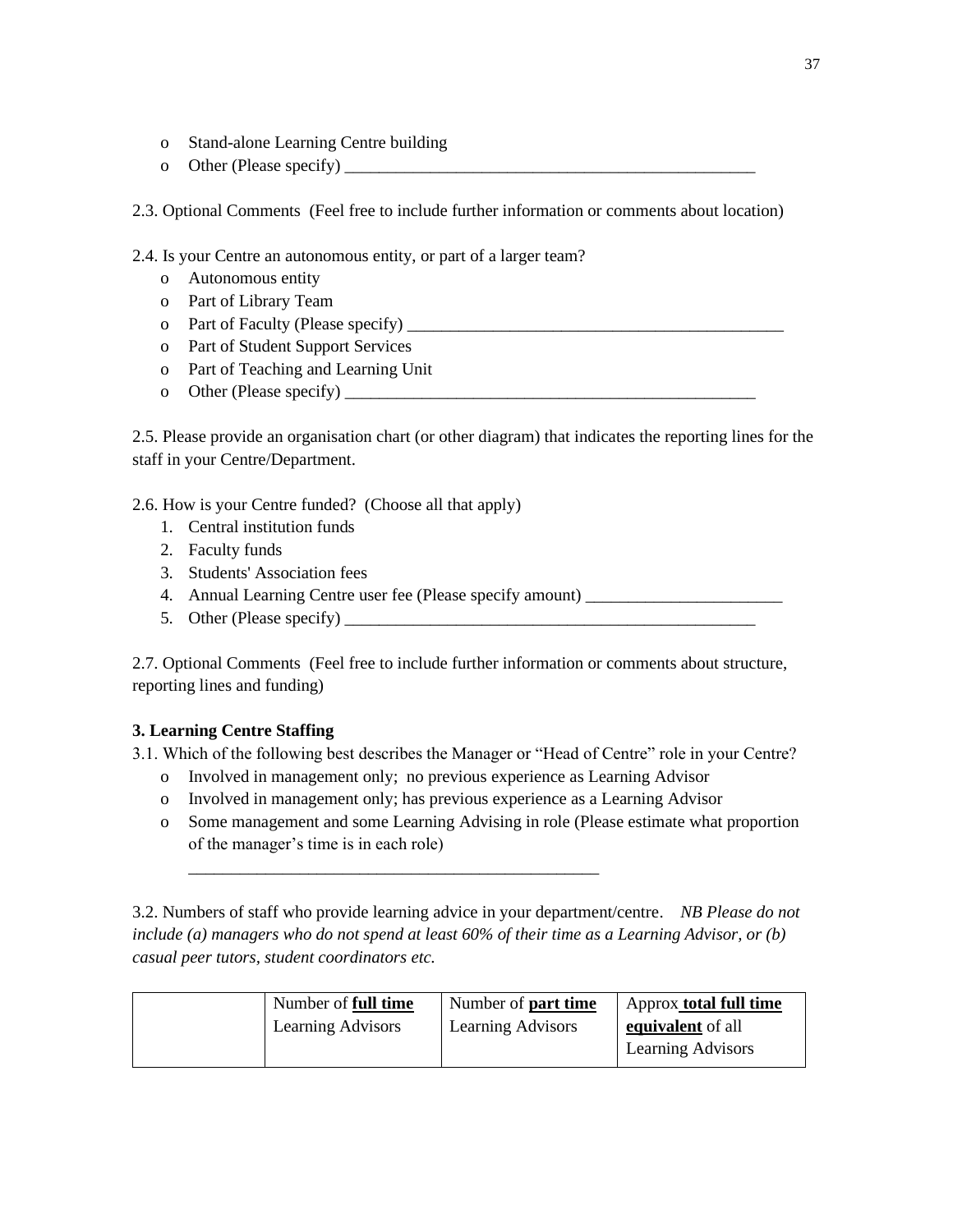| Permanent / |  |  |
|-------------|--|--|
| Continuing  |  |  |
|             |  |  |
| Fixed term  |  |  |
|             |  |  |
|             |  |  |
| Casual      |  |  |
|             |  |  |
|             |  |  |

3.3 If there are other categories of staff who provide learning advice in your department/centre, please specify those categories and the numbers of full-timers, part-timers, and full time equivalents.

3.4. Are there different level of seniority in the learning advisors in your Centre (e.g., Learning Advisor, Senior Learning Advisor)? Please specify.

|  |  |  | 3.5. Learning Advisor demographic data: Age |  |
|--|--|--|---------------------------------------------|--|
|--|--|--|---------------------------------------------|--|

|               | No. of Learning Advisors |
|---------------|--------------------------|
| $20-29$ years |                          |
| 30-39 years   |                          |
| 40-49 years   |                          |
| $50-59$ years |                          |
| $60-69$ years |                          |

## 3.6. Learning Advisor demographic data: Gender

|                   | No. of Learning Advisors |
|-------------------|--------------------------|
| Male              |                          |
| Female            |                          |
| Gender diverse    |                          |
| Prefer not to say |                          |

3.7. Optional Comments (Feel free to include further information or comments about staff who provide learning advice in your department/centre)

3.8. Numbers of administrative staff in your Centre

*NB Please provide information on administrative staff only. Do not include (a) managers, or (b) casual student coordinators etc.*

| Number of <b>full time</b> | Number of <b>part time</b> | Approx <b>total</b> |
|----------------------------|----------------------------|---------------------|
| administrative staff       | administrative staff       | full time           |
|                            |                            | equivalent of       |
|                            |                            | -all                |
|                            |                            | administrative      |
|                            |                            | staff               |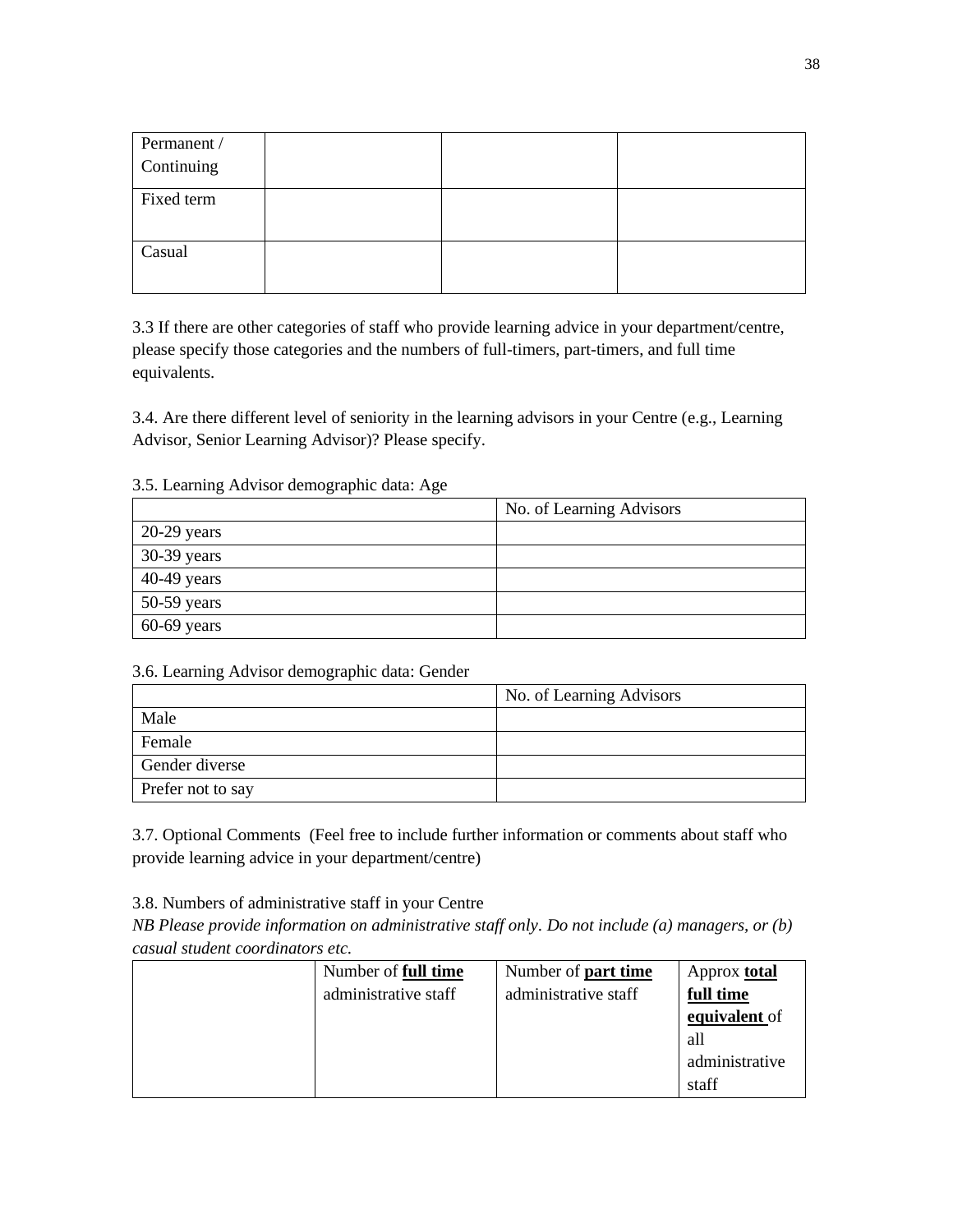| Permanent / |  |  |
|-------------|--|--|
| Continuing  |  |  |
| Fixed term  |  |  |
| Casual      |  |  |

3.9. If there are other categories of administrative staff, please specify those categories and the numbers of full-timers, part-timers, and full time equivalents.

#### 3.10. Administrative staff demographic data: Age

|               | No. of administrative staff |
|---------------|-----------------------------|
| $20-29$ years |                             |
| 30-39 years   |                             |
| $40-49$ years |                             |
| $50-59$ years |                             |
| $60-69$ years |                             |

## 3.11. Administrative staff demographic data: Gender

|                   | No. of administrative staff |
|-------------------|-----------------------------|
| Male              |                             |
| Female            |                             |
| Gender diverse    |                             |
| Prefer not to say |                             |

3.12. Optional Comments (Feel free to include further information or comments about administrative staffing)

# 3.13. Numbers of other staff in your Centre

If you employ staff in your Centre other than Managers, Learning Advisors, or Administrative staff, please provide information on their roles.

|                                  | Number of staff | Approx. full time       |
|----------------------------------|-----------------|-------------------------|
|                                  |                 | equivalent of all staff |
|                                  |                 | in this category        |
| Position (Please specify - e.g., |                 |                         |
| PASS coordinator, Peer tutor)    |                 |                         |
| Position (Please specify - e.g., |                 |                         |
| PASS coordinator, Peer tutor)    |                 |                         |
| Position (Please specify - e.g., |                 |                         |
| PASS coordinator, Peer tutor)    |                 |                         |

3.14. Other staff demographic data: Age

|  |  | No. of other staff |
|--|--|--------------------|
|--|--|--------------------|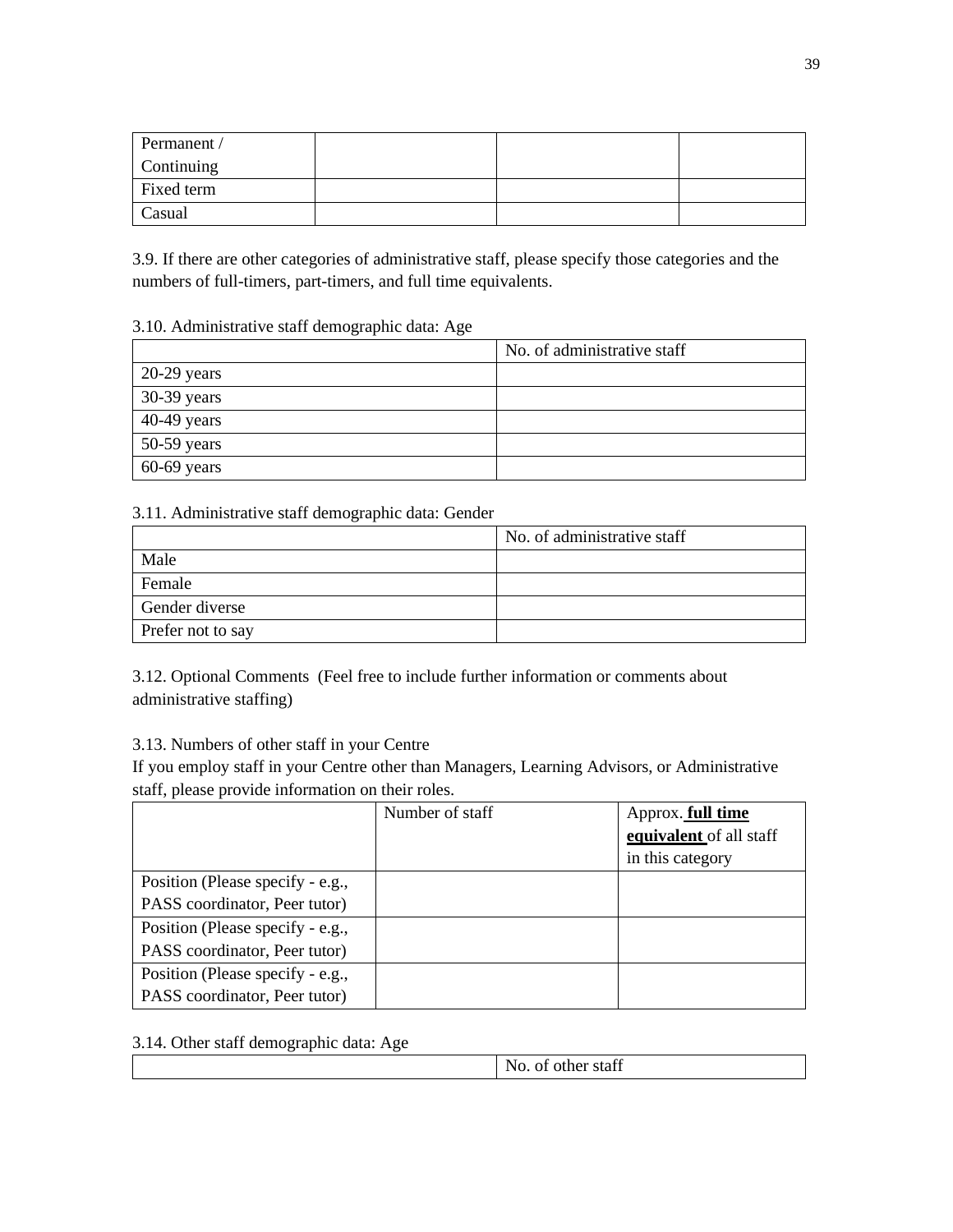| $20-29$ years |  |
|---------------|--|
| 30-39 years   |  |
| $40-49$ years |  |
| $50-59$ years |  |
| $60-69$ years |  |

## 3.15. Other staff demographic data: Gender

|                   | No. of other staff |
|-------------------|--------------------|
| Male              |                    |
| Female            |                    |
| Gender diverse    |                    |
| Prefer not to say |                    |

3.16. Optional Comments (Feel free to include further information or comments about other staffing)

3.17 On what type of contracts are your Learning Advisors employed?

- o Academic
- o General/Professional
- o Other
- o More than one type of contract

3.18 A. If your Learning Advisors are employed on an academic contract, are they employed on

- o the same scale as faculty teaching staff responsible for courses (e.g., called lecturers in some institutions, tutors in others)
- o the same scale as teaching staff in support roles in the faculty (e.g., tutors, teaching assistants)
- o a separate scale for Learning Advisors

3.18 B. If your Learning Advisors are employed on a general/professional contract, are they employed on:

- o The same scale as administrative staff
- o The same scale as Library staff
- o A separate scale for Learning Advisors

3.18 C. If your Learning Advisors are employed on another type of contract, please specify what type of "other" contract they are employed on, including whether a separate contract or scale has been devised for Learning Advisors.

3.18 D. If you have Learning Advisors employed on more than one type of contract, please explain the types of contract and the reason for having staff employed on different contracts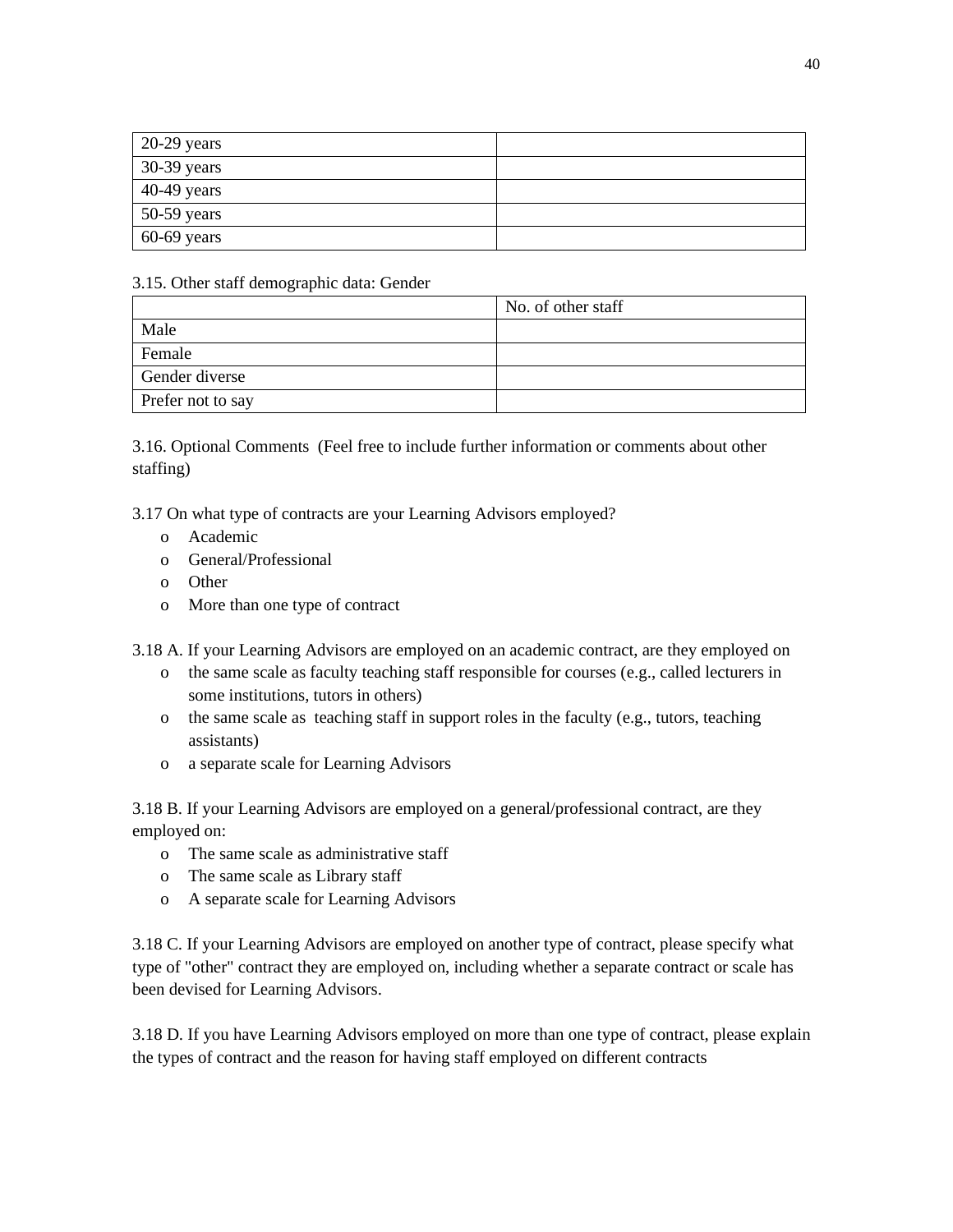3.19. Optional Comments (Feel free to include further information or comments about contracts)

3.20. What are the minimum qualifications required to gain a position as a Learning Advisor in your Centre?

- o Certificate or Diploma
- o Bachelors degree
- o Postgraduate Certificate or Diploma
- o Masters
- o PhD
- o Other (please specify)  $\qquad \qquad$

3.21. What is the minimum amount of prior teaching experience required to gain a position as a Learning Advisor in your Centre?

o 6 months

- o 1 year
- o 2 years
- o 3 years
- o 4 years
- o Other (please specify)  $\qquad$

3.22. What kind of experience is required to gain a position as a Learning Advisor in your Centre?

- o Lecturing
- o Teaching
- o Tutoring
- o Marking
- o Other (please specify)  $\frac{1}{\sqrt{2}}$

3.23. How many Learning Advisors in your Centre have the following qualifications as their highest qualification ?

*NB Please do not include casual peer tutors, student coordinators etc.*

|                                               | No. of Learning Advisors with highest |
|-----------------------------------------------|---------------------------------------|
|                                               | completed qualification               |
| Certificate or Diploma (Level 2-6)            |                                       |
| Bachelors degree (Level 7)                    |                                       |
| Postgraduate Certificate or Diploma (Level 8) |                                       |
| Masters (Level 9)                             |                                       |
| PhD (Level 10)                                |                                       |

3.24. How many Learning Advisors in your Centre are in the process of completing the following qualifications ?

*NB Please do not include casual peer tutors, student coordinators etc.*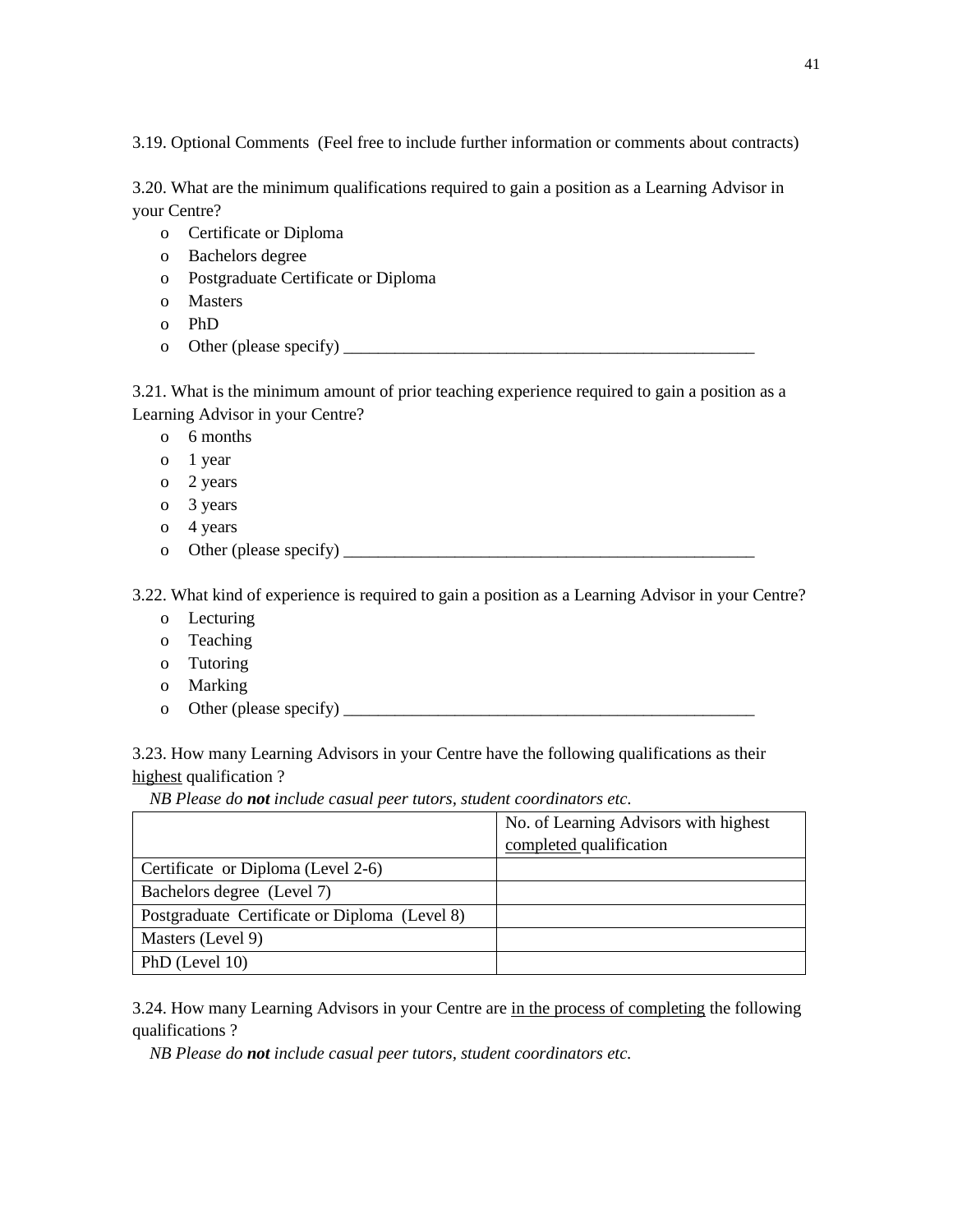|                                               | No. of Learning Advisors in the process<br>of completing qualification |
|-----------------------------------------------|------------------------------------------------------------------------|
| Certificate or Diploma (Level 2-6)            |                                                                        |
| Bachelors degree (Level 7)                    |                                                                        |
| Postgraduate Certificate or Diploma (Level 8) |                                                                        |
| Masters (Level 9)                             |                                                                        |
| PhD (Level 10)                                |                                                                        |

3.25. How many Learning Advisors in your Centre have the following teaching qualifications?

|                                                    | No. of Learning Advisors with teaching |
|----------------------------------------------------|----------------------------------------|
|                                                    | qualifications                         |
| Initial Teacher Education (ITE) programme          |                                        |
| qualifications (e.g., Dip teaching, B. of Teaching |                                        |
| & Learning, Grad Dip Education)                    |                                        |
| Adult or higher education qualifications (e.g.,    |                                        |
| NCALE, Cert Adult Teaching, PG Dip Tertiary        |                                        |
| Teaching)                                          |                                        |
| Language teaching qualifications (e.g., CELTA,     |                                        |
| PG Dip Second Language Teaching, M. of             |                                        |
| <b>Applied Linguistics</b>                         |                                        |
| Other (please specify)                             |                                        |

3.26. How many Learning Advisors in your Centre are in the process of completing a teaching qualification (e.g., Dip Teaching, Cert Adult teaching, Cert/Dip TESOL)?

|                                                    | No. of Learning Advisors in the process |
|----------------------------------------------------|-----------------------------------------|
|                                                    | of completing qualifications            |
| Initial Teacher Education (ITE) programme          |                                         |
| qualifications (e.g., Dip Teaching, B. of Teaching |                                         |
| & Learning, Grad Dip Education)                    |                                         |
| Adult or higher education qualifications (e.g.,    |                                         |
| NCALE, Cert Adult Teaching, PG Dip Tertiary        |                                         |
| Teaching)                                          |                                         |
| Language teaching qualifications (e.g., CELTA,     |                                         |
| PG Dip Second Language Teaching, M. of             |                                         |
| <b>Applied Linguistics</b>                         |                                         |
| Other (please specify)                             |                                         |

3.27. Optional Comments (Feel free to include further information or comments about staff qualifications)

3.28. Please indicate the overall range on which Learning Advisors are paid (e.g., \$55,000 to \$70,000).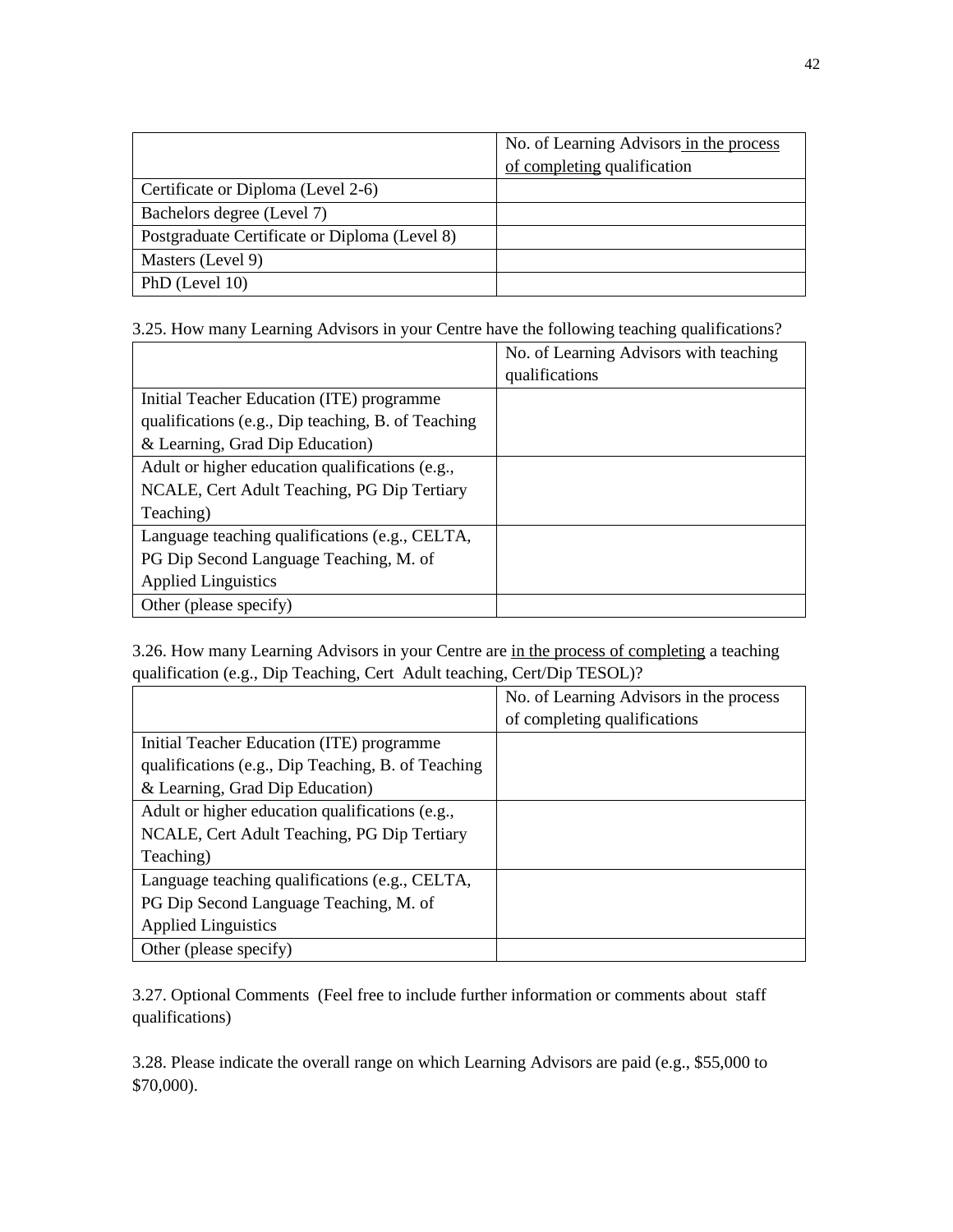3.29. Please give details of how many Learning Advisors (full-timers and part-timers) are paid on each scale.

|                     | No. of Learning Advisors paid on each |  |  |
|---------------------|---------------------------------------|--|--|
|                     | range                                 |  |  |
| Below \$50,000      |                                       |  |  |
| $$50,000 - $59,999$ |                                       |  |  |
| $$60,000 - $69,999$ |                                       |  |  |
| \$70,000 - \$79,999 |                                       |  |  |
| \$80,000 - \$89,999 |                                       |  |  |
| Above \$90,000      |                                       |  |  |

3.30. What criteria are used to determine salary increases (e.g., performance, number of years in role, research output)?

3.31. What opportunities are there for salary progression for Learning Advisors in your institution.

3.32. Optional Comments (Feel free to include further information or comments about on the typical range a Learning Advisor could expect to be placed in, expectations of progress through the scale, and barriers to progress through the scale).

## **4. Users of your Centre's services**

4.1. In 2019, how many students were enrolled in your institution?

|                                                | No. of students |
|------------------------------------------------|-----------------|
| Number of individual students (Heads)          |                 |
| Number of full-time equivalent students (EFTS) |                 |

4.2. In 2019, how many students enrolled in your institution were in the following categories?

|                                 | No. of students (Heads) |
|---------------------------------|-------------------------|
| Domestic (incl. Australian)     |                         |
| International / full fee paying |                         |

4.3. In 2019, which groups of students/staff/others were eligible to use your Centre's services? (Choose all that apply)

- 6. Foundation (pre entry)
- 7. Certificate (Level 2-4)
- 8. Diploma (Level 5-6)
- 9. Bachelor degree (Level 7)
- 10. Postgraduate coursework, incl. Honours (Level 8)
- 11. Masters (Level 9)
- 12. PhD (Level 10)
- 13. Staff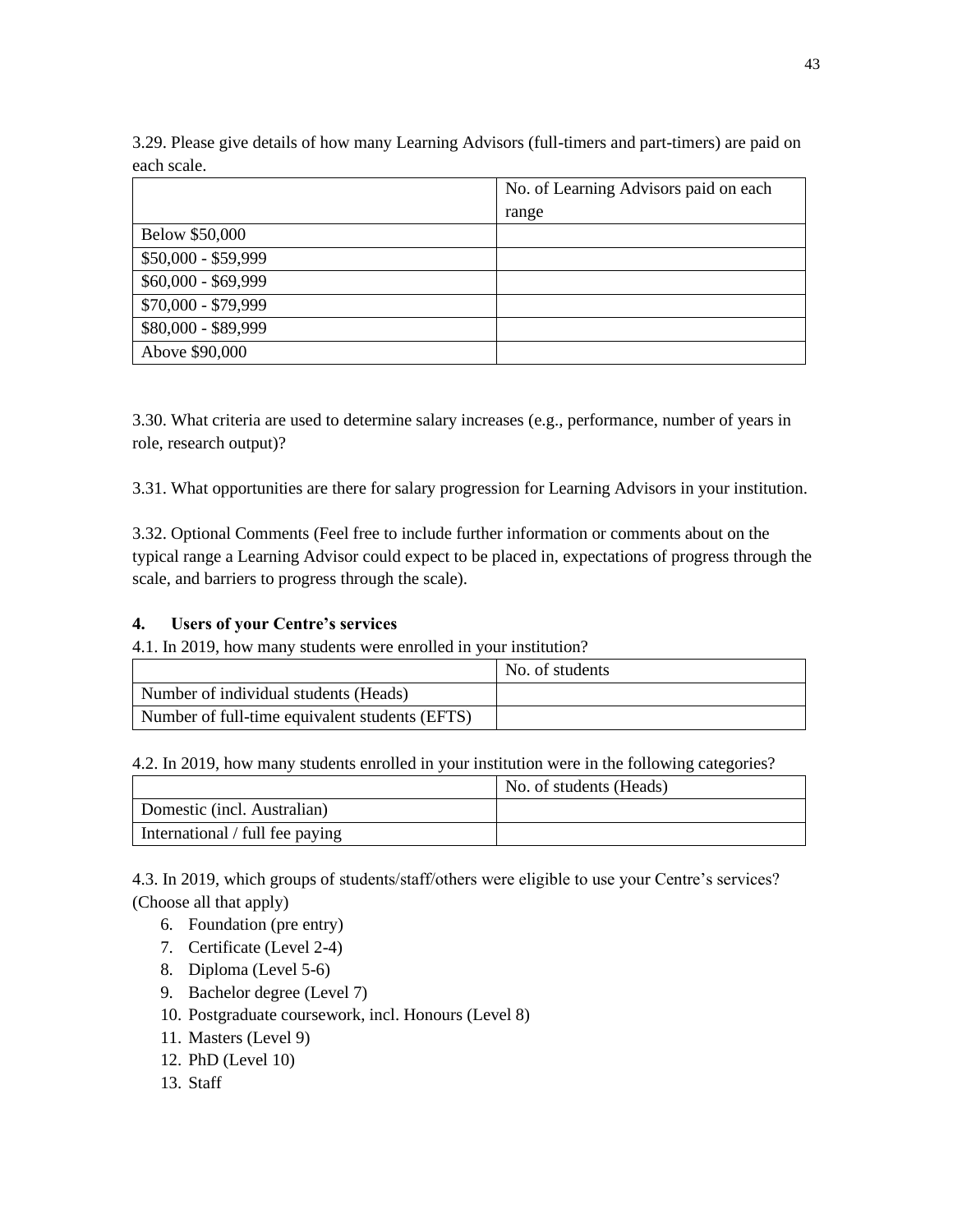14. Other (Please specify) \_\_\_\_\_\_\_\_\_\_\_\_\_\_\_\_\_\_\_\_\_\_\_\_\_\_\_\_\_\_\_\_\_\_\_\_\_\_\_\_\_\_\_\_\_\_\_\_

4.4. In 2019, what proportion of your Centre's users came from the following groups? (Leave blank if you do not collect this data)

|                                                  | % of Centre's users |
|--------------------------------------------------|---------------------|
| Foundation (pre entry)                           |                     |
| Certificate (Level 2-4)                          |                     |
| Diploma (Level 5-6)                              |                     |
| Bachelor degree (Level 7)                        |                     |
| Postgraduate coursework, incl. Honours (Level 8) |                     |
| Masters (Level 9)                                |                     |
| PhD (Level 10)                                   |                     |
| Other (Please specify)                           |                     |

4.5. In 2019, which demographic groups used your Centre's services? (Choose all that apply)

- 15. Domestic (including Australian)
- 16. International / full fee paying)
- 17. Maori
- 18. Pasifica
- 19. English as a first language
- 20. English as an additional language
- 21. Learning Disability and other specific needs
- 22. Adult / mature (> 25 years of age)

4.6. In 2019, what proportion of your Centre's users came from the following groups? (Leave blank if you do not collect this data)

|                                              | % of Centre's users |
|----------------------------------------------|---------------------|
| Domestic (including Australian)              |                     |
| International/full fee paying)               |                     |
| Maori                                        |                     |
| Pasifica                                     |                     |
| English as a first language                  |                     |
| English as an additional language            |                     |
| Learning Disability and other specific needs |                     |
| Adult/mature $(> 25$ years of age)           |                     |

4.7. Optional Comments (Feel free to include further information or comments about users and data availability. If you do not collect the data listed above, please explain what types of data you do collect.)

## **5. Services your Centre provides for students**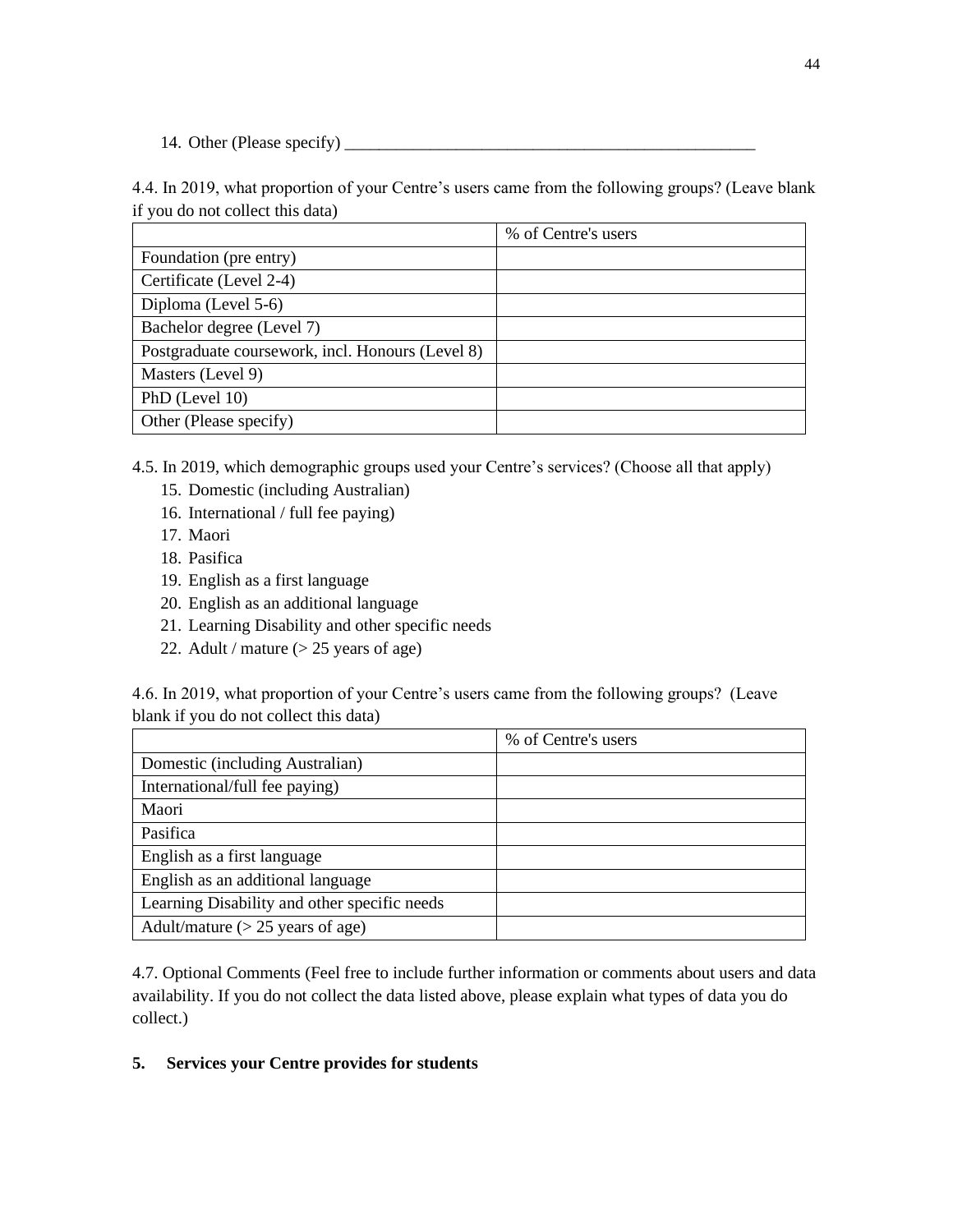5.1. Which of the following programme areas does your Centre provide for students? (Choose all that apply)

- 23. Academic writing (e.g., essay writing, referencing)
- 24. Study skills (e.g., time management)
- 25. Mathematics/statistics (e.g., calculating proportions, using statistical software)
- 26. Library and information literacy (e.g., using databases)
- 27. Digital skills (e.g., Excel)
- 28. PASS/Peer support (e.g., peer led learning)
- 29. Pastoral support (e.g., counselling)
- 30. Research student supervision (e.g., Masters/PhD, Honours dissertations)
- 31. Orientation programmes (e.g., general induction for new students)

\_\_\_\_\_\_\_\_\_\_\_\_\_\_\_\_\_\_\_\_\_\_\_\_\_\_\_\_\_\_\_\_\_\_\_\_\_\_\_\_\_\_\_\_\_\_\_\_

- 32. Bridging or transition programmes (e.g., non-credit programmes for enrolled students to teach assumed prior knowledge/skills)
- 33. Programmes for external groups (Please specify)
- 34. Other (please specify)

5.2. What other roles/services does your Centre provide for students (and prospective students) in your institution? (Choose all that apply)

- 35. Pre-entry testing/assessment (e.g., English language testing to determine eligibility for enrolment)
- 36. Post-entry testing/assessment (e.g., testing to identify needs and/or to stream)
- 37. Liaison/extension work with schools, other universities etc
- 38. Other (please explain)

5.3. Through which modes does your Centre provide services for students? (Choose all that apply) For the purposes of this question: *Generic = not tailored to the needs of a particular assignment or programme (e.g., a session on essay writing for students from a variety of* 

*disciplines/programmes); Embedded / Integrated = tailored to the specific needs of a particular assignment or programme; may or may not be team taught with faculty colleague responsible for programme (e.g., a session on essay writing for students from a specific paper, perhaps targeted at a specific assignment)*

- 39. Individual consultations face to face
- 40. Individual consultations online, email, telephone etc
- 41. Small group consultations face to face
- 42. Small group consultations online, email, telephone etc
- 43. Workshops generic
- 44. Workshops embedded or integrated
- 45. Lectures generic
- 46. Lectures embedded or integrated
- 47. Courses generic
- 48. Courses embedded or integrated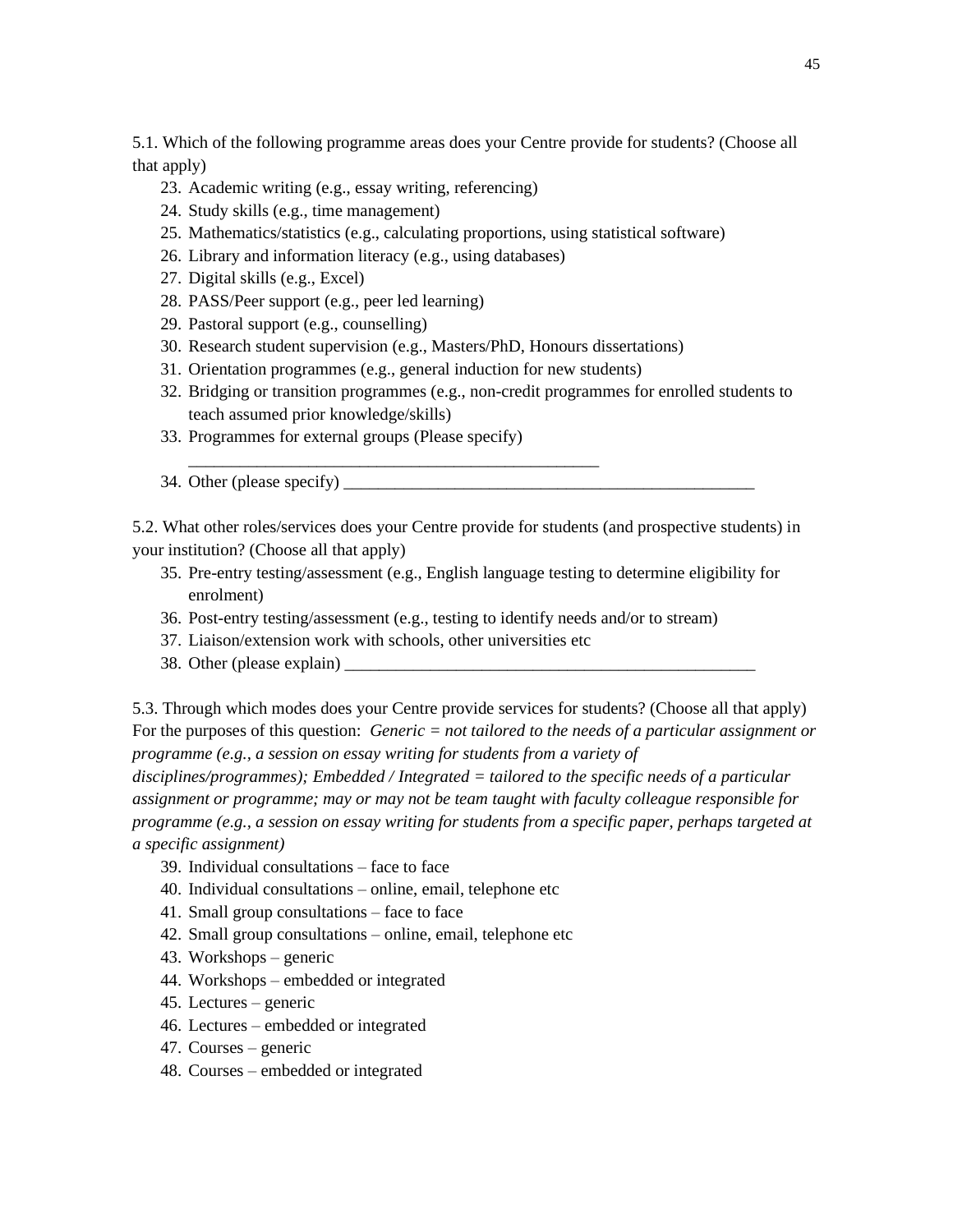- 49. Self study materials text based
- 50. Self study materials online
- 51. Other (Please specify)

5.4. What days/hours is your Centre open? (Choose all that apply)

- 52. "Normal" week day hours (approx. 8am 6pm)
- 53. Saturdays
- 54. Sundays
- 55. Evenings (after 6pm)

5.5. If you provide email/phone etc advice, is this offered outside these "open" hours?

- o Yes
- o No

5.6. Optional Comments (Feel free to include further information or comments about location and hours)

#### **6. Other roles your Centre provides for your institution**

6.1. How many of your Learning Advisors have engaged in research into learning and teaching in the last five years?

- o None
- o  $1$  to 3
- o  $4$  to 6
- $0 \quad 7 \text{ to } 9$
- o Over 10
- o Other (please specify) \_\_\_\_\_\_\_\_\_\_\_\_\_\_\_\_\_\_\_\_\_\_\_\_\_\_\_\_\_\_\_\_\_\_\_\_\_\_\_\_\_\_\_\_\_\_\_\_

6.2. How many of your Learning Advisors have engaged in research in areas other than learning and teaching in the last five years?

- o None
- o 1 to 3
- o 4 to 6
- o 7 to 9
- o Over 10
- o Other (please specify)  $\qquad \qquad$

6.3. How many of your Learning Advisors are expected to engage in In research as part of their contract?

- o None
- o 1 to 3
- o  $4$  to 6
- o 7 to 9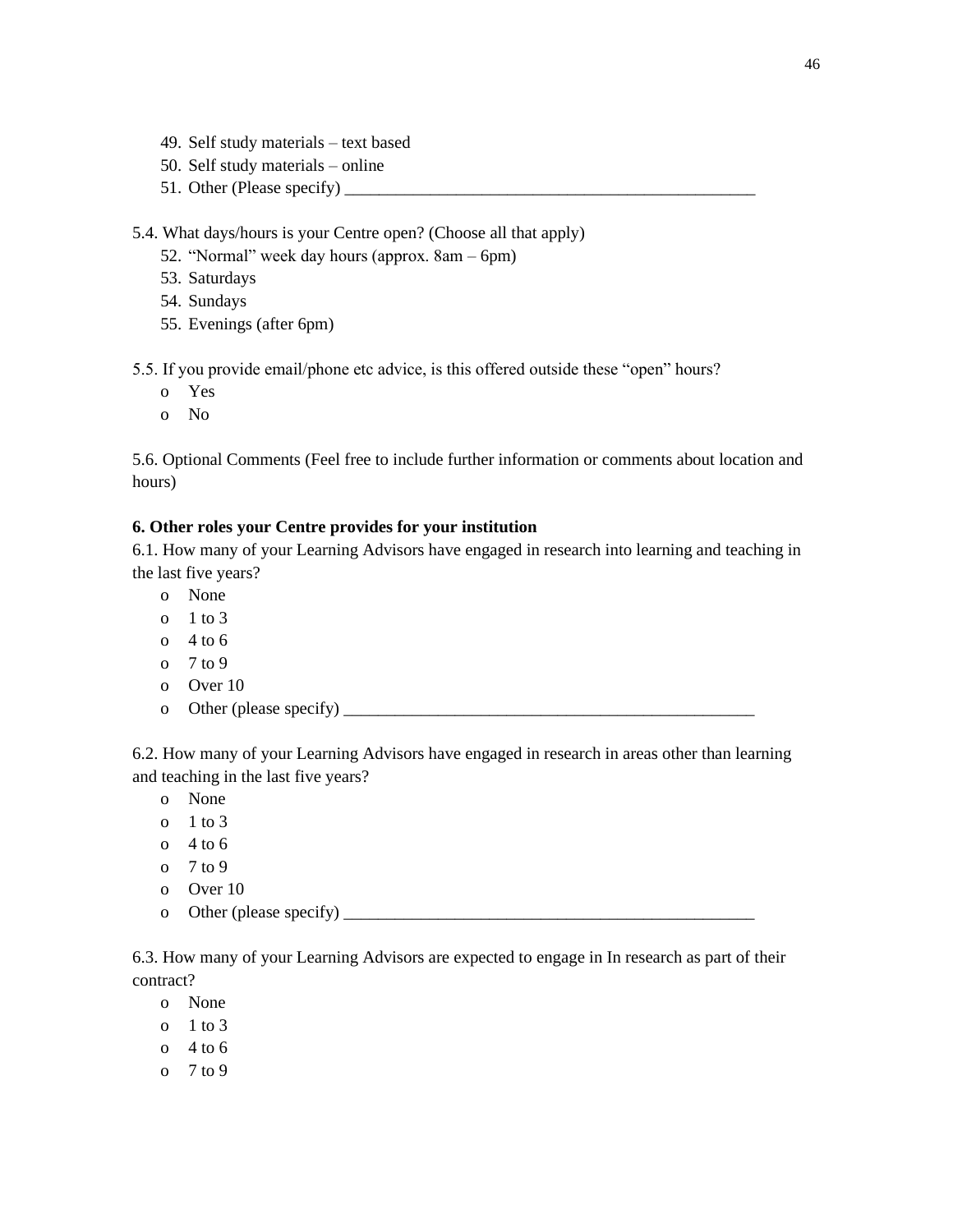- o Over 10
- o Other (please specify)

6.4. Do your Learning Advisors receive a time allocation for research?

- o Yes
- o No

6.5. How many hours a week do Learning Advisors spend on research?

6.6. How do Learning Advisors organise their research time?

6.7. Please comment on the involvement of your Learning Advisors in research

6.8. Are any of your Learning Advisors involved in improving teaching and learning through staff development (either by working directly with teaching staff or through collaboration with staff developers)?

- o None
- o 1 to 3
- $0 \quad 4 \text{ to } 6$
- o 7 to 9
- o Over 10
- o Other (please specify)  $\qquad$

6.9. Please comment on your Centre's ability to influence teaching and learning in your institution.

6.10. Do any of your Learning Advisors serve on academic/executive committees on campus?

- o None
- o  $1$  to  $3$
- $0 \quad 4 \text{ to } 6$
- o 7 to 9
- o Over 10
- o Other (please specify)  $\qquad \qquad$

6.11. What is your Centre's role in academic/executive committees on campus (e.g., are you full members or observers)?

6.12. Which types of committees do your Centre participate in?

#### **7. Trends and changes**

7.1. What trends or changes have occurred in the past 5 years (or are about to occur) in your Centre's organisation (structure, reporting lines, location, have roles expanded)?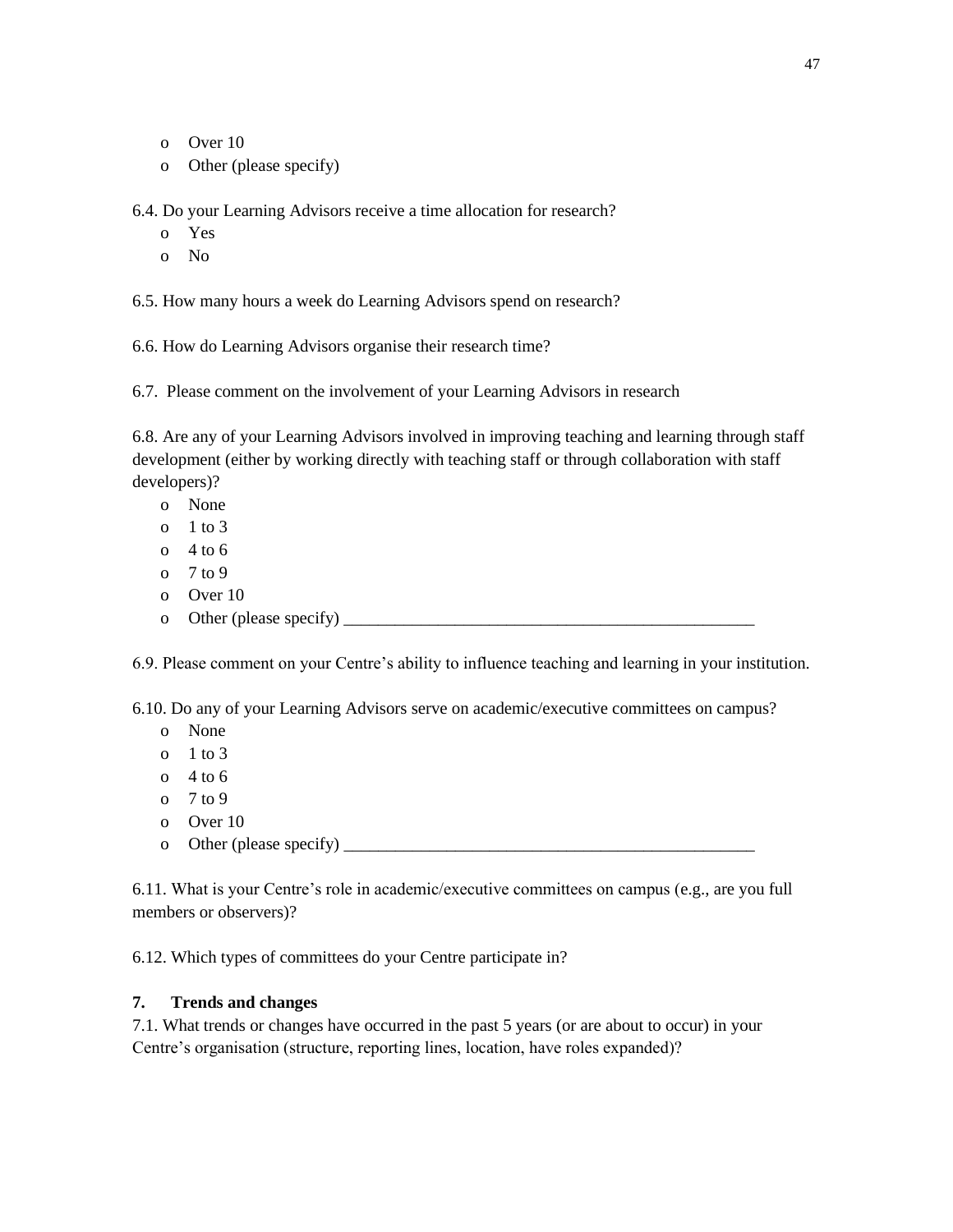7.1 A. What has driven these changes?

7.1 B. What impact have these changes had on your Centre?

7.2. What trends or changes have occurred in the past 5 years (or are about to occur) in your Centre's staffing?

7.2 A. What has driven these changes?

7.2 B. What impact have these changes had on your Centre?

7.3. What trends or changes have occurred in the past 5 years (or are about to occur) in your Centre's users and services?

7.3 A. What has driven these changes?

7.3 B. What impact have these changes had on your Centre?

7.4. Morale and job security in your Centre is:

- o Extremely good
- o Moderately good
- o Slightly good
- o Neither good nor bad
- o Slightly bad
- o Moderately bad
- o Extremely bad

### 8. Other comments

 Are there any other comments you would like to make that have not been addressed here? (Feel free to comment on any areas that the survey did not address)

Thank you for completing this survey. We look forward to sharing the results with you.

Best wishes

Julia Tanner and Xiaodan Gao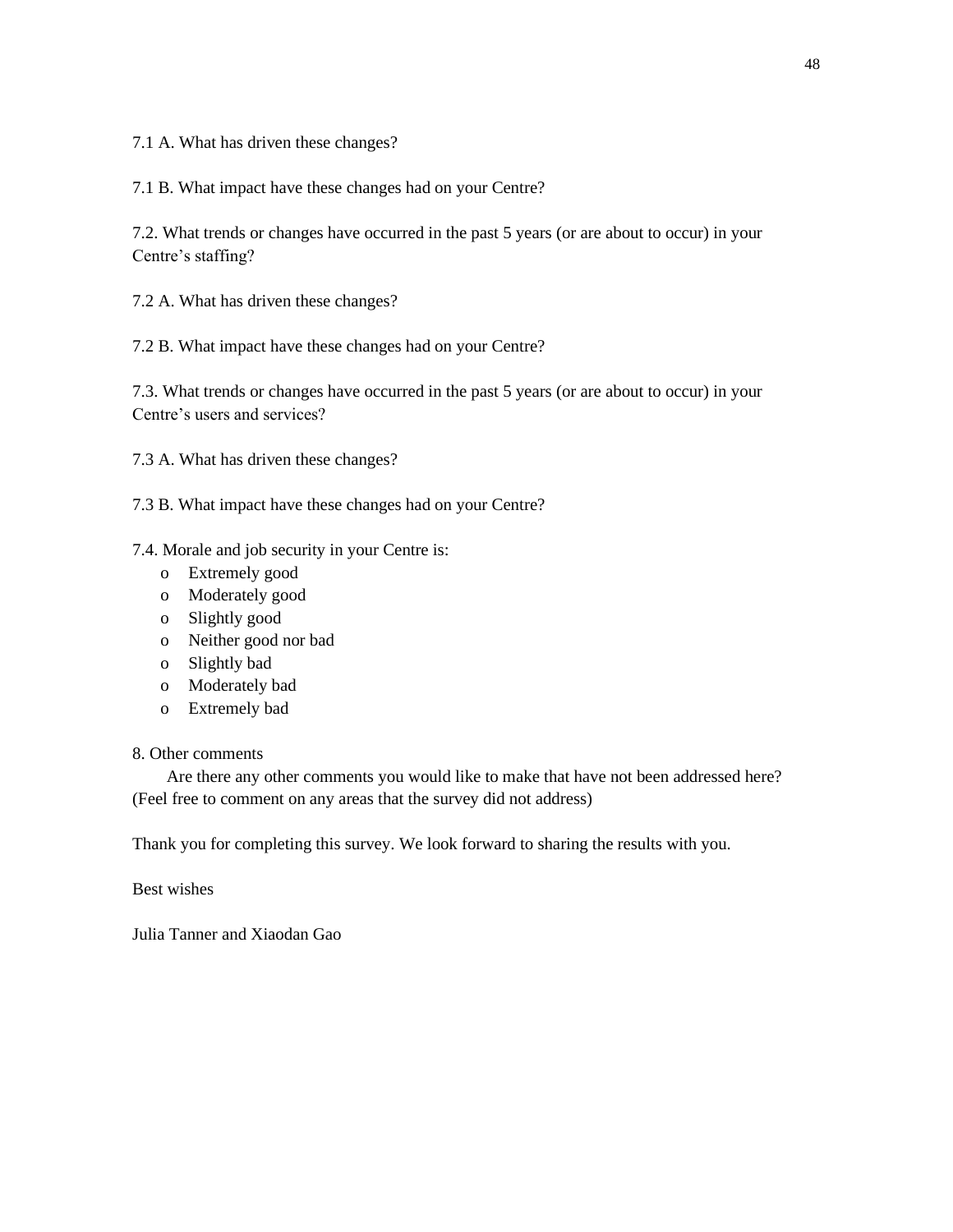# **Appendix B Follow-up Learning Centre Survey 2020**

#### **Learning Centre Survey 2020 follow up Information Sheet**

#### **Learning Centre Practice in Aotearoa/New Zealand**

Dear colleagues,

We (Julia Tanner, Massey University and Xiaodan Gao, Victoria University of Wellington) would like to invite you to complete a short follow up questionnaire about the impact Covid-19 has had on the trends and changes previously identified in Learning Centre practice in Aotearoa/New Zealand. Any information you provide will remain anonymous. Individual questionnaire data will be seen only by the researchers and research assistant/s and will be stored in an electronic form with password protection. You are being asked for your name on the questionnaire form so that, if necessary, (and with your agreement), we are able to contact you again to clarify details in responses. However, you have the right to complete the survey anonymously, if you wish to do so. The results of this project will be presented in the ATLAANZ journal. However, you may be assured of your anonymity in this investigation: your identity will not be made public, or made known to anyone other than the researchers. To ensure anonymity, data will be aggregated. Any comparison will be at the level of type of institution and no information will be reported in a way that will identify individuals or institutions. Your participation is entirely voluntary, and you may decline to answer any questions. You may withdraw from the current research project, including withdrawal of any data you have provided, up to 7th August 2020 by contacting Julia Tanner or Xiaodan Gao (Contact details below.) Any follow up to clarify details in your responses will only occur with your agreement. We anticipate that the questionnaire will take approximately **5 – 10 minutes** to complete. Please complete this questionnaire by **7th August 2020**.

This project has been reviewed and approved by the Massey University Human Ethics Committee: Southern B, Application 19/45. If you have any concerns about the conduct of this research, please contact Dr Rochelle Stewart-Withers, Chair, Massey University Human Ethics Committee: Southern B, telephone 06 356 9099 x 83657, email [humanethicsouthb@massey.ac.nz](mailto:humanethicsouthb@massey.ac.nz)

This project is being carried out by Julia Tanner (Massey University, [j.k.tanner@massey.ac.nz;](mailto:j.k.tanner@massey.ac.nz) Ph. +64 6 9516547, The National Centre for Teaching and Learning, Student Centre, Level 2, Manawatu Campus, Private Box 11-222, Palmerston North, New Zealand) and Xiaodan Gao (Victoria University of Wellington[, xiaodan.gao@vuw.ac.nz;](mailto:xiaodan.gao@vuw.ac.nz) Ph. +64 4 463 5996, Student Learning, Victoria University of Wellington, PO Box 600, Wellington 6140, New Zealand).

If you have any queries or concerns about your participation in the project, please contact Julia Tanner or her manager, Duncan O'Hara [\(D.OHara@massey.ac.nz;](mailto:D.OHara@massey.ac.nz) Ph. +64 6 356 9099, The Centre for Teaching and Learning, Student Centre, Level 2, Manawatu Campus, Private Box 11-222, Palmerston North, New Zealand).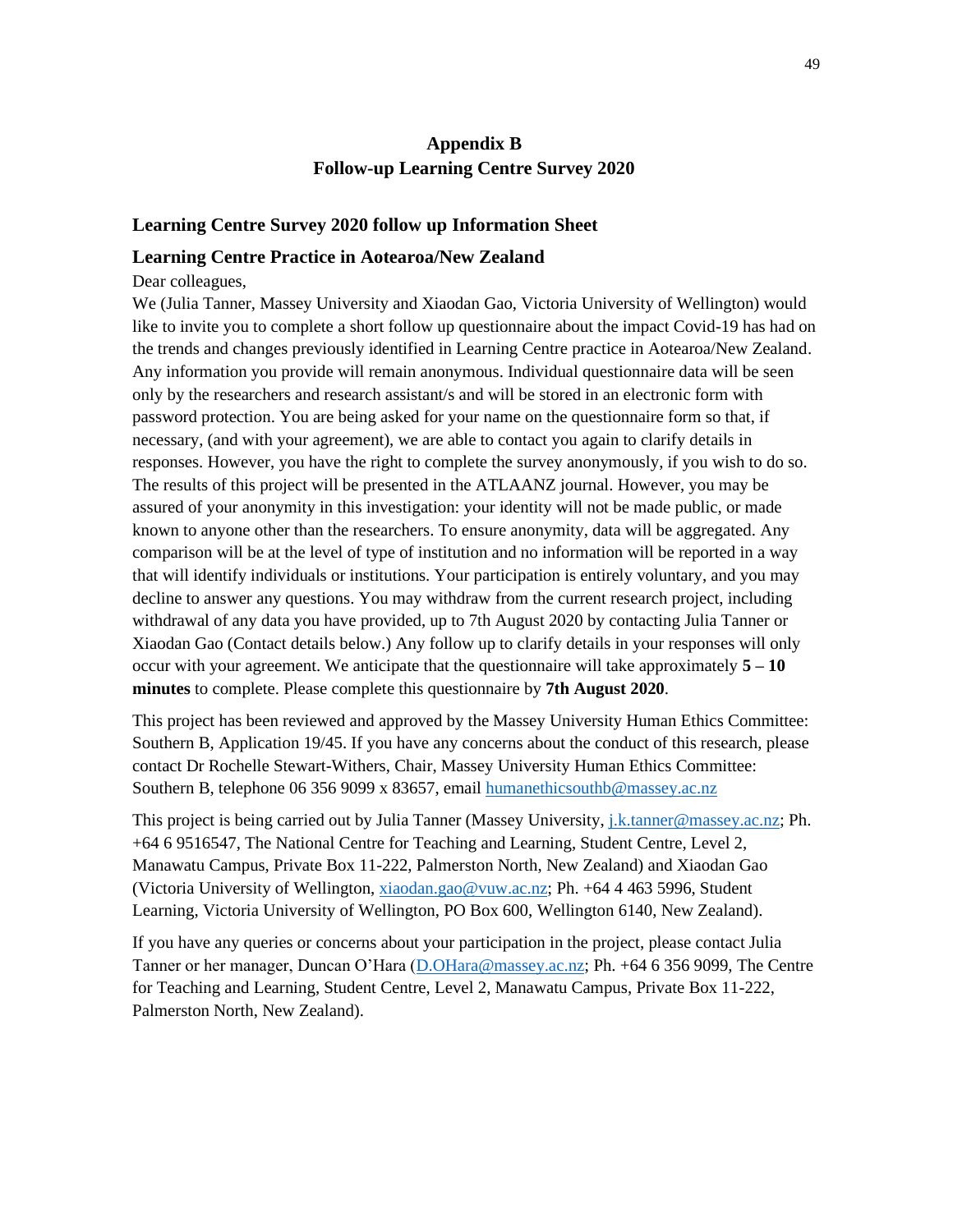## **Consent Form**

**Name of project:** Learning Centre practice in Aotearoa/New Zealand

I have read and understood the description of the above-named project. On this basis, I agree to participate in the project, and I consent to publication of the results of the project on the understanding that anonymity will be preserved. I also understand that I may withdraw from the current research project, including withdrawal of any data I have provided, up to 7th August 2020. I agree to participate in the project.

o Yes (1)

o No (2)

I am willing to be contacted again by the researchers for clarification of responses, if necessary

o Yes (1)

o No (2)

Name:

Email:

**Survey Instructions** This survey includes questions on institutional structures and funding, staffing, users and services. Some of the questions require data from 2019 that will need to be obtained from Learning Centre or institutional data bases; you may wish to gather this data before you begin to fill in the questionnaire. If there are questions you are unable to answer (for instance, if you are new to the manager/coordinator position and feel you do not have sufficient "institutional memory" to complete some of the qualitative questions), we would be grateful if you could involve other Learning Advisors in your Centre.

## **7. Trends and changes**

7.1. What trends or changes have occurred in the past 5 years (or are about to occur) in your Centre's organisation (structure, reporting lines, location, have roles expanded)?

7.1 A. What has driven these changes?

7.1 B. What impact have these changes had on your Centre?

7.2. What trends or changes have occurred in the past 5 years (or are about to occur) in your Centre's staffing?

7.2 A. What has driven these changes?

7.2 B. What impact have these changes had on your Centre?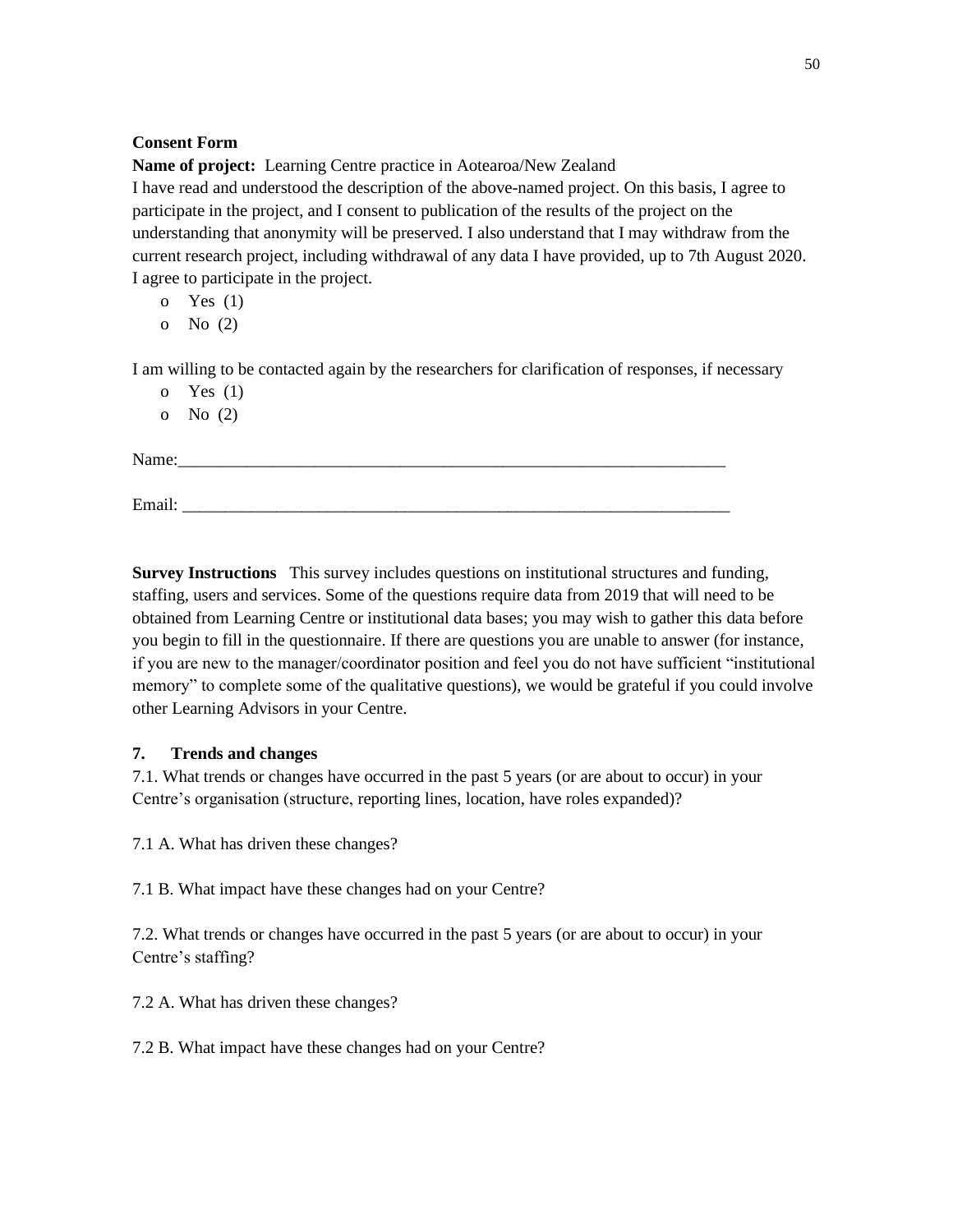7.3. What trends or changes have occurred in the past 5 years (or are about to occur) in your Centre's users and services?

7.3 A. What has driven these changes?

7.3 B. What impact have these changes had on your Centre?

7.4. Morale and job security in your Centre is:

- o Extremely good (1)
- o Moderately good (2)
- o Slightly good (3)
- o Neither good nor bad (4)
- o Slightly bad (5)
- o Moderately bad (6)
- o Extremely bad (7)

# 8. Other comments

 Are there any other comments you would like to make that have not been addressed here? (Feel free to comment on any areas that the survey did not address)

Thank you for completing this survey. We look forward to sharing the results with you.

Best wishes

Julia Tanner and Xiaodan Gao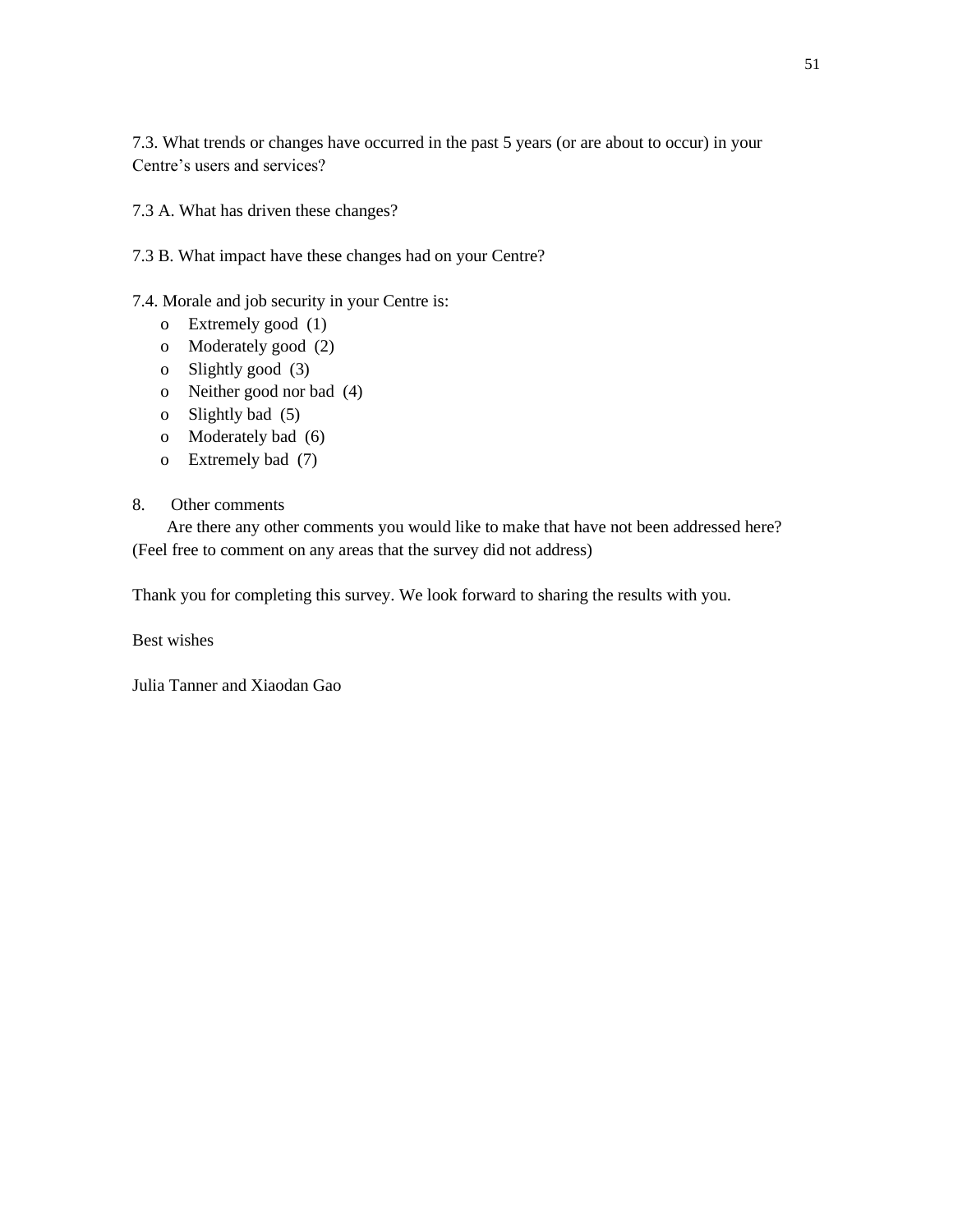# **Appendix C**

# **Institutions contacted for the 2019 survey**

| $\mathbf{1}$   | Ara Institute of Canterbury                |
|----------------|--------------------------------------------|
| $\overline{2}$ | <b>Auckland Institute of Studies</b>       |
| 3              | <b>Auckland University of Technology</b>   |
| $\overline{4}$ | <b>Bethlehem Tertiary Institute</b>        |
| 5              | <b>Eastern Institute of Technology</b>     |
| 6              | <b>IPU New Zealand</b>                     |
| 7              | <b>Lincoln University</b>                  |
| 8              | <b>Massey University</b>                   |
| 9              | Nelson Marlborough Institute of Technology |
| 10             | <b>New Zealand Tertiary College</b>        |
| 11             | Open Polytechnic                           |
| 12             | Otago Polytechnic                          |
| 13             | <b>Otago University</b>                    |
| 14             | Southern Institute of Technology           |
| 15             | Tai Poutini Polytechnic                    |
| 16             | Te Wānanga o Aotearoa                      |
| 17             | Te Wānanga o Raukawa                       |
| 18             | Toi Ohomai Institute of Technology         |
| 19             | United Institute of Technology             |
| 20             | Universal College of Learning (UCOL)       |
| 21             | University of Auckland                     |
| 22             | University of Canterbury                   |
| 23             | University of Waikato                      |
| 24             | Victoria University of Wellington          |
| 25             | Waiariki Institute of Technology           |
| 26             | Waikato Institute of Technology            |
| 27             | Western Institute of Technology            |
| 28             | Whare Wānanga o Awanuiarangi               |
| 29             | Whitireia and Weltec                       |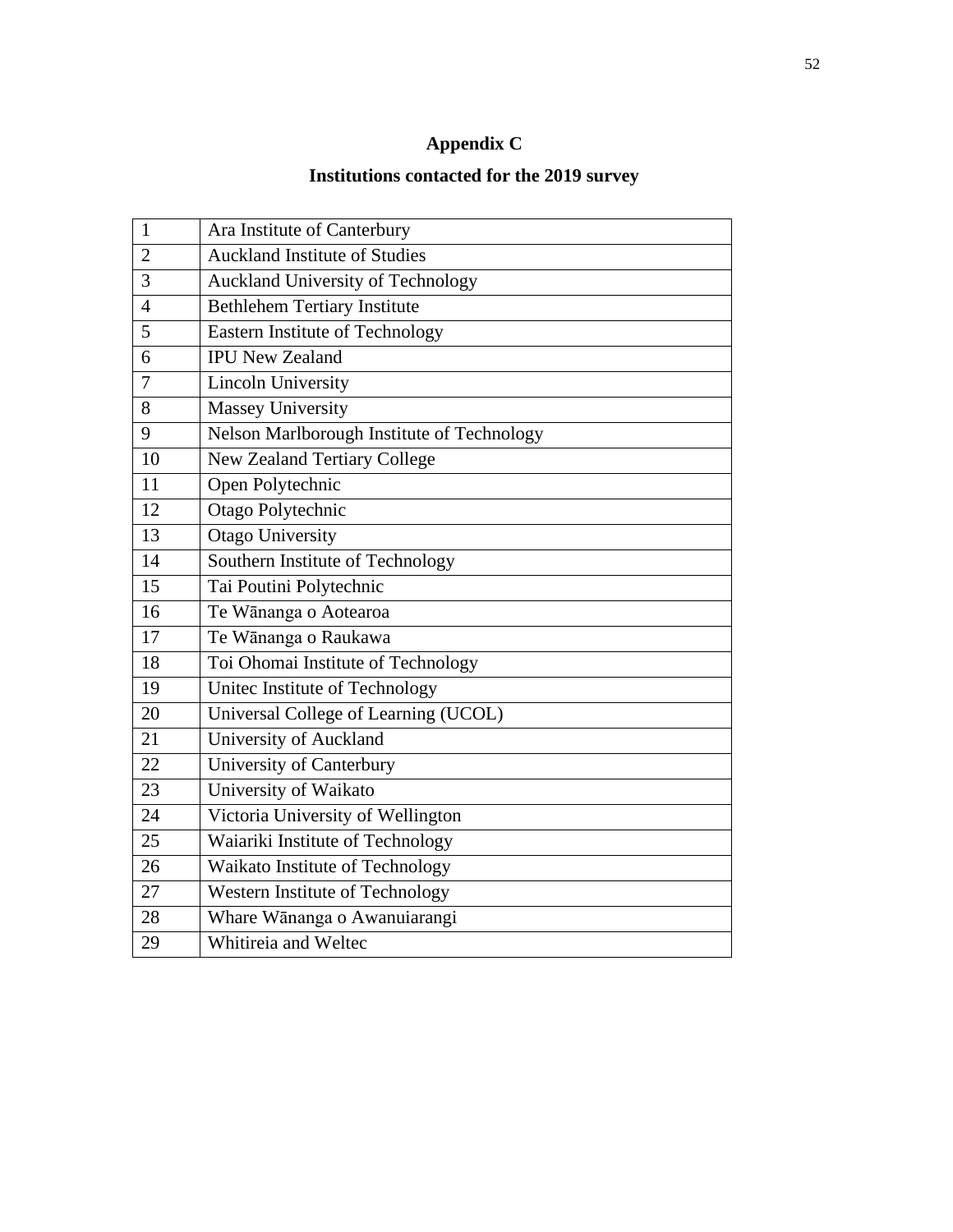# **Appendix D**

# **Services Provided by Learning Centres 2019**

|                              |            |            |            | 2019           |
|------------------------------|------------|------------|------------|----------------|
|                              | Percentage | Percentage | Percentage | Number of      |
|                              | of centres | of centres | of centres | respondents    |
| <b>Services</b>              | 2008       | 2013       | 2019       | $(N = 22)$     |
| Academic writing             | 100%       | 100%       | 100%       | 16             |
| Study skills                 | 100%       | 100%       | 94%        | 15             |
| Mathematics/statistics       | 78%        | 82%        | 56%        | 9              |
| Orientation                  | 82%        | 82%        | 81%        | 13             |
| Digital skills (e.g., Excel) | 30%        | 50%        | 56%        | 9              |
| PASS/Peer support            | 56%        | 50%        | 56%        | 9              |
| Library and information      |            |            |            |                |
| literacy                     | 56%        | 45%        | 50%        | 8              |
| Pastoral support             | 48%        | 36%        | 50%        | 8              |
| <b>Bridging</b>              | 30%        | 36%        | 38%        | 6              |
| External groups              | 7%         | 18%        | 31%        | 5              |
| Research student supervision | 19%        | 9%         | 25%        | $\overline{4}$ |
| Other                        |            |            | 19%        | 3              |
| Not Answered                 |            |            | 27%        | 6              |